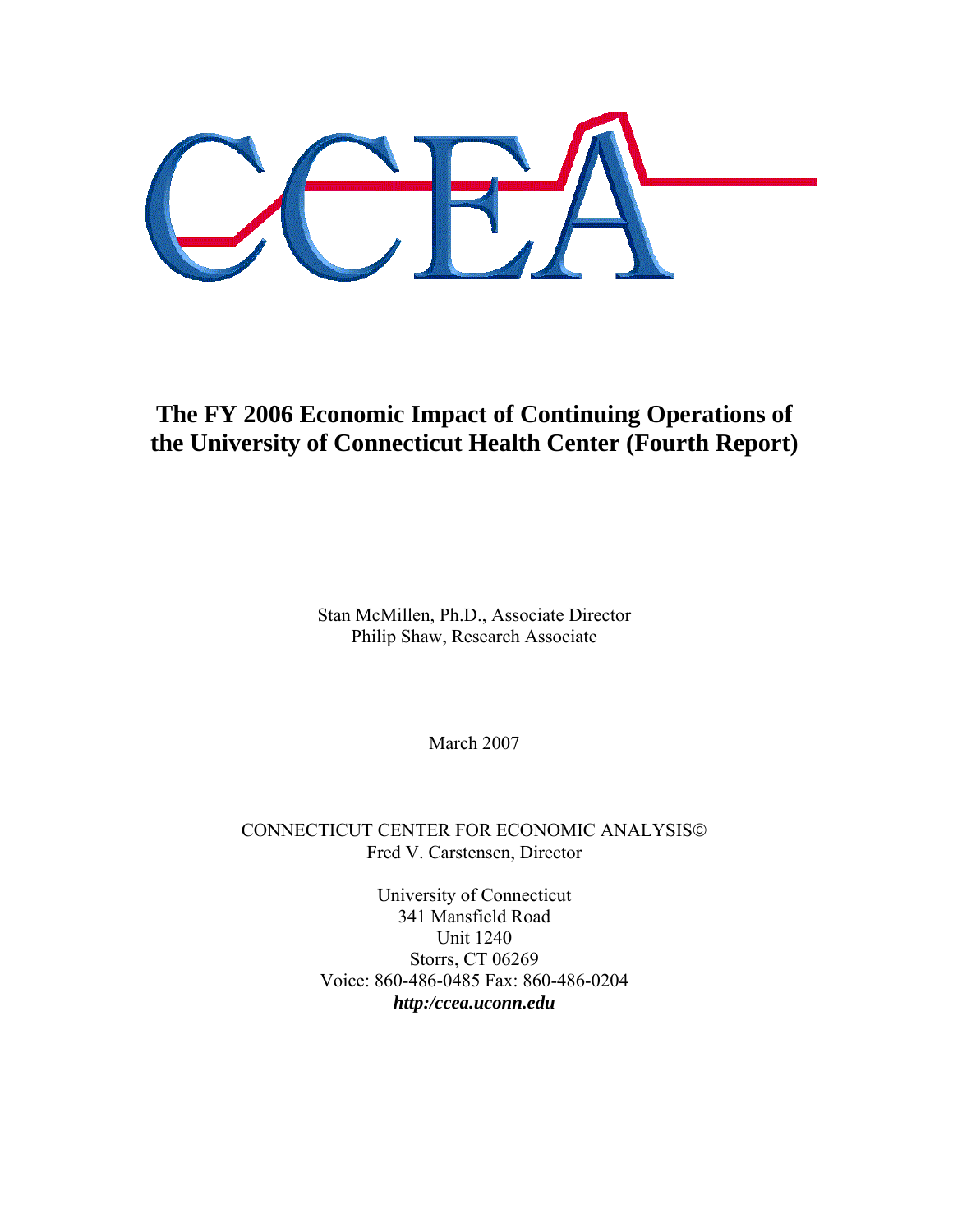# **EXECUTIVE SUMMARY**

 The economic and fiscal analyses detailed in this report argue that the economies of Hartford County and the State of Connecticut continue to benefit greatly from the presence of the University of Connecticut Health Center (UCHC). These latest results emerge from an analysis of the myriad activities of the Health Center; key economic variables reported below substantiate these impacts. In addition, the activities of the Health Center generate local and state tax revenue. When the analysis properly accounts for the state government appropriation, it re-enforces the conclusion that the activities of the Health Center are a significant source of new state tax revenue. Finally, cost-benefit ratios demonstrate that the Health Center is an economically viable and vital venture.

# *This analysis shows that the \$102 million state contribution in FY2006:*

- *Generates \$707 million in new personal income (each \$1 of state appropriation leverages \$6.93 in new personal income statewide) on average each year;*
- *Generates \$938 million in new gross state product (each \$1 of state appropriation leverages \$9.20 in new GSP statewide) on average each year;*
- *Generates \$116 million in gross state and local tax revenue;*
- *Generates \$98 million in gross state and local expenditure; and,*
- • *Generates over \$18 million in net state and local tax revenue on average each year.*

*For Hartford County in FY2006, Health Center operations contributed \$2.4 million in new net state and local tax revenue through multiplier effects.[1](#page-1-0) In FY2006 Health Center operations through multiplier effects created 11,371 new jobs in Connecticut of which 6,675 were in Hartford County.*

Consisting of John Dempsey Hospital, the School of Medicine, the School of Dental Medicine, the Graduate School, the UConn Medical Group, and University

<span id="page-1-0"></span><sup>&</sup>lt;sup>1</sup> New net state and local tax revenue is the difference between all state and local tax revenues received as a result of ongoing UCHC activity and all state and local expenditure as a result of ongoing UCHC activity.

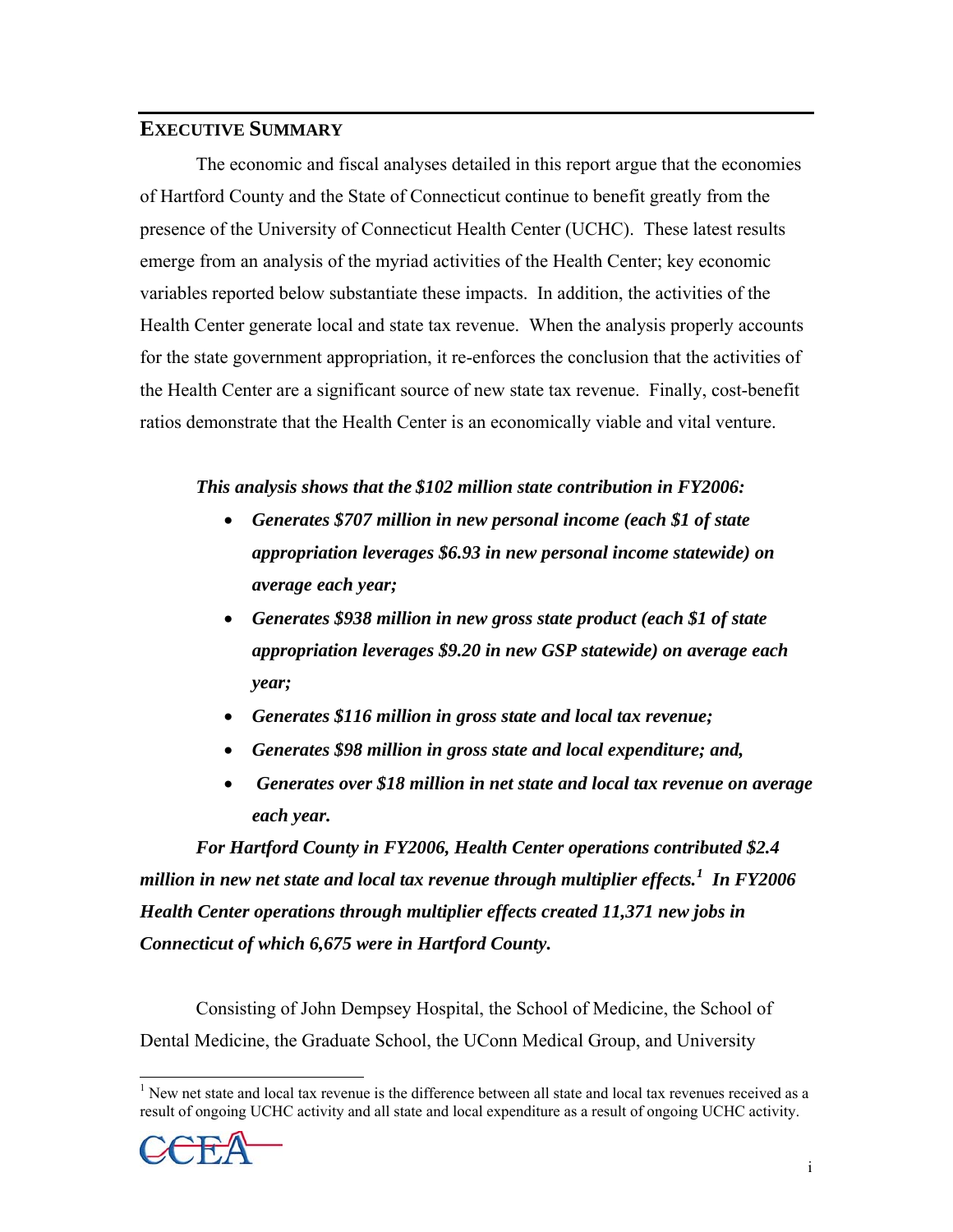Dentists, the Health Center provides medical and dental treatment, trains qualified physicians, dentists, scientists, and public health professionals, performs medical research, and disseminates medical information. Through these activities, the Health Center directly impacts the Connecticut economy in a variety of ways, through employment and wages, through purchases from Connecticut businesses, by increasing state population through attracting both students and graduates, and by generating tourism revenue from visitors to the Health Center. The Health Center serves an important public health function. As the only public academic health center devoted to health care and research, the UConn Health Center has a mandate to serve the public through outreach, education, health professional supply and retention, stimulation and dissemination of research, and treatment without regard to ability to pay. Finally, the Health Center's research activities increase general medical knowledge affecting individuals' health prospects nationwide and worldwide, not just in Connecticut. These activities create significant improvements in Connecticut's quality of life that attract and retain businesses and families in the region.

## **Amenity Value**

The University of Connecticut Health Center provides a substantial amount of public service and performs groundbreaking research. In each area, the Health Center makes a significant contribution to the well being of Connecticut residents, but measuring the economic impact of the Health Center's quality of life improvements through their measurable financial impact does not capture these benefits adequately or completely. The market does not directly value benefits of this type, called amenities, because there is no price at which they are available, or available prices understate their true worth. Further, the Health Center cannot capture the value of its research activity because knowledge floats in the air. Amenities in general make Connecticut a more attractive place to live by creating a higher "quality of life." Consequently, an increase in amenity value attracts people to a particular location; a lower quality of life motivates people to leave a region. Below we describe how our analysis captures these values. Our analysis is conservative to the extent that we have not captured quality-of-life improvements adequately. This report does not attempt to incorporate critically important health

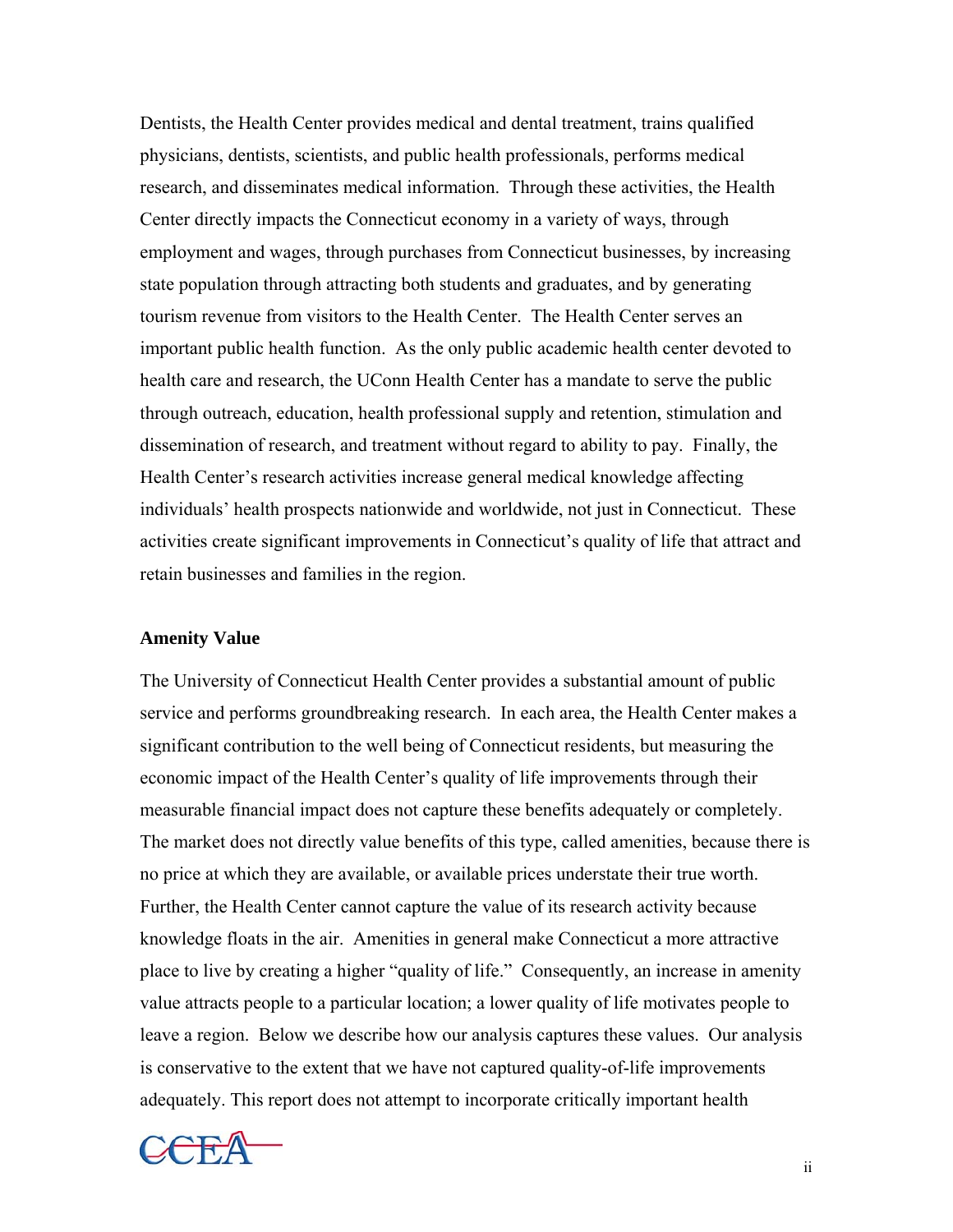outcomes from medical care on quality of life and productivity. It is also conservative in how certain financial issues were modeled. For example, approximately \$50 million of federal payments flow to area hospitals in excess of the payroll costs of the UConn residents assigned to such hospitals.

 Many of the Health Center's treatment facilities and research centers are unique. The Health Center's 24-hour dental emergency service is the only one in the area, and its renowned Neonatal Intensive Care Unit serves as a neonatal referral center for Connecticut as well as western Massachusetts. The Health Center operates the Connecticut Poison Control Center and the only emergency department in the Farmington Valley. The Health Center's research facilities include the Alcohol Research Center (one of 15 such federally supported centers nationwide), and the National Technology Center for Networks and Pathways (one of 5 nationwide). The Health Center's Academic Research Building has enabled faculty researchers to expand their biomedical research. The uniqueness of the Health Center's facilities compounds their value, extending its impact beyond the local area.

The University of Connecticut Health Center contracted with the Connecticut Center for Economic Analysis (CCEA) to analyze the economic and fiscal impacts of the continuing operations of the Health Center. Table 1 summarizes the direct effects of the Health Center's continuing operations for FY2006.

To estimate the Health Center's impact, CCEA counterfactually removes its FY2006 operations from the baseline economy (called 'counterfactual' because it models the absence of an activity that in fact did not occur) and assesses the resulting effects in the county and state economies.

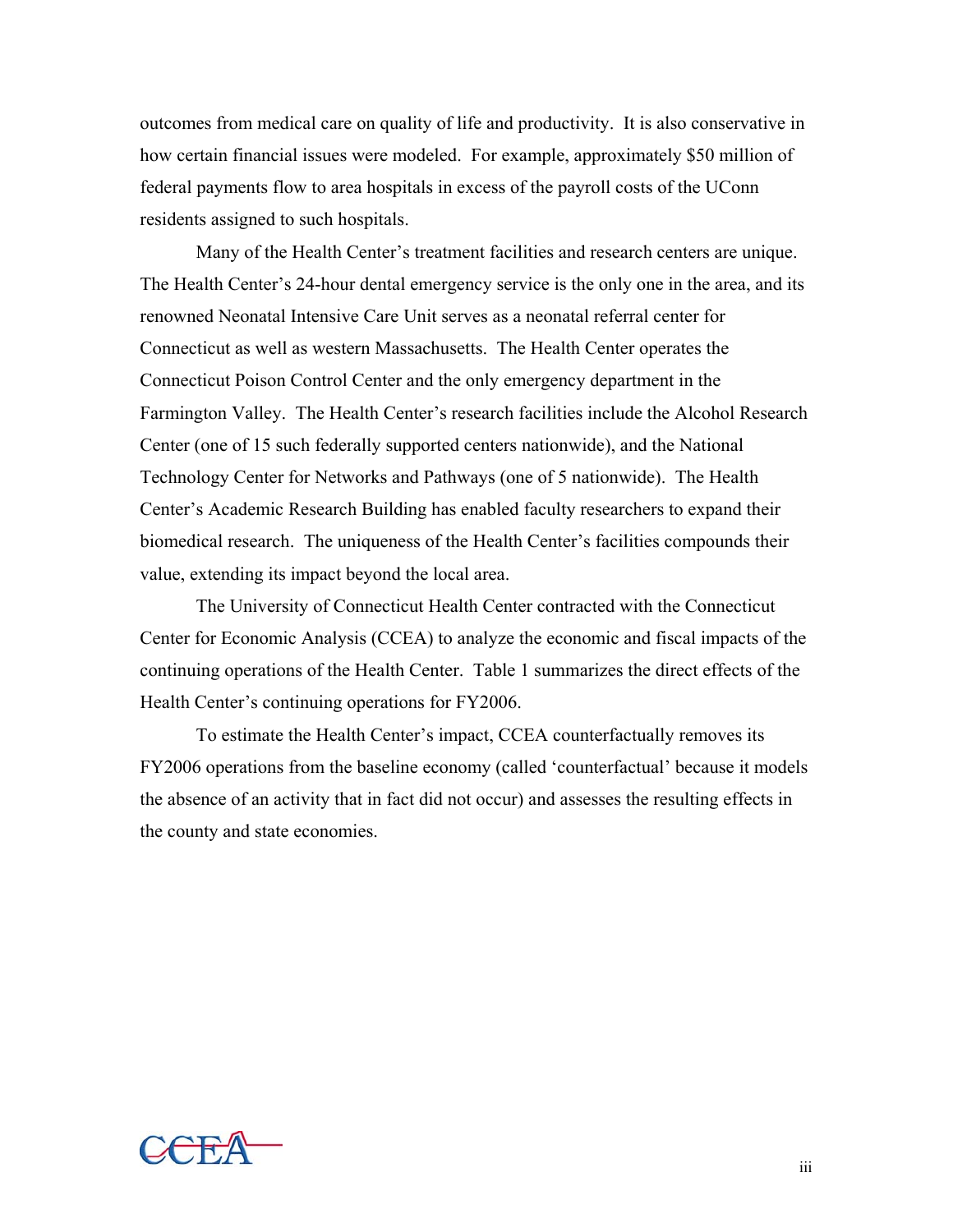| <b>Table 1: Direct Impacts</b>                                                     |               |  |  |  |  |
|------------------------------------------------------------------------------------|---------------|--|--|--|--|
|                                                                                    | FY2006        |  |  |  |  |
| Employment                                                                         | 4,274         |  |  |  |  |
| Insurance demand                                                                   | \$109,886,705 |  |  |  |  |
| Direct purchases                                                                   | \$207,874,558 |  |  |  |  |
| Number of students                                                                 | 875           |  |  |  |  |
| Student expenditures                                                               | \$23,121,875  |  |  |  |  |
| Occupational supply                                                                | 109           |  |  |  |  |
| Day trippers <sup>2</sup>                                                          | N/A           |  |  |  |  |
| Hotel services                                                                     | N/A           |  |  |  |  |
| Amenity Value <sup>1</sup>                                                         | \$23,252,737  |  |  |  |  |
| 1. We were unable to quantify all the benefits estimated in previous studies.      |               |  |  |  |  |
| 2. We have no recent data on visitors or on the amount of hotel services provided. |               |  |  |  |  |

Because Connecticut appropriated \$102 million to the Health Center in FY2006, removing the Health Center from the baseline economy creates a hypothetical annual government expenditure reduction of \$102 million that we return to Connecticut residents in the form of increased compensation. Table 2 summarizes the impacts demonstrating the Health Center's significant contribution to the Hartford County and Connecticut economies.

| <b>Table 2: Economic Impact of the University of Connecticut Health Center</b><br>2006-2025 |          |             |  |  |  |  |
|---------------------------------------------------------------------------------------------|----------|-------------|--|--|--|--|
|                                                                                             | Hartford | Connecticut |  |  |  |  |
| Variable                                                                                    | Change   | Change      |  |  |  |  |
| <b>Gross State Product (2006 \$ Million)</b>                                                | \$579    | \$938       |  |  |  |  |
| <b>Total Employment (Jobs)</b>                                                              | 6,675    | 11,371      |  |  |  |  |
| <b>Population (Individuals)</b>                                                             | 5,565    | 10,681      |  |  |  |  |
| <b>Personal Income (2006 \$ Million)</b>                                                    | \$341    | \$707       |  |  |  |  |
| New Gross State & Local Tax Revenue (2006 \$ Million)                                       | \$51.6   | \$116.2     |  |  |  |  |
| New Gross State & Local Expenditure (2006 \$ Million)                                       | \$49.2   | \$98.2      |  |  |  |  |
| <b>New Net State and Local Tax Revenue (2006 \$ Million)</b>                                | \$2.4    | \$18        |  |  |  |  |

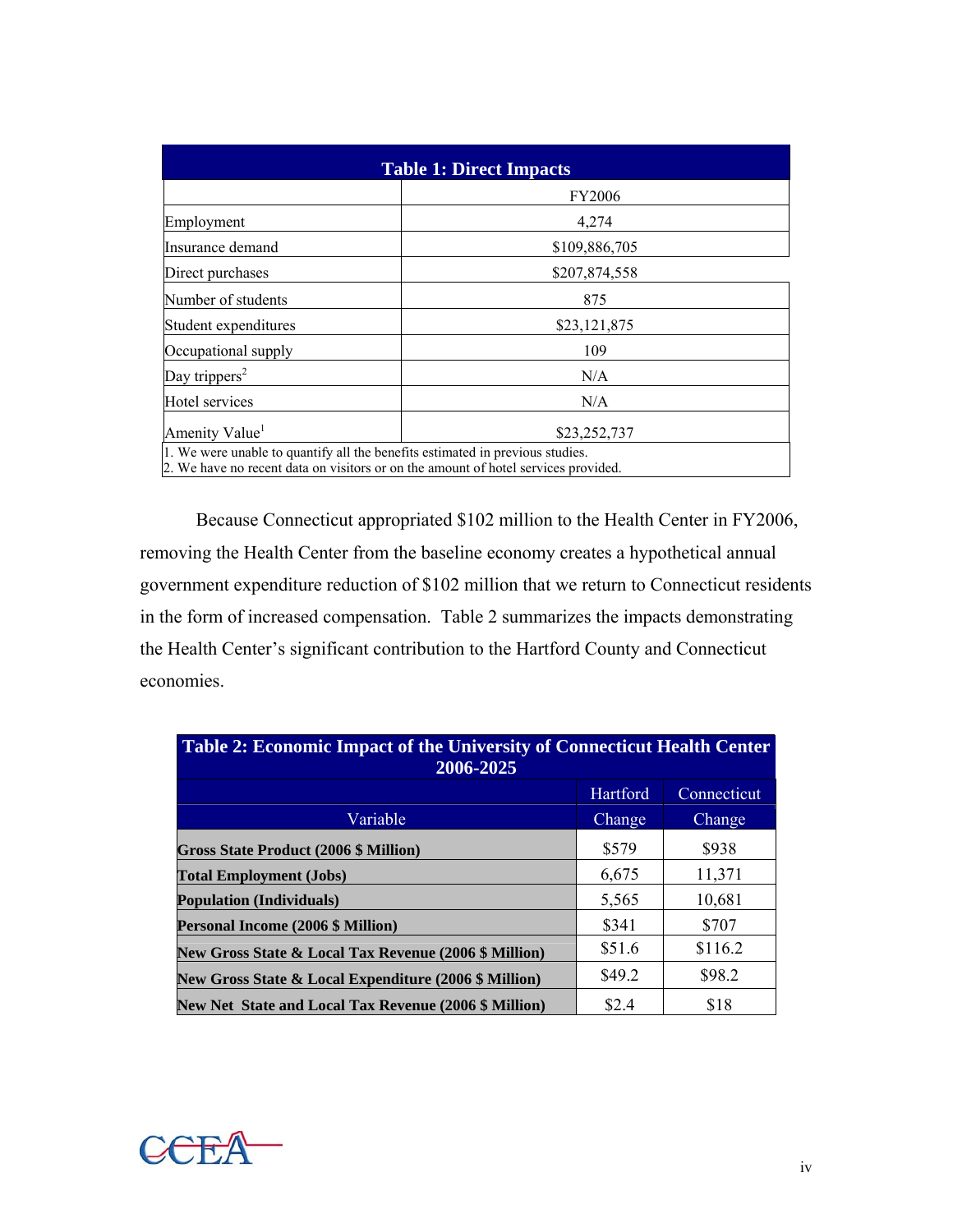Detailed analysis reveals that total FY 2006 state contribution leveraged \$6.93 in new personal income and \$9.20 of new gross state product for each \$1 of state contribution. Continuing operations of the University of Connecticut Health Center not only provide a significant boost to the Connecticut economy, but make good fiscal sense and enhance Connecticut's quality of life and competitive position among the states.

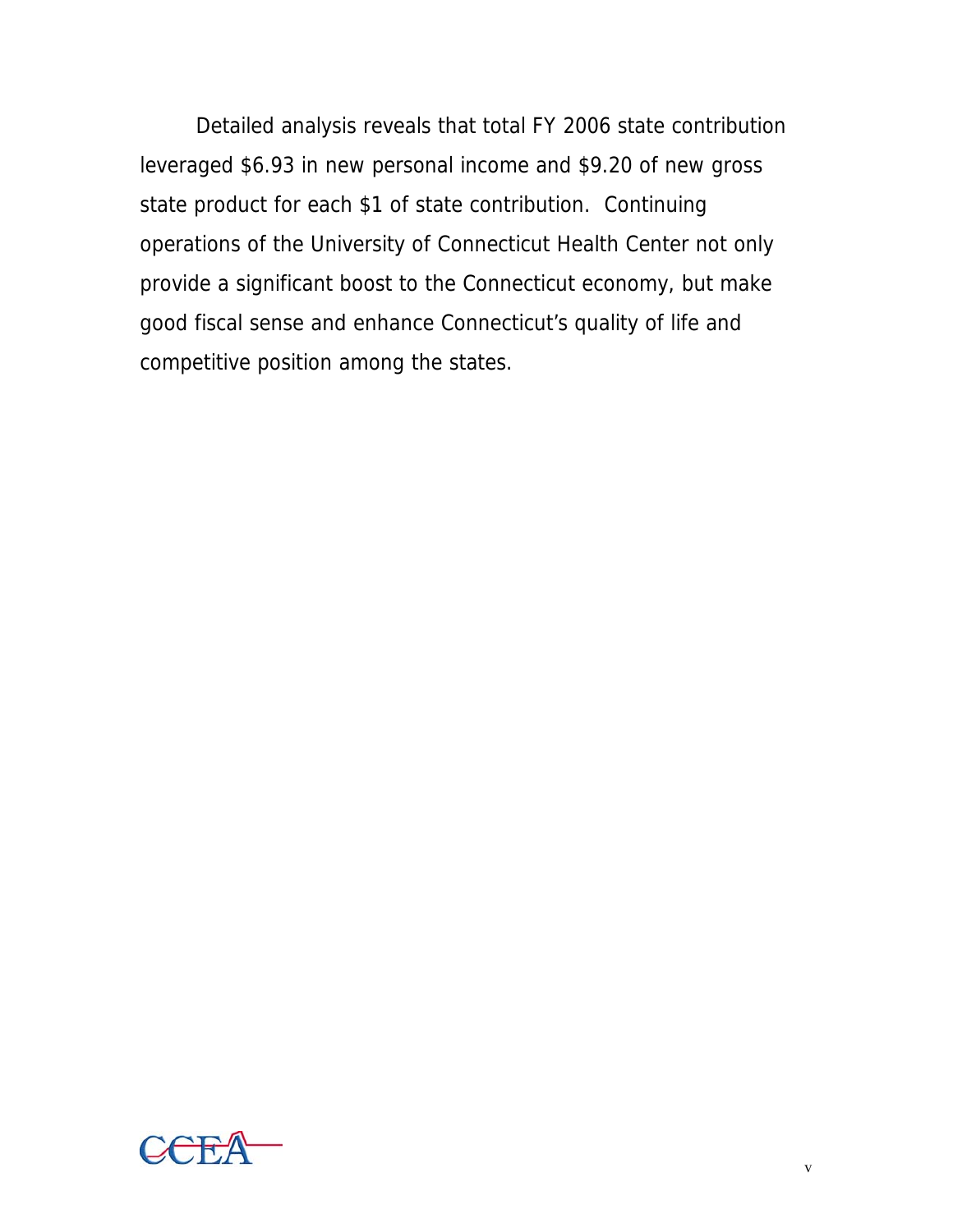# **TABLE OF CONTENTS**

| APPENDIX II: Economic Impact at the Senate District Level32         |  |
|---------------------------------------------------------------------|--|
| APPENDIX III: Economic Impact at the Congressional District Level39 |  |
|                                                                     |  |

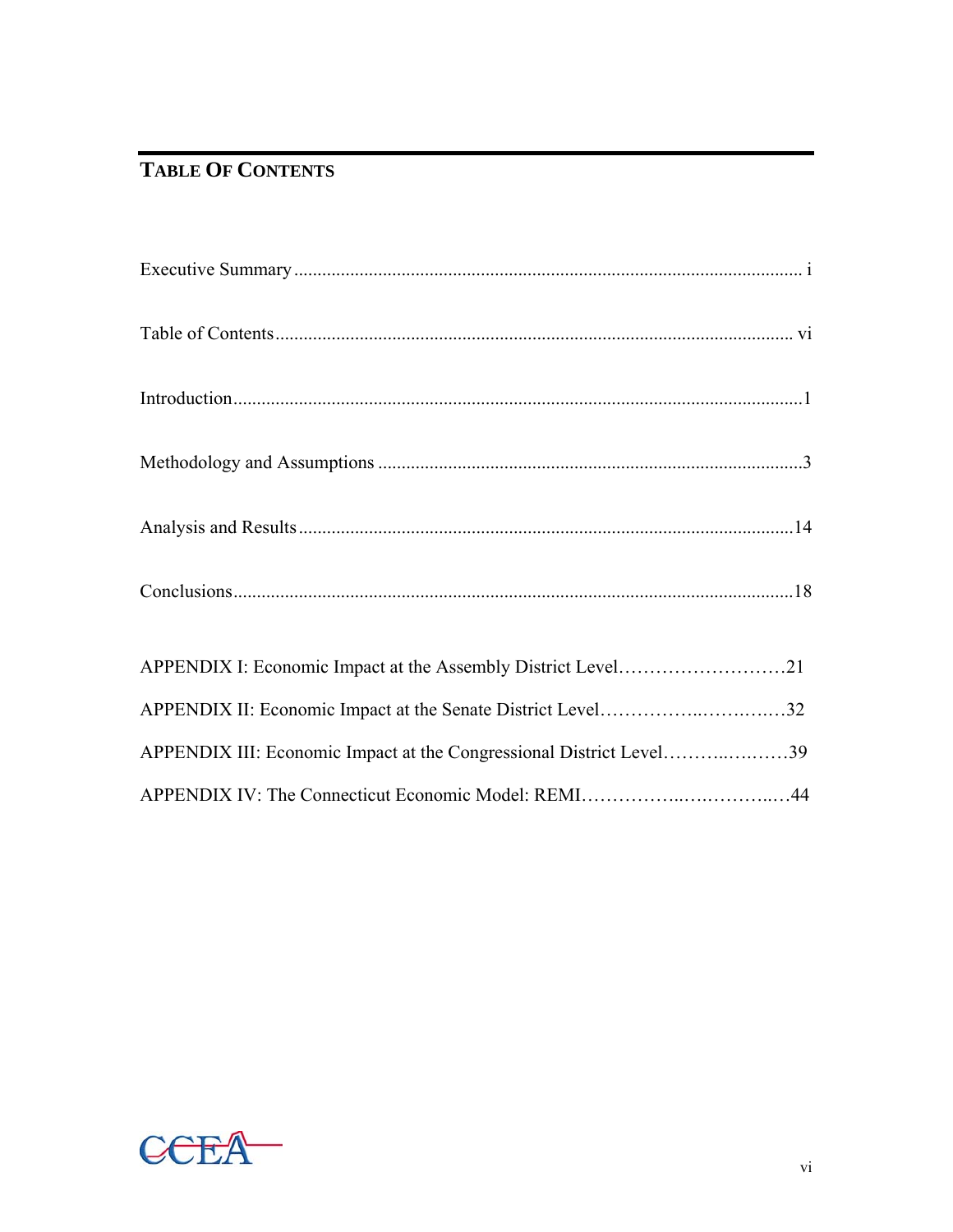# **Introduction**

 The University of Connecticut Health Center (UCHC) includes John Dempsey Hospital, the School of Medicine, the School of Dental Medicine , the Graduate School, UConn Medical Group and University Dentists. The Health Center's original charter outlined a three-fold purpose: (1) to serve as the state's center for training qualified physicians, dentists, and scientists; (2) to serve as a center for research and (3) to serve as a center providing treatment of medical problems and dissemination of medical information. Today, the Health Center offers graduate, postgraduate, and continuing education courses for scientists and health professionals, supports research in a variety of medical fields, supplies valuable public services, and provides medical care.

As a teaching and clinical facility, the Health Center is able to offer cutting-edge health care in both its 224-bed hospital and its medical and dental practice groups. As the only public academic health center devoted to health care and research, the UConn Health Center is much more than just a hospital or medical school. The state mandated the Health Center to serve the public through outreach, education, health professional supply and retention, stimulation and dissemination of research, and treatment without regard to ability to pay. Throughout Connecticut, the Health Center serves an important public health function addressing the needs of special populations under the State government's care, physician support, and educational seminars.

The economic impact of the Health Center emerges in many different ways. The Health Center produces broad economic activity employing 4,274 workers and spending \$109,886,705 in economic security (fringe benefits including life, medical, and dental insurances, and retirement) costs according to fiscal year FY2006 data. The Health Center spends \$207,874,558 within the Connecticut economy on goods and services purchases for operations. In FY2006, 875 UCHC students had associated consumption expenditures of \$23,121,875. Graduates numbered 109 in FY2006. Disaggregated data for FY2006 shows that for the Connecticut economy, the Health Center graduated 36 Doctors of Dental Medicine and 73 physicians. The resulting economic effects are in aggregate significant both in Hartford County where the main facility is located and throughout Connecticut.

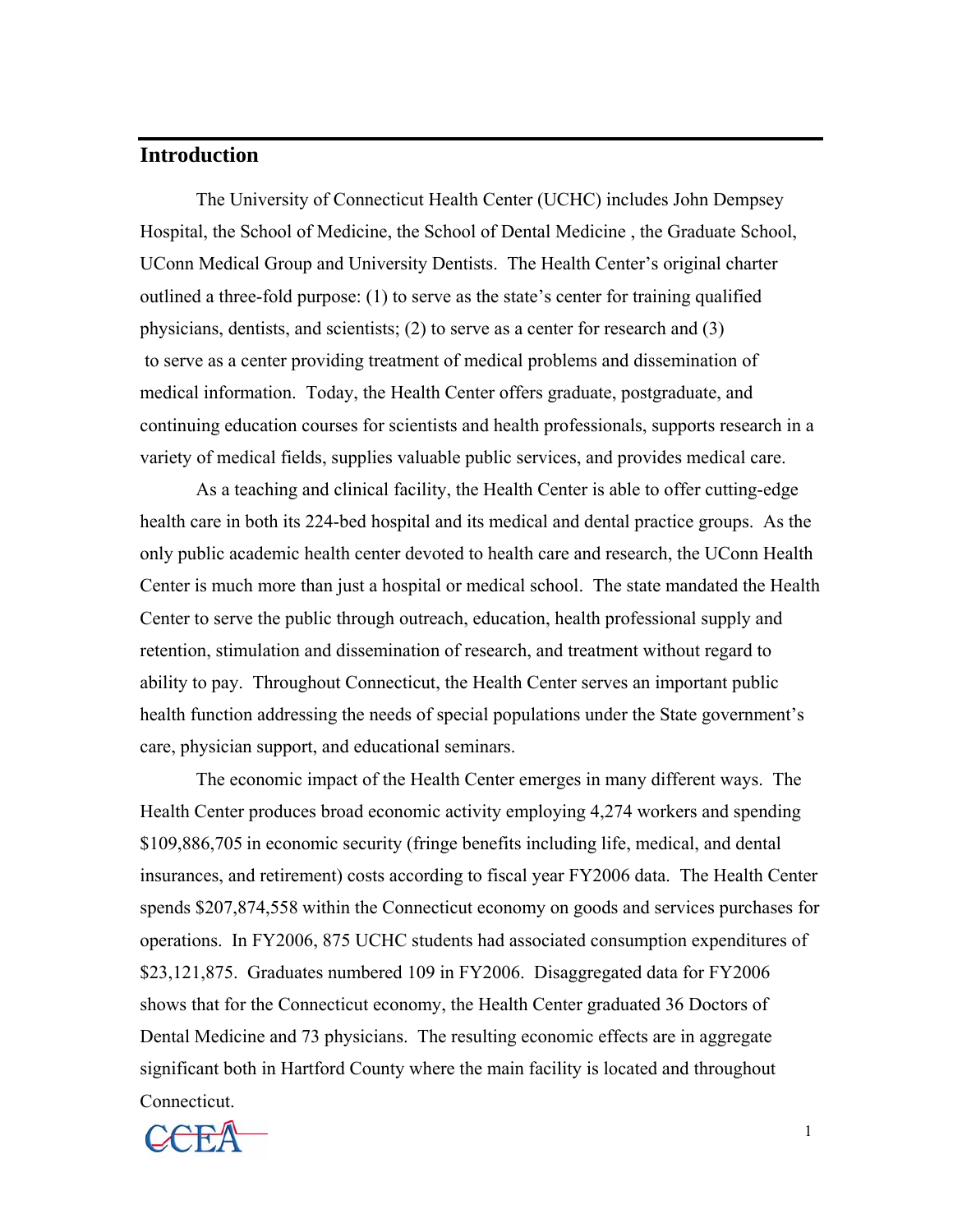In addition to these direct economic effects, the activities of the Health Center are important to the overall quality of life and labor productivity in Connecticut. The Health Center's research facilitates the growth of medical knowledge, and, because of the synergies between research and cutting-edge treatments, the Health Center is able to provide a high level of health care and unique services often unavailable at non-research institutions. The Health Center in addition provides a substantial amount of public service through its many education programs, screenings and other outreach activities. Finally, just by offering health care, the Health Center improves individual health outcomes that increase individuals' ability to enjoy life and to work productively. These services result in a significant amenity value for Connecticut residents and businesses. These benefits that flow from research and community outreach are difficult to quantify; for this third study, CCEA estimates an amenity value of \$22,438,237. This should be regarded as a very conservative estimate of the amenity value of the Health Center because much of the benefit that accrues to these activities is uncompensated (and inestimable).

 To estimate the economic and fiscal impact of the Health Center, CCEA uses the REMI model, a dynamic input-output model of Connecticut and its eight counties. The REMI model measures the economy in its present form as a baseline. Because the University of Connecticut Health Center already exists in the baseline model, to identify the Health Center's contribution to the state economy, the analysis removes it from the state economy counterfactually and then analyzes how this shock affects both the local and state economies. Although this method of *removing* the Health Center generates negative changes of key economic variables, this study reports these effects as positive numbers, because the correct interpretation is that they reveal the positive impact of continuing operations of the Health Center.

CCEA assesses the fiscal impact of the Health Center as well. Counterfactually removing the Health Center from the baseline economy reduces state expenditure because the FY2006 \$102 million (\$98.81 million in FY2001) Health Center contribution would be forgone. To offset the hypothetical state budget expenditure reduction, the FY2006 \$102 million state appropriation is returned to taxpayers as an increase in consumption expenditure in each Connecticut County. The allocation of consumption expenditures in each county is based upon a population-weighted measure. This causes a cascade of

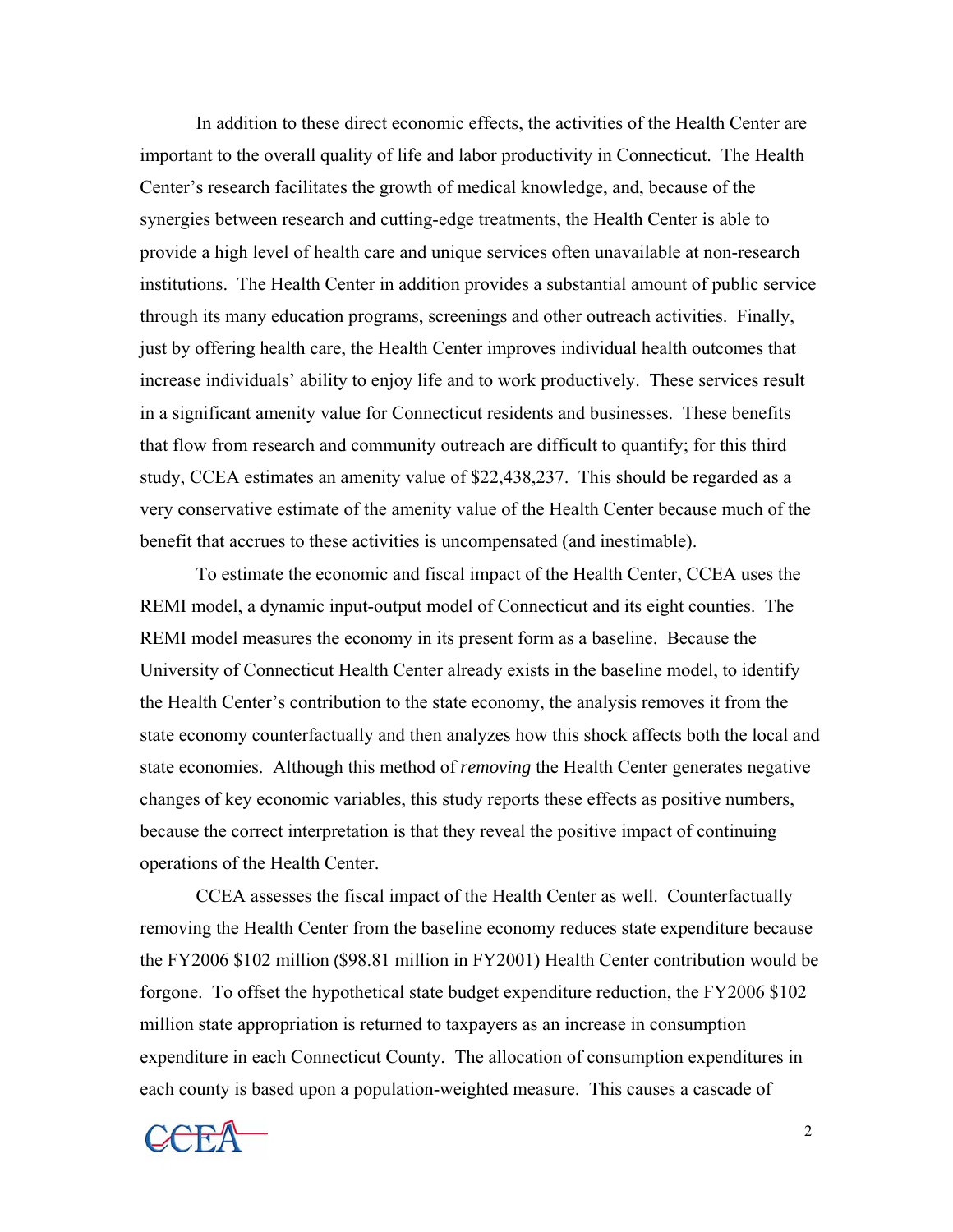changes in other economic variables through the REMI model's inter-industry correlation matrices. Finally, to capture the local and statewide impact, this analysis considers two principal geographic regions: Hartford County and the entire state of Connecticut.

# **Methodology and Assumptions**

#### **I. Model**

The REMI model is a dynamic, multi-sector, regional model developed specifically for the Connecticut Center for Economic Analysis. This model provides detail on all eight counties in the State of Connecticut and any combination of these counties. The REMI model includes all of the major inter-industry linkages among 466 private industries, aggregated into 69 major industrial sectors. With the addition of farming and three public sectors (state and local government, civilian federal government, and military), there are 72 sectors represented in the model for the eight counties.

The REMI model is based on a nationwide *input-output* (I/O) model that the U.S. Department of Commerce (DOC) developed and continues to maintain. Modern inputoutput models are largely the result of groundbreaking research by Nobel laureate Wassily Leontief. Such models focus on the inter-relationships between industries and provide information about how changes in specific variables—whether economic variable such as employment or prices in a certain industry or other variables like population affect factor markets, intermediate goods production, and final goods production and consumption.

The REMI Connecticut model takes the U.S. I/O "table" results and scales them according to traditional regional relationships and current conditions, allowing the relationships to adapt at reasonable rates to changing conditions. Listed below are some salient structural characteristics of the REMI model:

• REMI determines consumption on an industry-by-industry basis, and models real disposable income in Keynesian fashion, i.e., with prices fixed in the short run and GDP (Gross Domestic Product) determined solely by aggregate demand.

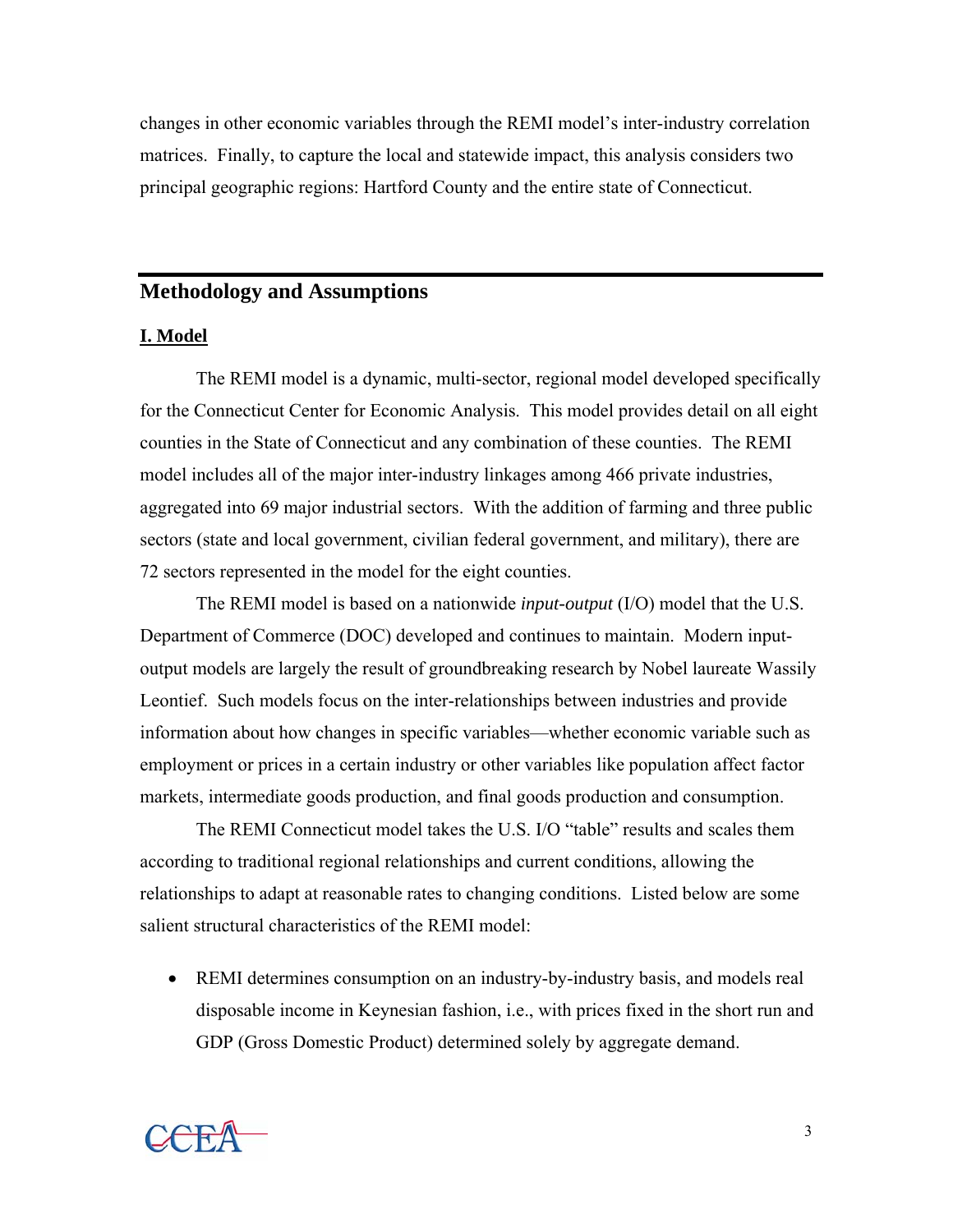- The demand for labor, capital, fuel, and intermediate inputs per unit of output depends on relative prices of inputs. Changes in relative prices causes producers to substitute cheaper inputs for relatively more expensive inputs.
- Supply and demand for labor in a sector determine the wage level, and these characteristics are factored by regional differences. The supply of labor depends on the size of the population and the size of the workforce.
- Migration—that affects population size—depends on real after-tax wages as well as employment opportunities and amenity value in a region relative to other areas.
- Wages and other measures of prices and productivity determine the cost of doing business. Changes in the cost of doing business will affect profits and/or prices in a given industry. When the change in cost of doing business is specific to a region, the share of local and U.S. market supplied by local firms will also be affected. Market share and demand determine local output.
- "Imports" and "exports between states are related to relative prices and relative production costs.
- Property income depends only on population and its distribution adjusted for traditional regional differences, *not* on market conditions or building rates relative to business activity.
- Estimates of transfer payments depend on unemployment details of the previous period, and total government expenditures are proportional to population size.
- Federal military and civilian employment is exogenous and maintained at a *fixed* share of the corresponding total U.S. values, unless specifically altered in the analysis.

Because the variables in the REMI model are all related, a change in one affects many others. For example, if wages in a certain sector rise, the relative prices of inputs change and may cause the producer to substitute capital for labor. This changes demand

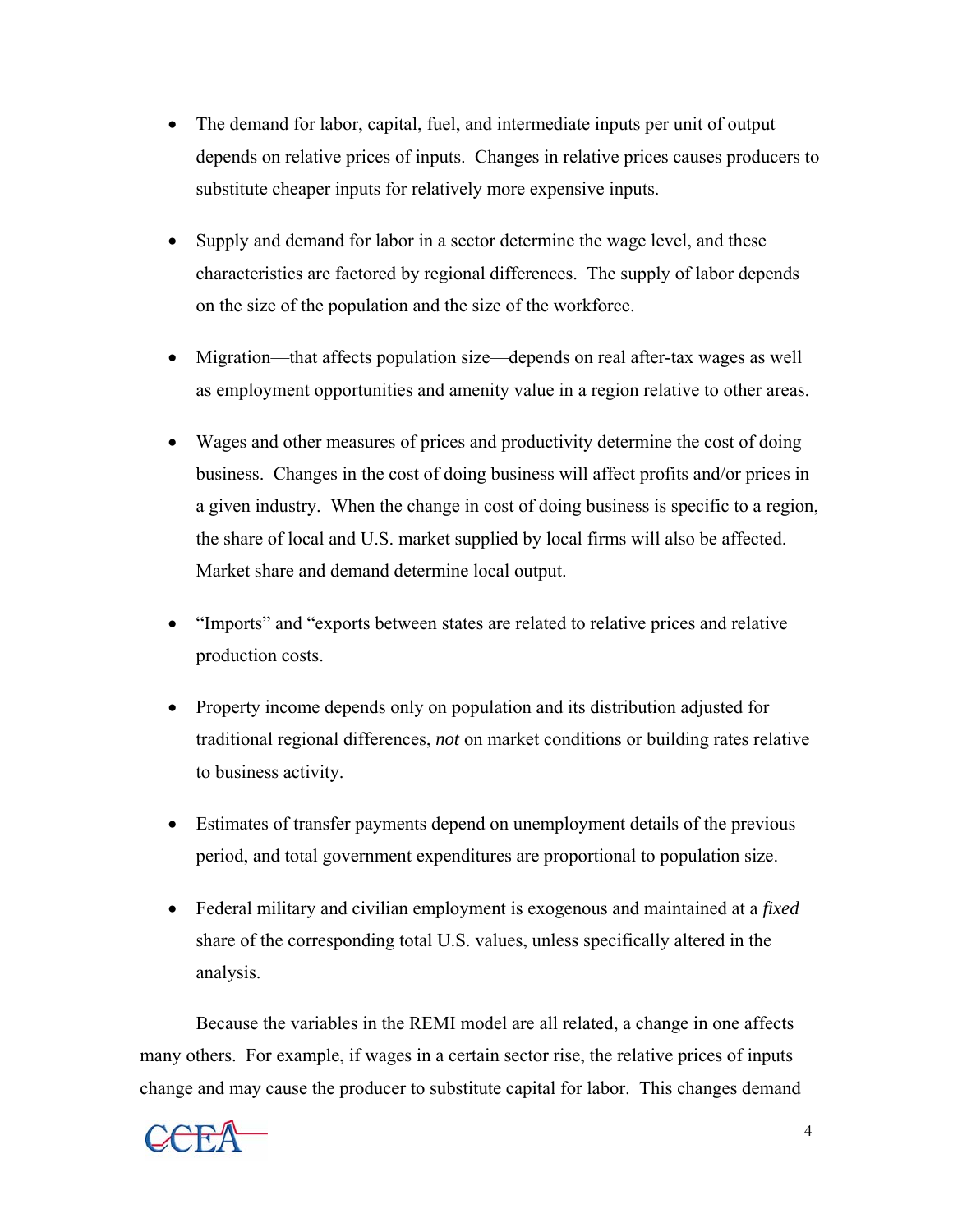for inputs, which affects employment, wages, and other variables in those industries. Changes in employment and wages affect migration and the population level, which in turn affect other employment variables. Such chain-reactions continue throughout the model. Depending on the analysis performed, the nature of the chain of events cascading through the model economy can be as informative for the policymaker as the final aggregate results. Because the model generates extensive sectoral detail, it is possible for experienced economists in this field to discern the dominant causal linkages involved in the results. An expanded description of the REMI model appears in Appendix V.

#### **Ia. The Counterfactual Approach and the Study Region**

 Most economic models, including the REMI model, measure the Connecticut economy in its present form as a baseline. Any changes in the economy are either added to or subtracted from that baseline depending on the nature of the change. Because the University of Connecticut Health Center already exists in the baseline model, the most accurate approach to measuring the Health Center's impact is to remove the activities of the Health Center from the economy. Intuitively, the results in this report measure the losses to the economy resulting from the closure of the Health Center (all physical assets remain intact). However, one can interpret these same results as the positive impact of the Health Center's continuing operations by reversing the signs of the economic variables; this study reports the results of the analysis as positive numbers.

This analysis assesses the economic impacts on two principal geographic regions. Most hospitals tend to have strong local effects. Therefore, CCEA assumes the primary market for the Health Center is Hartford County. As such, CCEA looks specifically at Hartford County to provide results that capture the local impact. In addition to spillover effects from Hartford County, the Health Center is unusual in that it has effects through its operations around the state. This statewide reach benefits the entire state. As a result, this analysis considers the statewide impact as well. Appendices II through IV provide a breakdown of the selected direct (payroll and procurement) and total effects (GSP, jobs, state and local revenue) of the Health Center by state assembly, senate and congressional districts. In this way, we account for the general economic improvement in each local area.

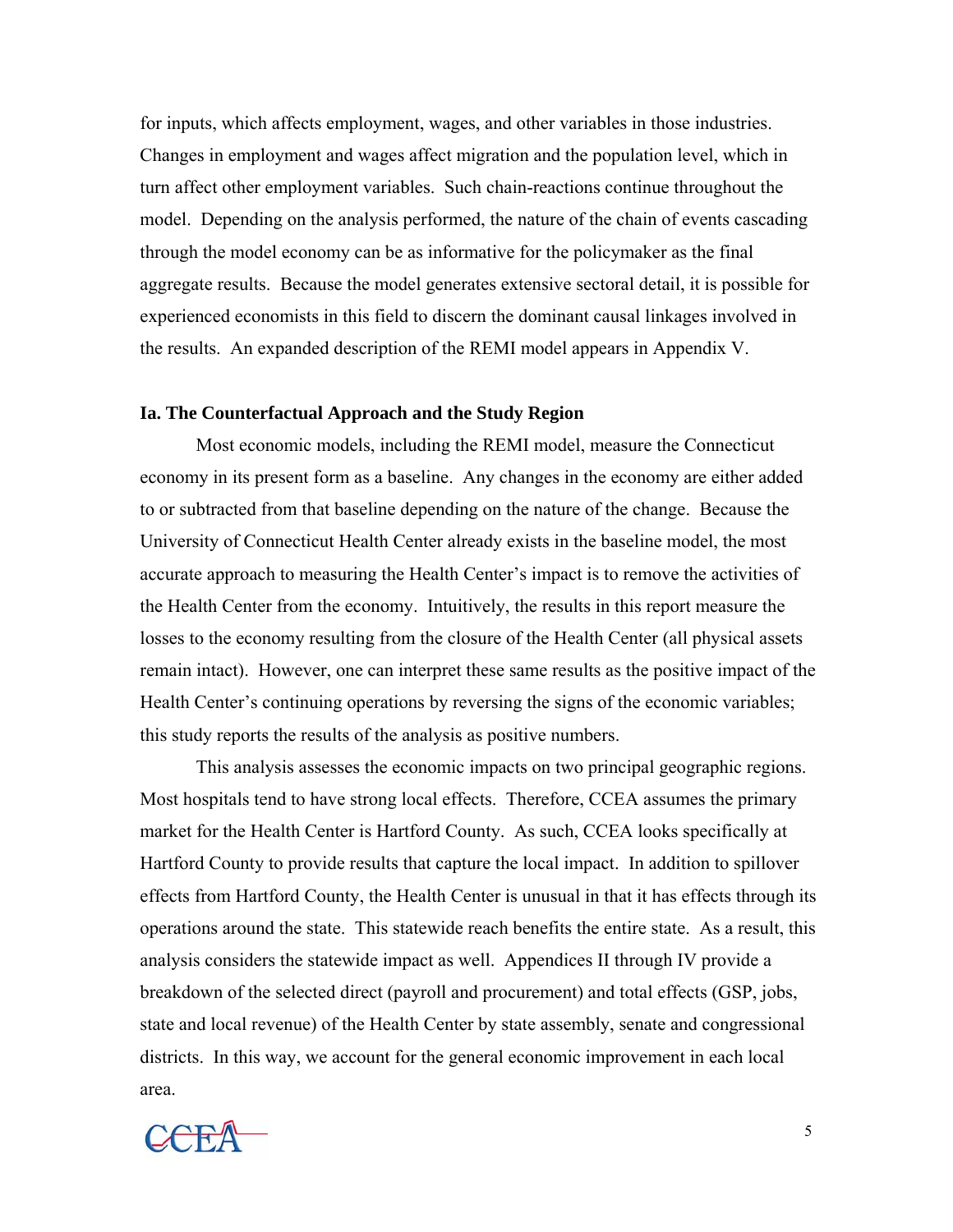## **II. Assumptions and Inputs**

The University of Connecticut Health Center makes a substantial contribution to the economies of Hartford County and to the entire state. The Health Center affects the economy directly through its employment, purchases, student population expenditures and labor supply consisting of medical and dental school graduates and professional- degreed individuals, tourism, and its general public service. General public service includes community outreach, services and basic research (please see http://www.connecticuthealth.org/projects/index.html for program details). This analysis quantifies each of these areas with available data from the Health Center, state government and local business. The state government supports this economic activity, in part, through an annual appropriation to the Health Center. The following section describes inputs to the REMI model.

## **Employment**

One of the most important direct economic impacts of any service industry, such as health care, is its employment. During fiscal year 2006, the University of Connecticut Health Center employed an average of 4,274 full-time workers. CCEA derived this figure by averaging monthly employment levels.

The total wage bill (payroll) at the Health Center for fiscal year 2006 was \$317 million. Of this amount, the Health Center paid approximately \$301 million (95%) to Connecticut residents. In addition, the highly skilled nature of most positions means that these positions are both highly productive and pay higher than average wages. These jobs are desirable and have close links to the community, resulting in a boost for local employment and sales through multiplier effects.

To model employment, the analysis allocates all of the Health Center's employees to Connecticut's medical sector. While acknowledging the fact that employees may be engaged in both teaching and medical services, the CCEA allocates 4,274 jobs solely to the medical sector. Because wages for Health Center employees in this sector are higher than the state averages built into REMI, CCEA adjusts the wage bill in the sector in the REMI model to account for the difference. The total adjustment is \$10,291,879 in the medical sector.

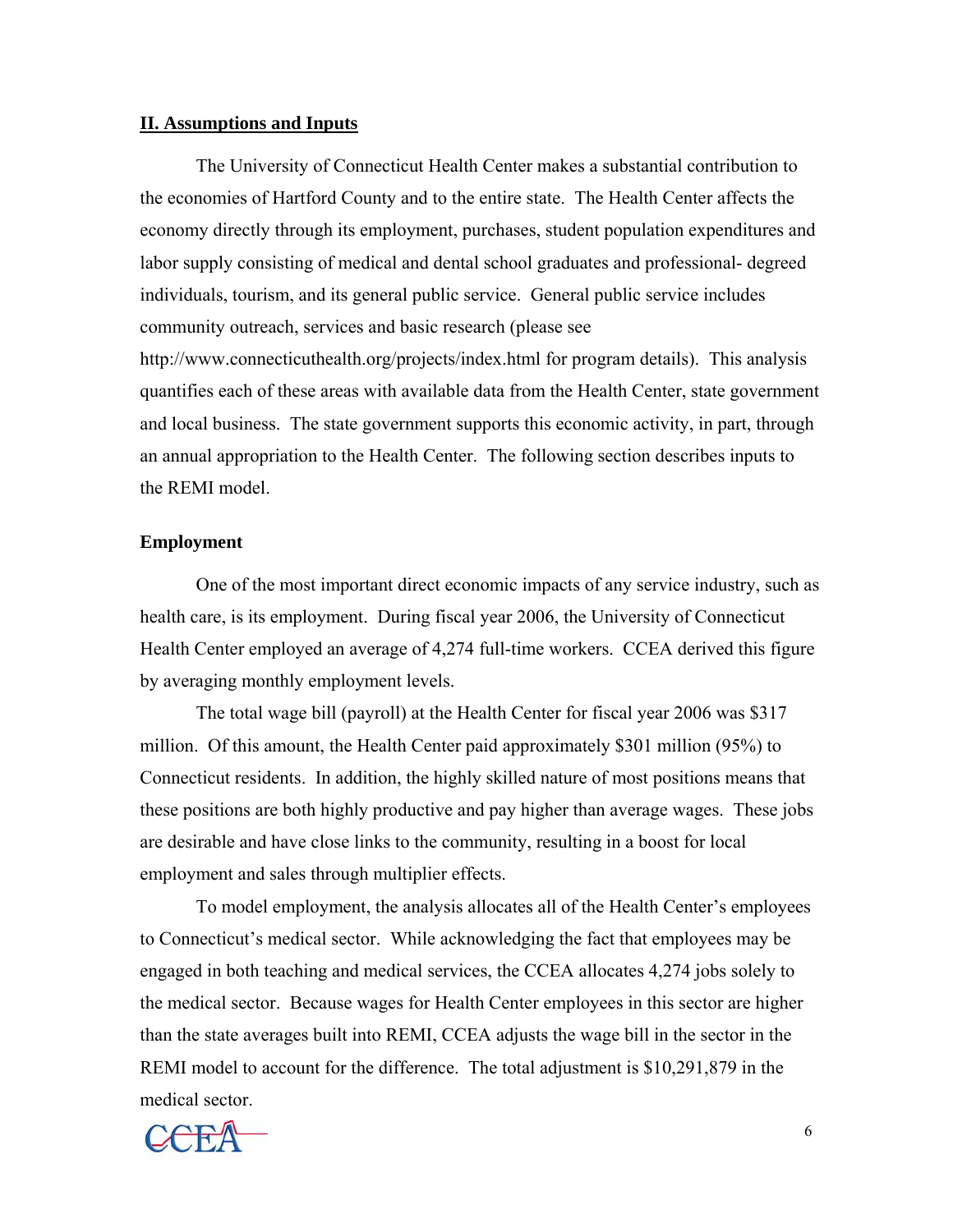Employee security costs include medical and dental insurance and unemployment compensation expenditures that represent payments for insurance services to firms or the government within the Connecticut economy. For FY2006 we calculated a value of \$109,886,705 as compared to \$60,021,429 in FY2001.

## **Procurement**

 CCEA obtained information about Health Center purchases from UCHC Finance Corporation and from the Health Center's own purchasing department. The former accounted for \$7,736,075 in capital and non-capital expenditures in CT in FY2006. The latter capital and non-capital expenditure amounted to \$200,138,483 in CT in FY2006. In total, the Health Center in FY2006 purchased \$207,874,558 of goods and services in Connecticut (compares to \$173,406,595 in FY2001). CCEA staff coded each purchase in the appropriate sector within the 70 private sectors in the REMI model. Our analysis included only purchases from suppliers in Connecticut so that the report correctly captures the Health Center's impact on the state's economy. The analysis geographically allocates purchases to the Connecticut County in which they occurred.

## **Student Living Expenses**

UCHC offers four primary education programs, culminating in degrees of: Medical Doctor (M.D.), Doctor of Dental Medicine (D.M.D), Doctorate in Biomedical Sciences (Ph.D.), Masters of Public Health (M.P.H.), and, Masters of Dental Science (M.D.S.). Table 3 presents the division of students by degree for FY2006.

| Table 3: Student Data |     |  |  |
|-----------------------|-----|--|--|
| <b>Total Students</b> |     |  |  |
| Dental                | 166 |  |  |
| <b>Medical</b>        | 319 |  |  |
| PhD/MA                | 390 |  |  |
| Total                 | 875 |  |  |

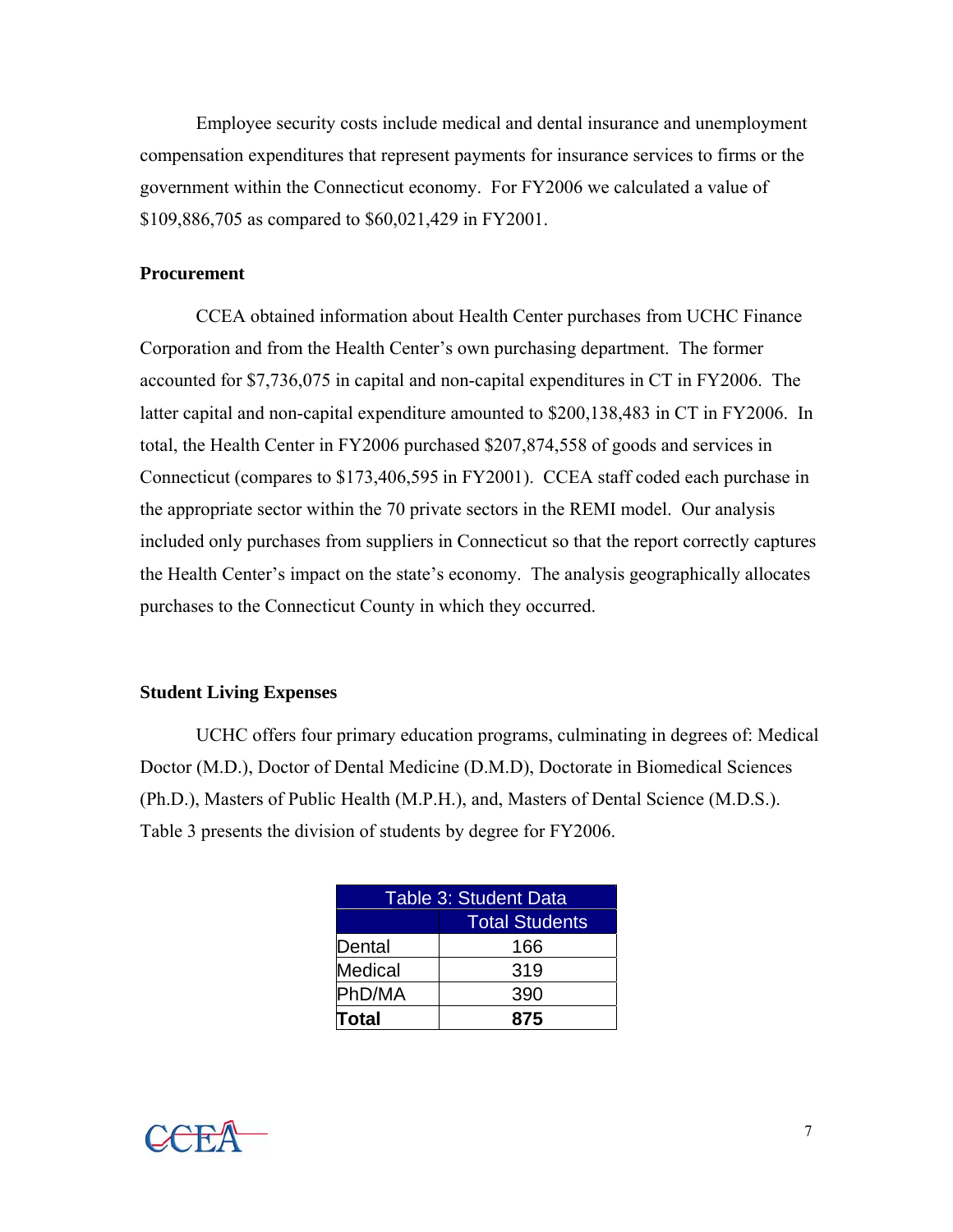CCEA assumes that if the UConn Health Center did not exist, these students would leave Connecticut to attend university elsewhere. Thus, their basic living expenditures stimulate the state's economy. They contribute to the state economy through their expenditures on housing, utilities, food, transportation and miscellaneous purchases. Full time  $3<sup>rd</sup>/4<sup>th</sup>$  year students spent an estimated \$2000 per month (\$1314/month in FY2001) each in Connecticut. The monthly purchases break down across consumer categories is as follows: \$800 for rent and utilities, \$300 for food and household operations, \$500 on transportation, \$100 on car insurance, \$60 on DSL, and \$240 on personal goods. Annual expenses also include \$850 on books and supplies, \$975 on boards and clinical skills exams, and \$600 on computer accessories. We assume no students work for the Health Center, thus all employment is separately accounted.

CCEA calculates that the total economic stimulus produced by these students is \$23,121,875 for FY2006. Our analysis allocates these values to Hartford County as the exact place of residence was not readily available.

#### **Occupational Supply**

An important function of a medical school is to train future medical personnel. As part of the education of these future doctors and dentists, the Health Center focuses attention on regional health needs by including the services of interns and residents to Connecticut's inner cities as part of their training. In addition, the increased availability of locally trained workers ensures a continuous supply of professionals in a sector important to long-term state growth. According to the most recent data available, 109 and 148 healthcare professionals graduated from the Health Center in FY2006 and FY2001 respectively. This injection of new human capital is a stimulus for the state's economy that we include in the impact analysis. We assume that 100% of these graduates remain in Connecticut (alumni relations reports that a very percentage do). This increased local supply of specialized labor reduces its wage rate due to the supply side effect and because such local supply is available at lower cost than that which would otherwise need to be imported.

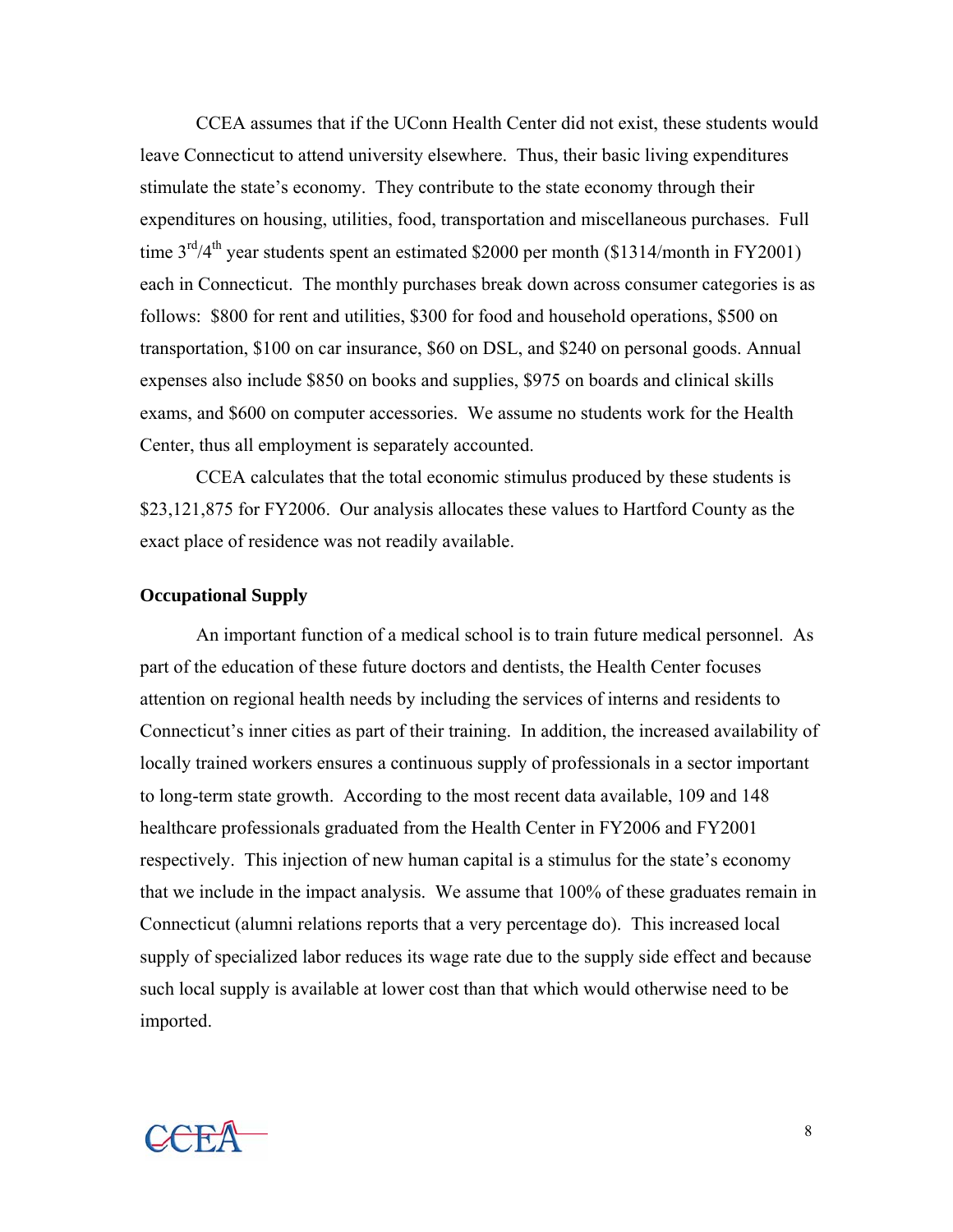# **Residency Services**

Each year the University of Connecticut Health Center provides accredited residency program services to hospitals across Connecticut. The annual payroll and fringe benefit costs for the 580 residents were \$31.8 million in FY2006. To provide the same service with physicians or physician extenders would cost between 2.3 and 2.5 times more than that of residents or approximately \$77 million.<sup>[2](#page-15-0)</sup> We therefore add this change in hospital sector sales to the economy for the counterfactual analysis. This amount reduces the reported economic impact of the Health Center in the counterfactual model even though in reality the Health Center is saving hospital budgets this amount.

The federal government pays area hospitals for a portion of the direct costs of residents (salary and fringe benefits) and for the additional costs required to create and maintain an academic environment. The federal subsidy for FY2004 was approximately \$81 million, which represented approximately \$50 million in excess of salaries and fringe benefits that flowed into the Connecticut economy. The \$50 million was not captured in the REMI model and we modeled it as an amenity. This omission and the treatment of the \$77 million discussed in the last paragraph renders our analysis conservative. Were it not for the Health Center's provision of residents, area hospitals would not receive these payments.

### **Amenity Value**

 $\overline{\phantom{a}}$ 

The University of Connecticut Health Center provides a substantial amount of public service and performs groundbreaking research. In each area, the Health Center makes a significant contribution to the wellbeing of Connecticut residents, but measuring the economic impact of the Health Center's quality of life improvements through their measurable financial impact does not capture these benefits adequately or completely. The market does not directly value benefits of this type, called amenities, because there is no price at which they are available, or available prices understate their true worth. Further, the Health Center cannot capture the value of its research activity because knowledge floats in the air. Amenities in general make Connecticut a more attractive place to live by creating a higher "quality of life." Consequently, an increase in amenity value attracts

<span id="page-15-0"></span> $\overline{O}$   $\overline{O}$   $\overline{O}$   $\overline{O}$   $\overline{O}$   $\overline{O}$   $\overline{O}$   $\overline{O}$   $\overline{O}$   $\overline{O}$   $\overline{O}$   $\overline{O}$   $\overline{O}$   $\overline{O}$   $\overline{O}$   $\overline{O}$   $\overline{O}$   $\overline{O}$   $\overline{O}$   $\overline{O}$   $\overline{O}$   $\overline{O}$   $\overline{O}$   $\overline{O}$   $\overline{$  $2^2$  This is equivalent to increasing employment by the specified number of employees in the medical sector.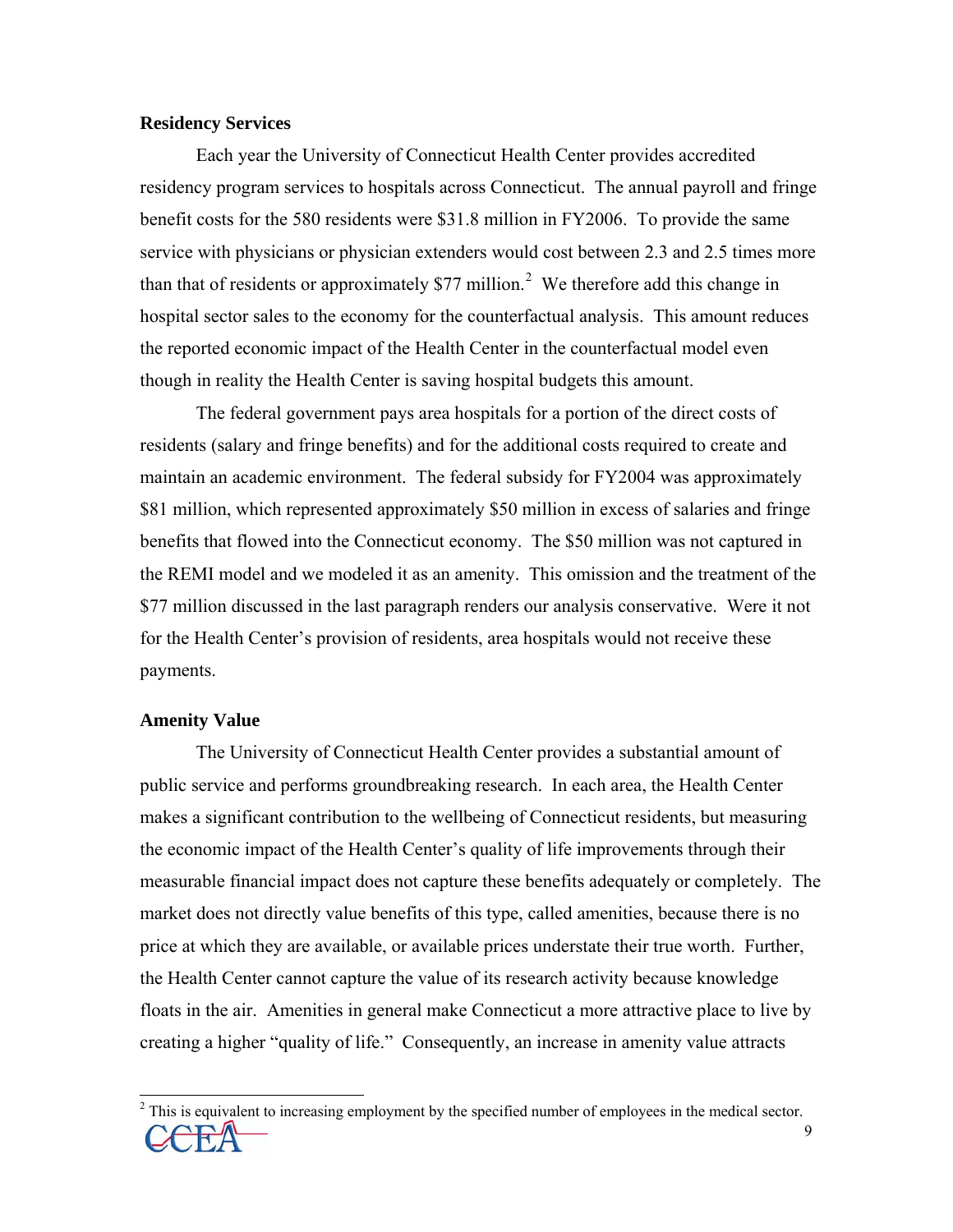people to a particular location; a lower quality of life motivates people to leave a region. Estimating amenity values is difficult and researchers often resort to the use of proxies. The following section describes how our analysis captures these values.

#### **A. Public and Community Programs**

The Health Center's John Dempsey Hospital, UConn Medical Group and University Dentists, together, provide a wide array of preventive and wellness services to thousands of Connecticut residents, including numerous support groups and special populations under the State government's care. In FY2006, the Heath Center benefited Hartford County and the entire state by providing a variety of (no cost and low cost) medical, dental services and educational programs to the community that improved the quality of life for underserved groups in many different ways.

An example of one of these programs is the Discovery Series. This series is a monthly program that educates the public on the latest developments in clinical research, disease, wellness and prevention. Each program focuses on a specific illnesses or diseases. These sessions provide free information to the public about managing their diseases and present new medical knowledge that is available at the Health Center. With the increase of chronic diseases, patient self-management has taken on increased importance. The availability of these programs provides a benefit to the state through increased health of its residents. In 2006, the Health Center developed the nation's first Patient School and enrolled its first class. School of Medicine students are responsible for teaching a significant proportion of the health class in the Hartford Public School System.

 The School of Medicine provides community clinical services through clinical care time that students and faculty volunteer. The School of Medicine offers a community-care curricular component that requires upper level students to contribute time and health care services to the community. For eight years, student volunteers have run a free medical clinic at the Salvation Army Marshall House, a homeless shelter in Hartford. Supervised by a pediatrician, the students examine, diagnose, and determine treatment for the shelter's children and adolescents. In 1987, UConn Medical School students opened the South Park Inn Medical Clinic, which serves residents of the South

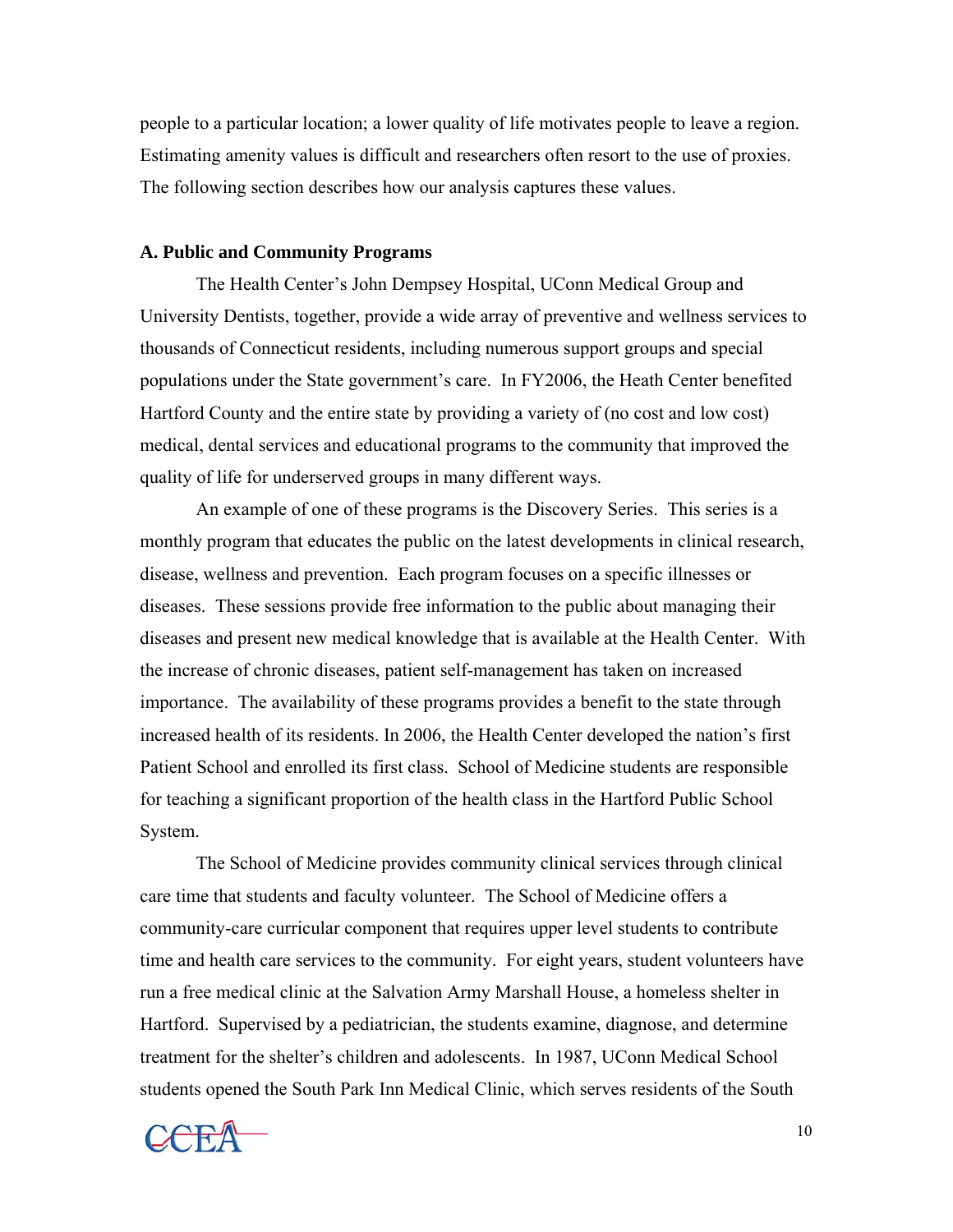Park Inn homeless shelter in the south end of Hartford. Student volunteers and community physicians work together to provide medical and psychiatric care for minor problems and refer patients with more serious ailments. Students have also set up clinics for migrant and seasonal farm workers. These students travel around the state with volunteer physicians, diagnosing and treating minor ailments and distributing vouchers for care at local clinics to those whom they could not treat. The students also provide preventive care (including immunizations and screenings) at the Hartford YMCA. .

These public and community programs, organized out of the main facility in Farmington, represent a significant benefit to Connecticut and the region. The programs are usually offered for free or below cost and reach populations that are underserved. Because of this, such programs have an even larger impact on health status than medical services would have on an otherwise serviced population, but there is no direct way for CCEA to determine the value of this increased impact. Furthermore, the Health Center or other entities often subsidize these programs and they often rely on volunteer labor. The combination of these and other factors make estimating the economic value of the public and community programs that the Health Center provides difficult it not impossible. Because these programs certainly have a positive impact on the state economy—both by increasing the human capital available for production (gainful employment) and by their expenditures in the economy—the economic impact of the Health Center is once again understated in our analysis.

# **B. Area Health Education Center Programs**

Another program that the Health Center maintains is the Connecticut Area Health Education Center Program. Established through federal and state funds, these four centers provide Connecticut with outreach programs. This program reaches underserved populations by:

- Developing health careers recruitment programs in underserved rural and urban areas for under-represented and disadvantaged populations.
- Supporting community-based training for primary care health professionals, students and residents in health professional shortage areas, including multidisciplinary and interdisciplinary training.

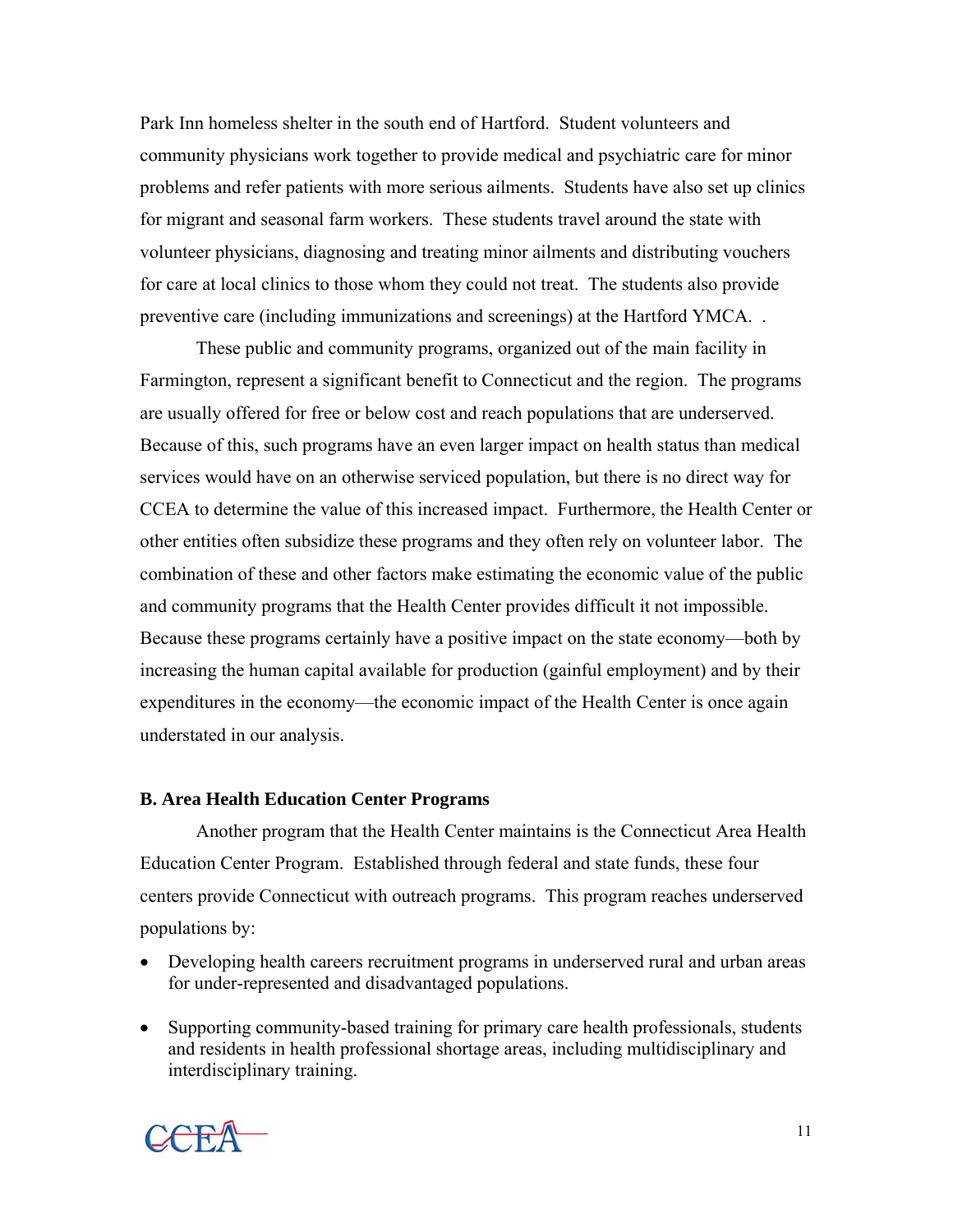- Providing information dissemination, educational support, and technical assistance to reduce professional isolation, increase retention and enhance the practice environment.
- Engaging in health promotion and increasing disease prevention activities in a way that responds to community needs with an emphasis on underserved populations.

 This program stimulates and retains physician supply for the underserved populations in Connecticut. These supply issues are critical public health issues; the Health Center is fulfilling a key governmental responsibility in offering this program. Recently, the AHECs have developed a Youth Services core in which hundreds of high school students throughout the state have been trained to be volunteers in community outreach activities. The training curriculum has now been exported to 11 other states and a similar program for college students is underway.

For FY2006, we have no acceptable way to properly measure the benefits from such programs so once again this results in an underestimate of the positive economic impact the Health Center has on Connecticut's economy.

## **C. Research**

 Another important aspect of the amenity value that the University of Connecticut Health Center creates is basic research. The Health Center's contributions to medical knowledge increase understanding, facilitate diagnosis and treatment, and improve the health of individuals everywhere, not just in Connecticut. The Health Center's major research areas include musculo-skeletal medicine, cancer, heart disease and public health.

 The Health Center's research facilities include the Academic Research Building, which opened in early 1999 and expanded laboratory space at the Health Center by more than 40 percent. In accordance with the Health Center's plans to increase its biomedical research, a large part of the new facility is devoted to such research, focusing on genetic modeling of human disease, molecular genomics, structural biology and biomaterials, biomedical imaging, clinical epidemiology, and computational biology. The Health Center's other unique research capabilities include the Alcohol Research Center (one of

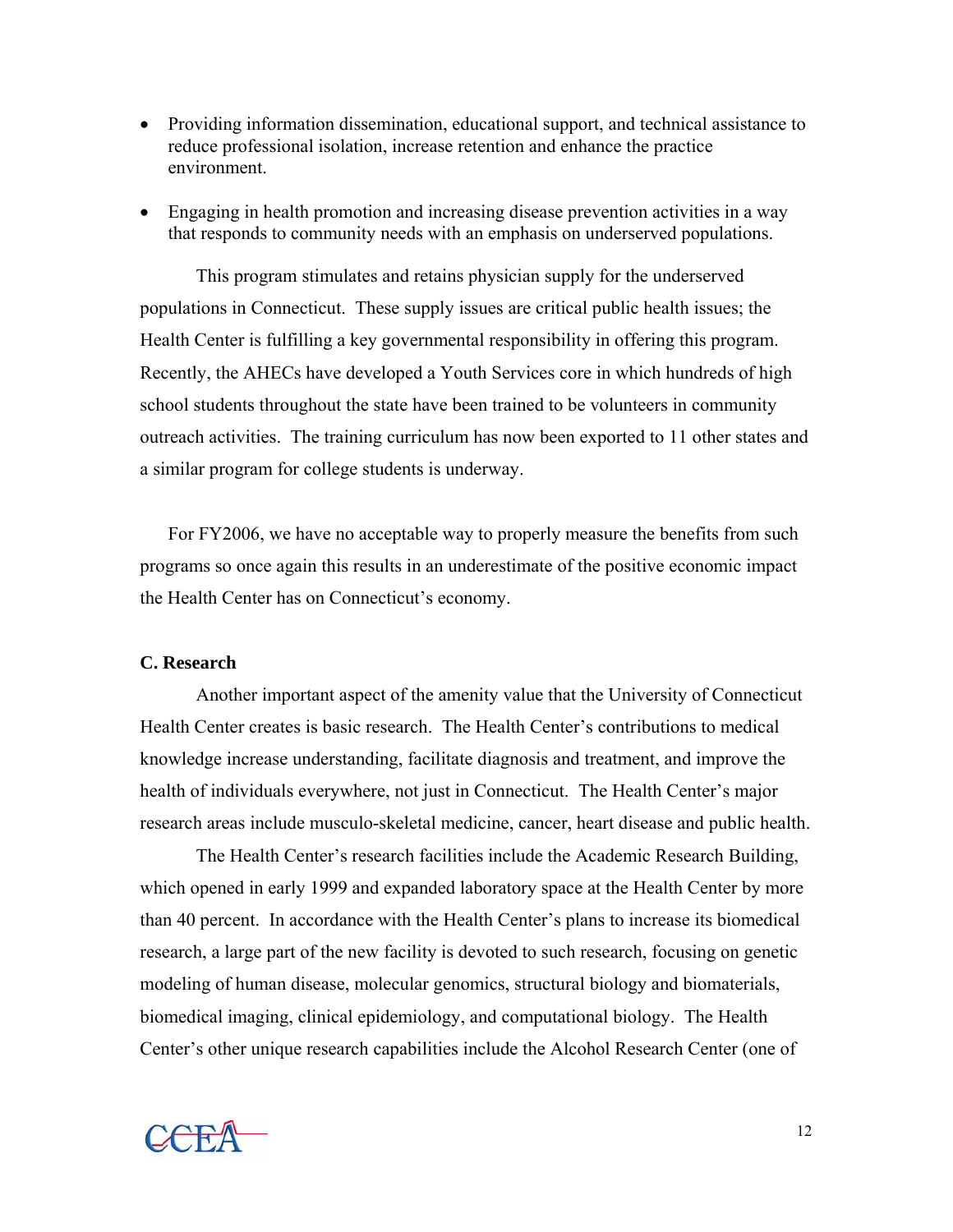15 such centers in the country), and the National Technology Center for Networks and Pathways (one of 5 nationwide).

 Health Center research output flows directly to two main audiences: the academic community and the general public. Faculty and researchers from the Health Center present their research at academic conferences and symposia and publish in academic journals distributed worldwide. The Health Center hosts academic conferences. . The general public benefits directly from Health Center research including the translation of basic science research to the bedside and from the bedside into the community. The Health Center's research enables it to provide unique services through specialized treatment centers and educational programs. Specialized facilities at the Health Center include the Neonatal Intensive Care Unit and the Alcohol and Drug Abuse Treatment Center, the. Educational programs include the Health Center's Diabetes Self-Management Program, which has received national attention.

 The value of pure research is difficult to measure because it has such wideranging effects. The direct costs associated with the grants for FY2006 was \$63,320,078, which we include in the expenditure side of the analysis and *not* as a measure of the amenity value. Instead, CCEA uses the sum of the annual value of grants and royalties. For FY2006, the annual value of grants was \$21,242,798 while other research generated \$814,500 in royalty revenue.

#### **D. Improved Health and Saved Lives**

In addition to these programs included in the study, CCEA excludes from this study one very significant benefit that the Health Center generates. When estimating the cost effectiveness of any health service, the procedure is to ascribe a dollar value to improved health outcomes. Whether this estimate is based on improvements in quality of life, fewer lost workdays (symbolizing increased productivity), or averted future costs, the health care offered at the Health Center creates a very substantial benefit that the cost of treatment by itself simply cannot fully capture. If the Health Center saves just one life a year (we know it saves many more) the value of this life is a benefit generated by the Health Center's operations. Because we cannot *accurately* measure these benefits we exclude them from the study. As such, the results of the analysis should be viewed as

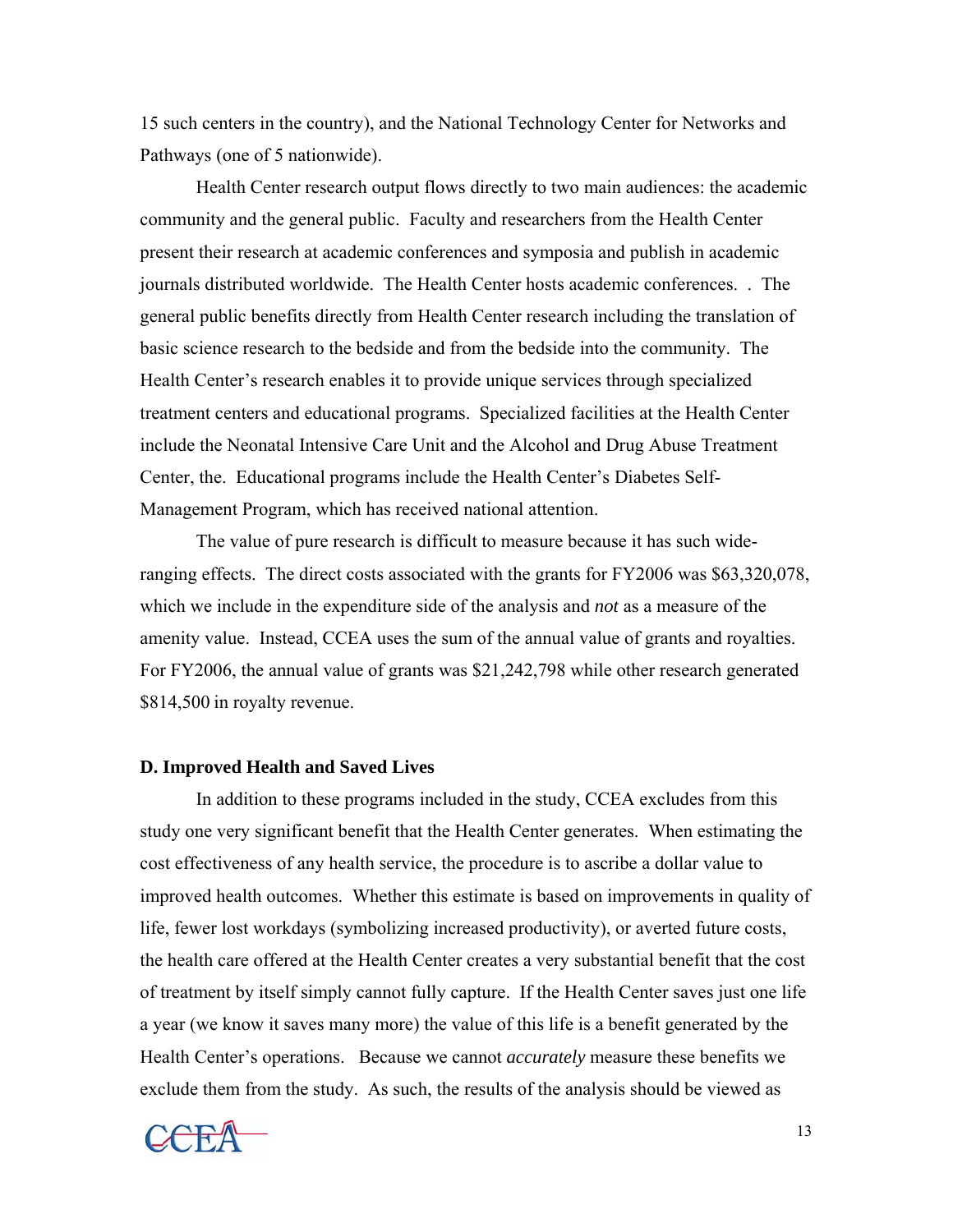very conservative since we have excluded potentially large benefits created by improved health and saved lives.

# **Summary of Inputs**

In summary, this report considers the following direct effects of the University of Connecticut Health Center:

- 4,274 direct FTE employees.
- Wage adjustment of \$10,291,879, in the medical sector.
- Economic security costs of \$109,886,705 in life, medical, dental insurances purchases, plus financial sector purchases for retirement benefits.
- \$207,874,558 of direct goods and services purchases in the Connecticut economy.
- 875 matriculating students in the student population (including full time and part time).
- \$23,121,875 for student consumption expenditures.
- Occupational supply of 109 health professionals in the current project FY2006.
- Amenity value of \$23,252,737 derived as explained above.

In addition, because we account separately and in detail for Health Center procurement, we suppress intermediate demand induced by employment changes in REMI. Because we leave all physical capital intact (in the counterfactual, everyone just walks away), we suppress investment induced by employment changes in REMI as well.

# **Analysis and Results**

 The University of Connecticut Health Center is an important economic engine not only for its immediate vicinity, Hartford County, but for the entire State of Connecticut. To measure the economic impact of the Health Center using the REMI model, CCEA analysis removes it from the baseline economy and analyzes how this affects the state and local economies. These effects show the significant economic and fiscal contribution the University of Connecticut Health Center makes to Connecticut. Although the Health Center is located in Hartford County, it impacts the entire state through goods and services purchases, student expenditures, health care, occupational supply and public services that occur in other counties. The total statewide impact includes spillovers from

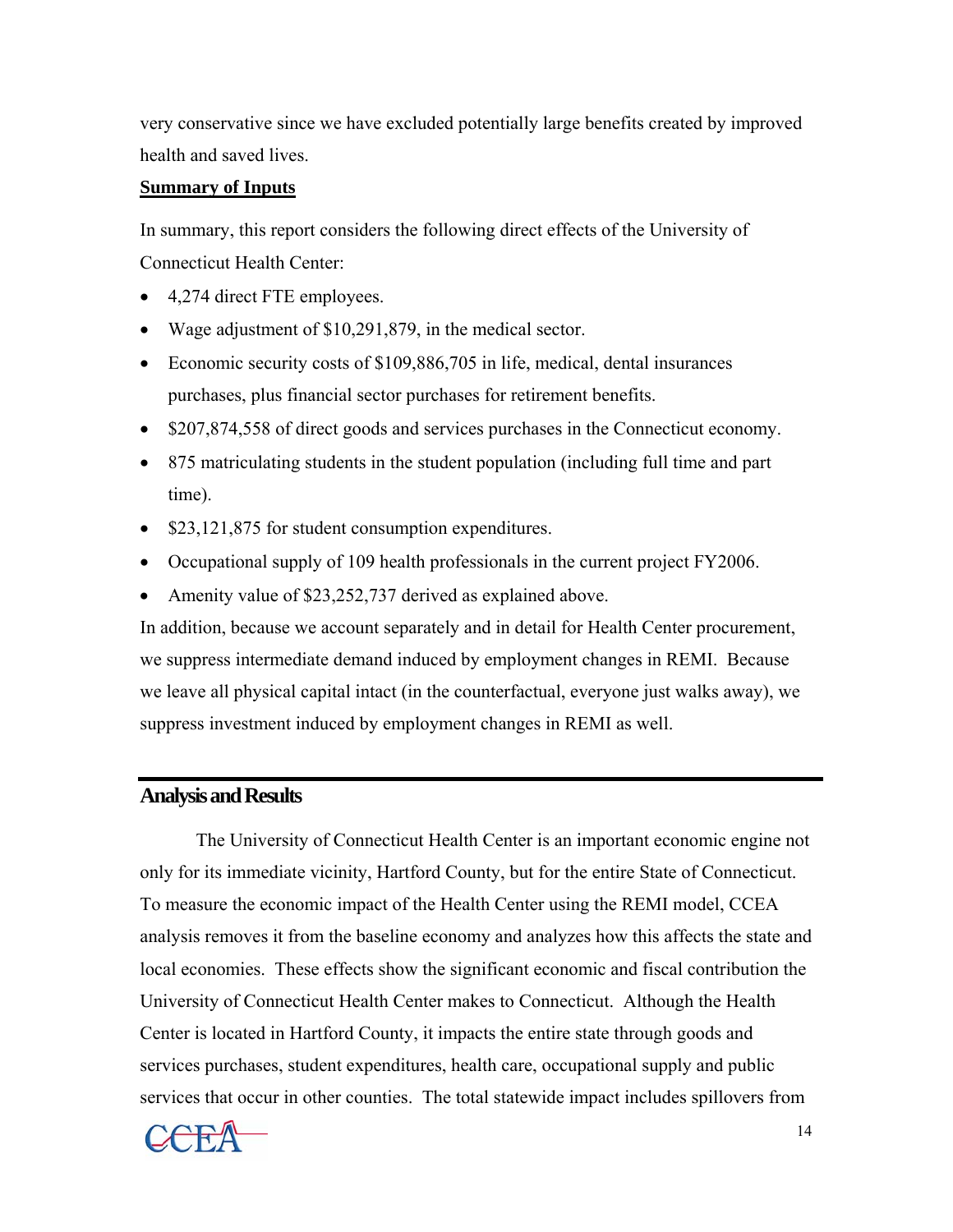Hartford County as well as independent impacts in different counties (through purchases of goods and services).

 This section reports REMI results for Hartford County and Connecticut as a whole. While much of the economic impact occurs in Hartford County, the rest of the state experiences positive impacts.

Table 2 shows the combined direct and spillover effects on several key variables. Although CCEA generates these results by removing the Health Center from the baseline economy, the study reports these findings as positive values to show the economic impact of continuing operations of the Health Center on Connecticut during 2006-2025. The Health Center's economic impact we report is the long run value of each economic variable. These values reflect the state of the Connecticut economy when it ultimately adjusts (in the REMI model) to the counterfactual disappearance of the Health Center.

| <b>Table 2: Economic Impact of the University of Connecticut Health Center</b><br>2006-2025 |          |             |  |  |  |  |
|---------------------------------------------------------------------------------------------|----------|-------------|--|--|--|--|
|                                                                                             | Hartford | Connecticut |  |  |  |  |
| Variable                                                                                    | Change   | Change      |  |  |  |  |
| Gross State Product (2006 \$ Million)                                                       | \$579    | \$938       |  |  |  |  |
| <b>Total Employment (Jobs)</b>                                                              | 6,675    | 11,371      |  |  |  |  |
| <b>Population (Individuals)</b>                                                             | 5,565    | 10,681      |  |  |  |  |
| Personal Income (2006 \$ Million)                                                           | \$341    | \$707       |  |  |  |  |
| New Gross State & Local Tax Revenue (2006 \$ Million)                                       | \$51.6   | \$116.2     |  |  |  |  |
| New Gross State & Local Expenditure (2006 \$ Million)                                       | \$49.2   | \$98.2      |  |  |  |  |
| <b>New Net State and Local Tax Revenue (2006 \$ Million)</b>                                | \$2.4    | \$18        |  |  |  |  |

In calculating the results displayed in Table 2, CCEA removed the Health Center from the baseline economy but kept the government budget approximately balanced by distributing the Health Center's \$102 million FY2006 state appropriation to state residents. As shown here, in Hartford County, Health Center operations generated an annual average of \$579 million in new gross state product and \$341 million in new personal income. Ongoing Health Center operations create almost 6,675 new jobs in Hartford County and attract around 5,565 new people to the region. The lion's share of the state's economic impact occurs in Hartford County. Increased government spending,

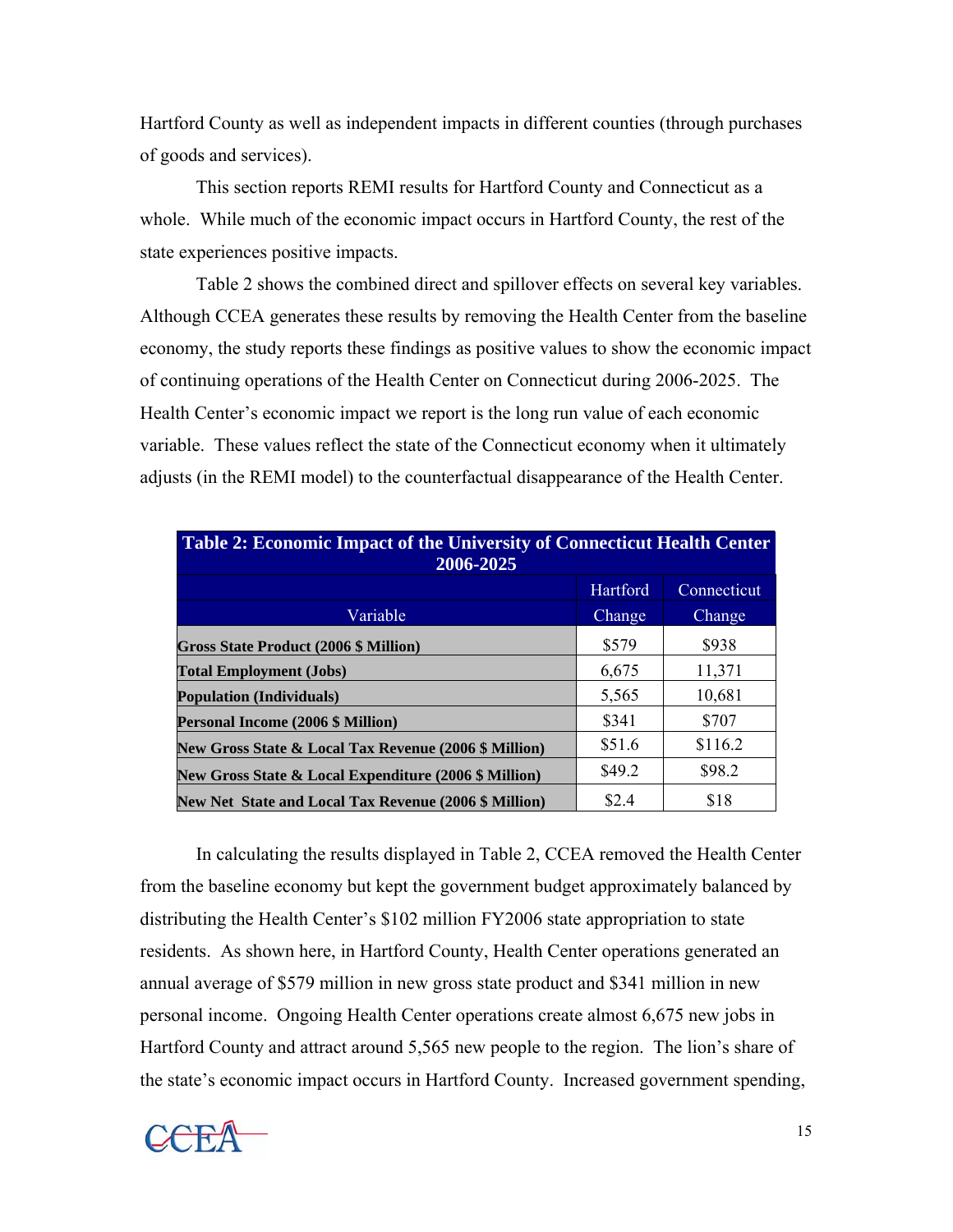induced by Health Center operations, increases GRP, employment and personal income by stimulating further economic activities. That is, the state stimulates broad economic activity from the continuing operations of the UConn Health Center.

#### **Fiscal Analysis**

The University of Connecticut Health Center is an ongoing operation receiving an annual state appropriation. Because the baseline impact analysis already incorporates the Health Center operations, it is necessary to remove the Health Center from the economy to determine the true impact on the economy. The counterfactual disappearance of the Health Center would cause a decline in general economic activity. In particular, Gross State Product (GSP) and personal income would fall, resulting in a decline in income, sales, use and profits taxes in Connecticut. In addition, the reduction in employment and population leads to a decrease in the value of local property and, thus, local property taxes.

In addition to these basic tax changes, the Health Center's impact changes government spending. The first component of government spending change is in induced spending. As people (counterfactually) leave the state and there is less economic activity, the government needs to spend less to maintain the same level of services as in the past. This adjustment occurs endogenously or within the model based on current and projected levels of government spending.

Because this approach removes the Health Center from the state economy, the results appear in terms of differences from the baseline forecast as negative numbers. Conversely, this reflects the ongoing positive impact of the Health Center, so the study presents the impacts as positive numbers to make clear the Health Center's current economic impact. Table 2 includes the fiscal impacts.

New state tax revenue depends upon general economic activity. The increase in GSP and personal income that accompanies the operation of Health Center generates an increase in new tax collections through the channels discussed above, both in Hartford County and the state as a whole. However, because we approximate a balanced budget by refunding the state appropriation to taxpayers that directly increases their personal income in the counterfactual, personal income does not increase symmetrically with the

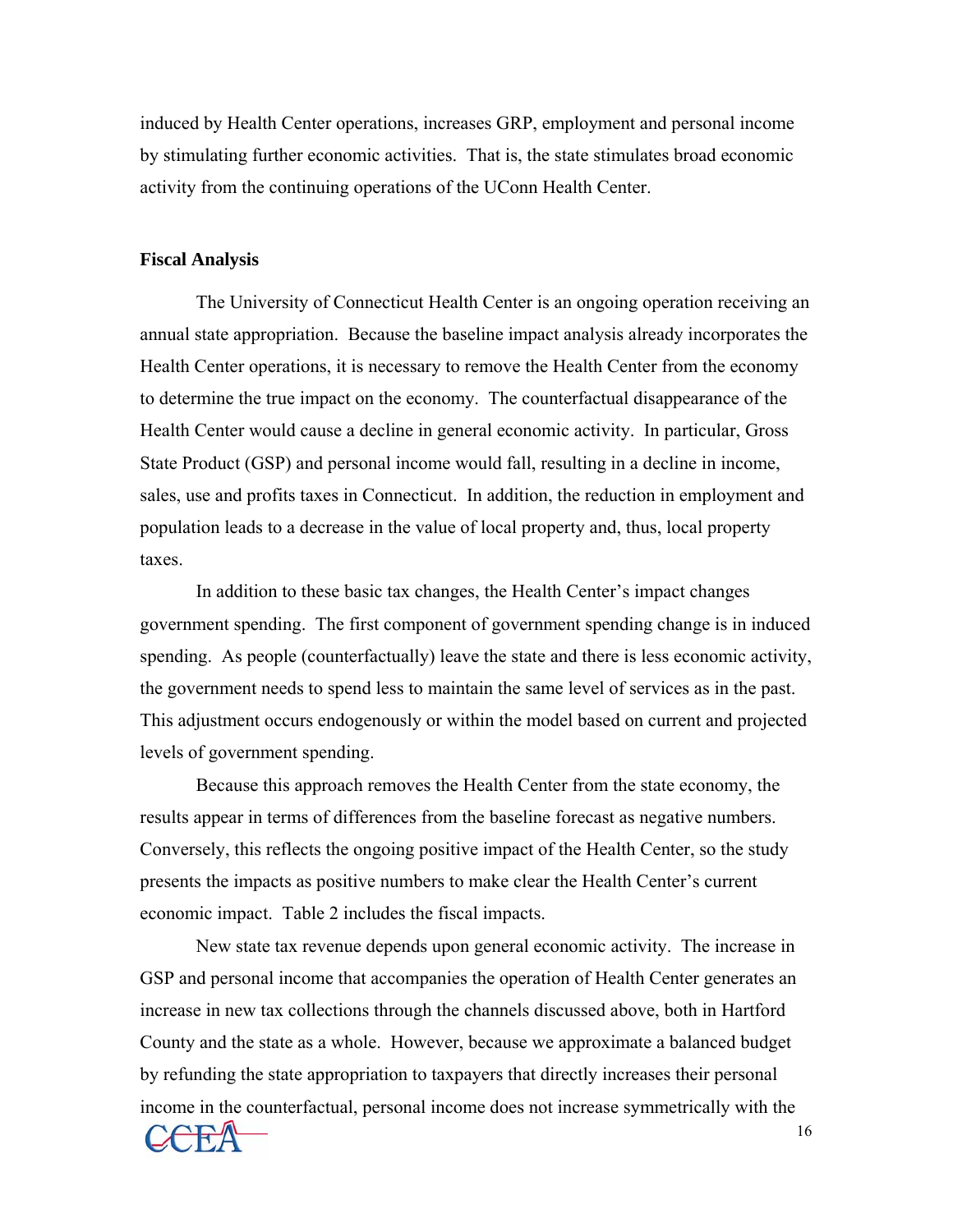existence of the Health Center. The increase in personal income and the resulting new state tax revenue understates the full impact of the Health Center. Nevertheless, with these two key indicators increasing, new state tax revenues increase as well. New net state and local tax revenue is \$2.4 million in Hartford County and \$18 million in Connecticut as a whole on average annually.

The gain in new state tax revenue occurs primarily in Hartford County. Other counties fund the Health Center indirectly and to a lesser extent through their tax payments and receive correspondingly less direct impact from the Health Center. Therefore, the revenue gain of taxes from Health Center-generated economic activity in those areas is relatively low. The section above on economic variables discusses these results.

Local taxes rise due to the operations of the Health Center. The Health Center makes payments in lieu of property taxes (PILOT); the counterfactual effect on local taxes is indeterminate. Changes in local taxes come from changes in the population in the region and Connecticut. As people move in, they require housing and thus property taxes increase leading in this case to a positive net change in local tax revenue.

As individuals come to the state, they demand government services, so induced government spending rises that is, spending for public services, such as education and police. An additional cost to state government is the annual appropriation to support the Health Center; this study assumes that the appropriation grows by the projected annual inflation rate over the study period.

 CCEA's analysis reveals that each dollar of the total state contribution (\$102 million) for the Health Center on average generated \$6.93 in new personal income and \$9.20 in new GSP in FY 2006. Thus, the state appropriation has significant leverage. The economic and fiscal analyses suggest that Hartford County and the Connecticut economy benefit from the continuing operations of the University of Connecticut Health Center. All key economic variables show the Health Center is important to the continuing viability and competitiveness of Hartford County and Connecticut. In addition, the Health Center's derived economic activity is a source of new local and state tax revenue. When we properly account for government spending, the operations of the Health Center are still a significant source of new state tax revenue. The cost-benefit

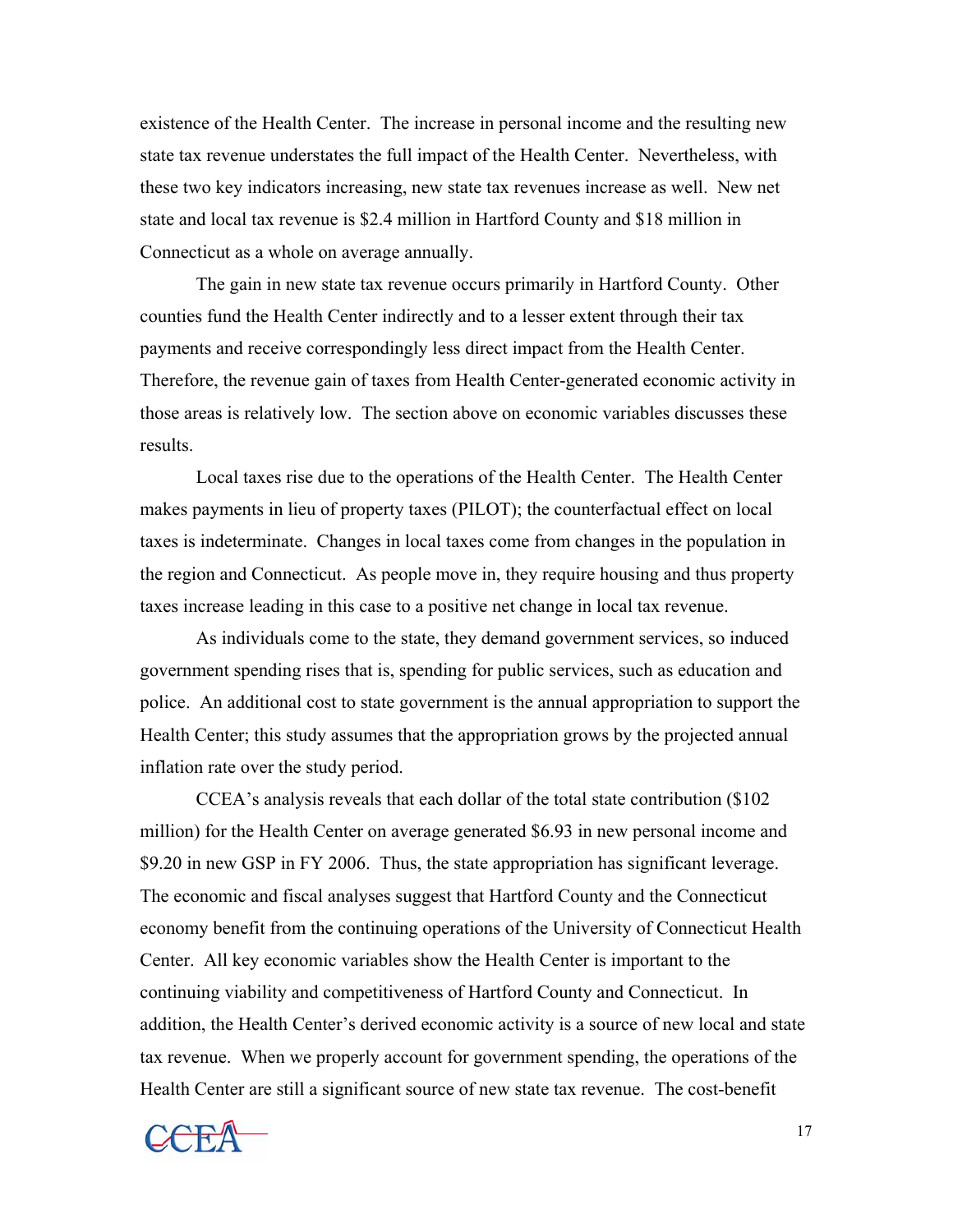ratios demonstrate the Health Center is an economically viable operation; indeed, as a public investment it delivers satisfying returns through enormous leverage. Overall, this impact analysis demonstrates a strong positive effect of the continuing operations of the University of Connecticut Health Center on the economy of Connecticut.

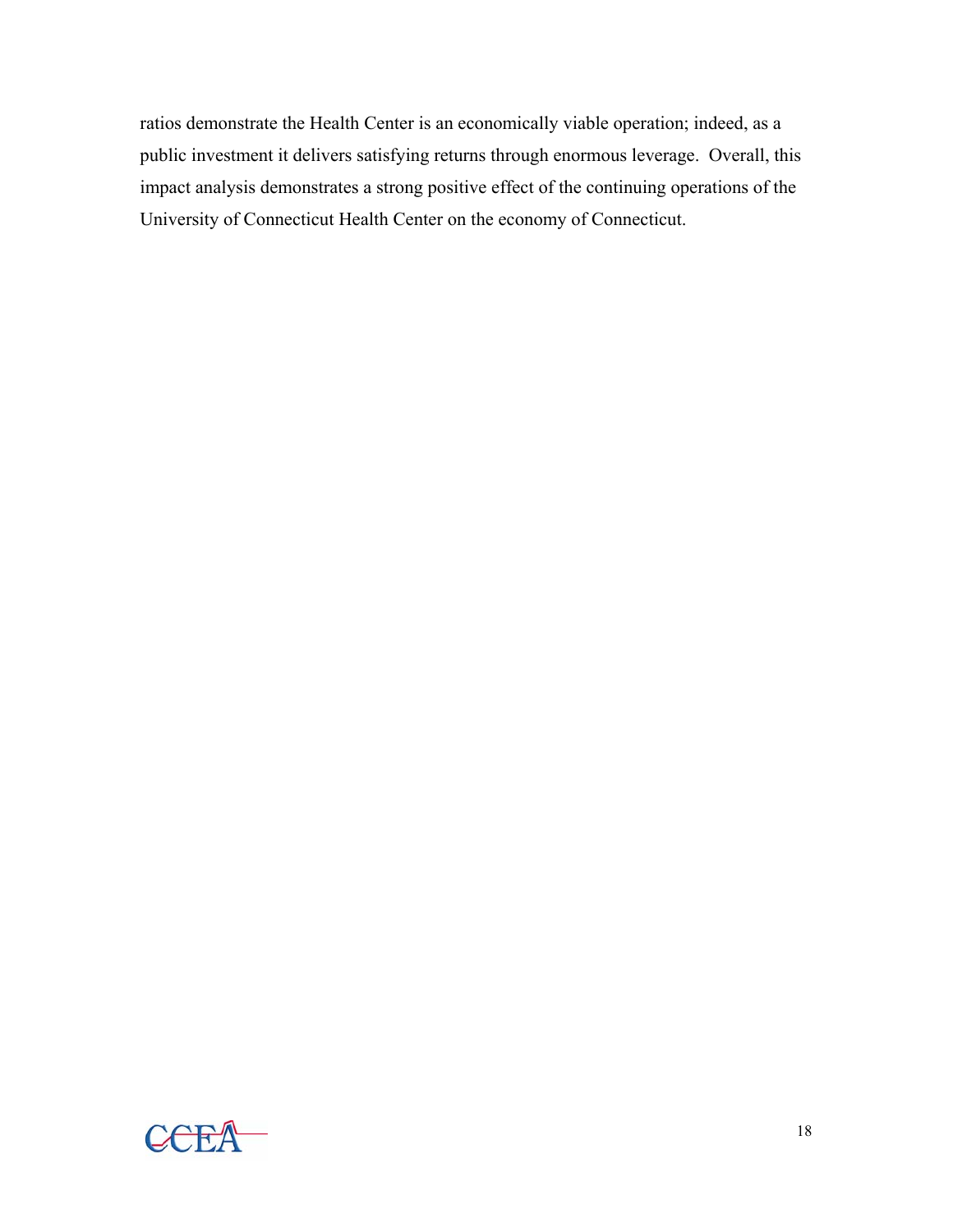# **Conclusions**

 The economic impact of the University of Connecticut Health measures the value of its continuing operations in Hartford County and Connecticut. Continuing operations include employment, purchases, student expenditures, graduates, tourism, and general public service. The State of Connecticut currently supports the Health Center with an annual appropriation treated as a state expenditure. CCEA counterfactually removed the Health Center from the economy in order to measure the impacts of the Health Center accurately, because Health Center operations already exist in the Connecticut REMI baseline forecast. The reduction in state expenditure is returned to Connecticut taxpayers in the form of increased compensation.

 Continuing operations at the Health Center generate higher Gross State Product (GSP), personal income, employment, and population in Hartford County and the state as a whole were it not there. The impact on population is particularly strong as the activities of the Health Center attract young people and professionals into Connecticut. The activities of the Health Center strongly and permanently affect GSP and employment. Not only does the Health Center generate significant economic activity, it creates significant amenity value in Connecticut. That is to say, the quality of life improves in the state because of the Health Center's many activities in public service and research. By providing patient education, free or low cost medical and dental treatment and stimulating and disseminating current medical research, the Health Center improves the general health of individuals in the state. These activities increase Connecticut's quality of life and labor productivity and represent a gain to Connecticut that is difficult to quantify. As a result, the economic gains presented in this report understate the full impact of the UConn Health Center. This report does not attempt to incorporate critically important health outcomes from medical care on quality of life and productivity. To this extent, the analysis is conservative. In addition, we do not capture federal payments to area hospitals that exceed the cost of the Health Center providing residents to them. This renders the analysis conservative as well.

 In addition to these positive impacts, continuing operations at the Health Center present a positive fiscal picture for Connecticut. Fully accounting for the public cost (the

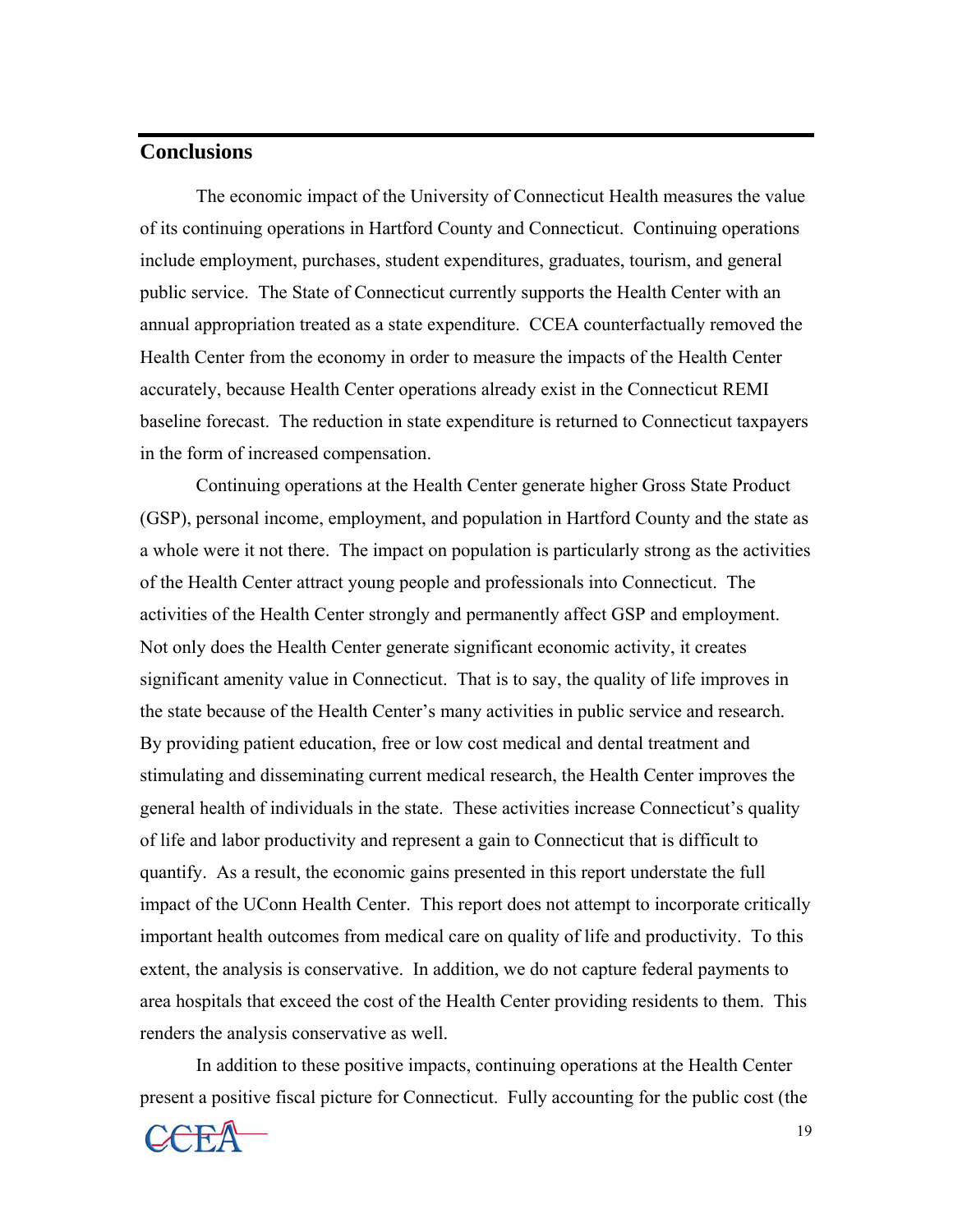state's appropriation) of the Health Center generates a positive return in tax revenue because this investment leverages significant private and federal investments as well.

Additionally, our cost-benefit analysis of Health Center operations reveals that it is a worthwhile endeavor. For each \$1 of total state contribution in FY 2006 (\$102 million), Health Center operations generated \$6.93 of new personal income (\$3.82 in FY2001) and \$9.20 of new GSP (\$4.25 in FY2001). These cost-benefit ratios suggest that, fiscally speaking, Connecticut gains from continuing to fund the Health Center and that the state's investment has great leverage in turn generating tuition, grants, royalties and patient fees. State support for the Health Center is actually self-financing, returning more to Connecticut in new revenues than it provides in support through its enormous leverage effect.

 The University of Connecticut Health Center fuels a considerable amount of economic activity within Hartford County and Connecticut. All major indicators show that the Health Center has a strong positive impact on the state. In addition, the Health Center makes Connecticut a more attractive place to live and do business by improving the health and, therefore, productivity of Connecticut's workforce.

*This analysis shows that the \$102 million state contribution in FY2006:* 

- *Generates \$707 million in new personal income (each \$1 of state appropriation leveraged \$6.93 in new personal income statewide) on average each year;*
- *Generates \$938 million in new gross state product (each \$1 of state appropriation leverages \$9.20 in new GSP statewide) on average each year;*
- *Generates \$116 million in new gross state and local tax revenue;*
- *Generates \$98 million in new gross state and local expenditure; and,*
- • *Generates over \$18 million in new net state and local tax revenue on average each year.*

*For Hartford County in FY2006 Health Center operations contributed \$2.4 million in new net state and local tax revenue through multiplier effects. In FY2006 Health Center operations through multiplier effects created 11,371 new jobs in Connecticut of which 6,675 were in Hartford County.*

 $\begin{array}{ccc}\n\hline\n\end{array}\n\qquad \qquad \begin{array}{ccc}\n\hline\n\end{array}\n\qquad \qquad \begin{array}{ccc}\n\hline\n\end{array}\n\qquad \qquad \begin{array}{ccc}\n\hline\n\end{array}\n\qquad \qquad \begin{array}{ccc}\n\hline\n\end{array}\n\qquad \qquad \begin{array}{ccc}\n\hline\n\end{array}\n\qquad \qquad \begin{array}{ccc}\n\hline\n\end{array}\n\qquad \qquad \begin{array}{ccc}\n\hline\n\end{array}\n\qquad \qquad \begin{array}{ccc}\n\hline\n\end{array}\n\qquad \qquad \begin{array$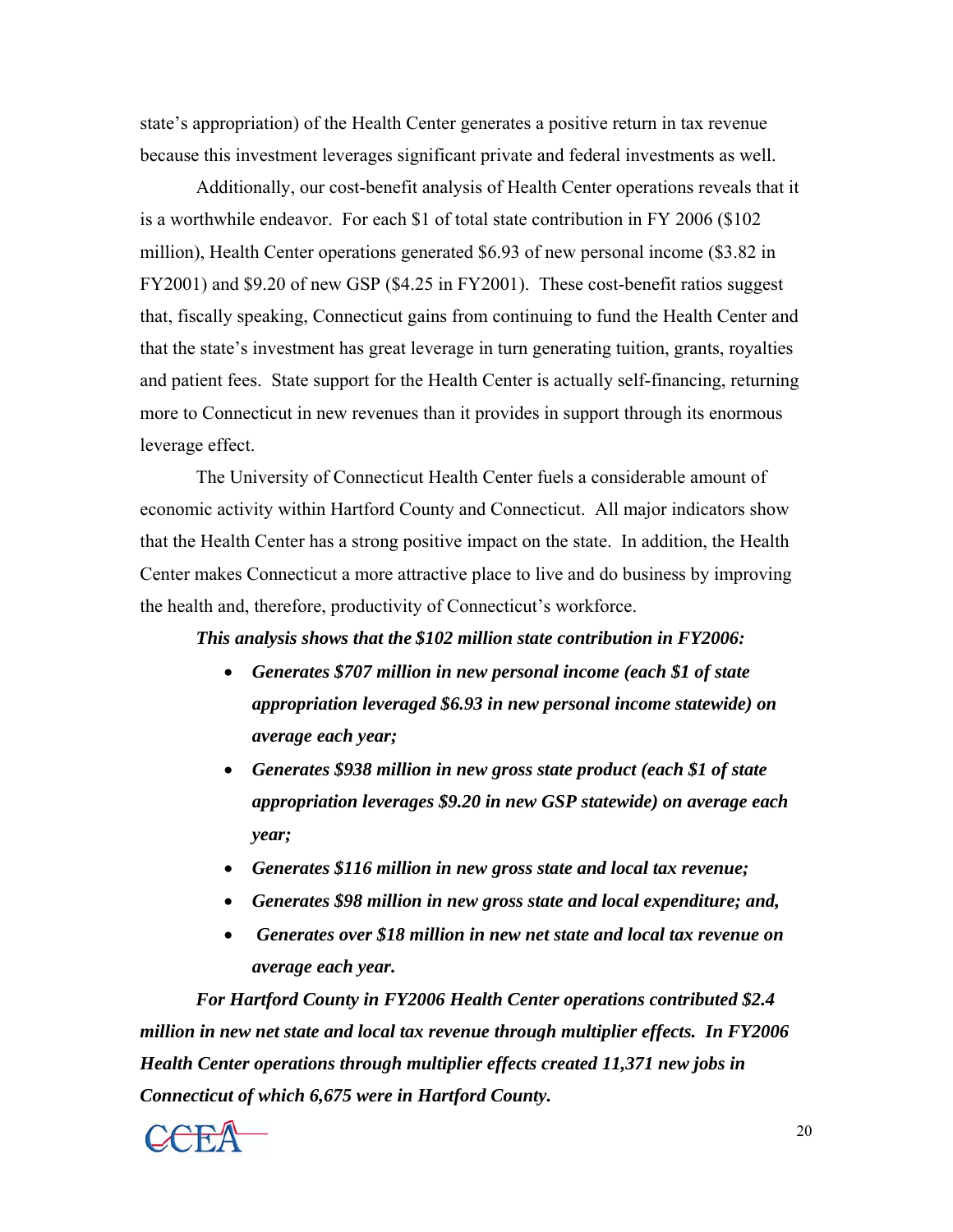**Appendix I: Economic Impact Results at the Assembly District Level** 

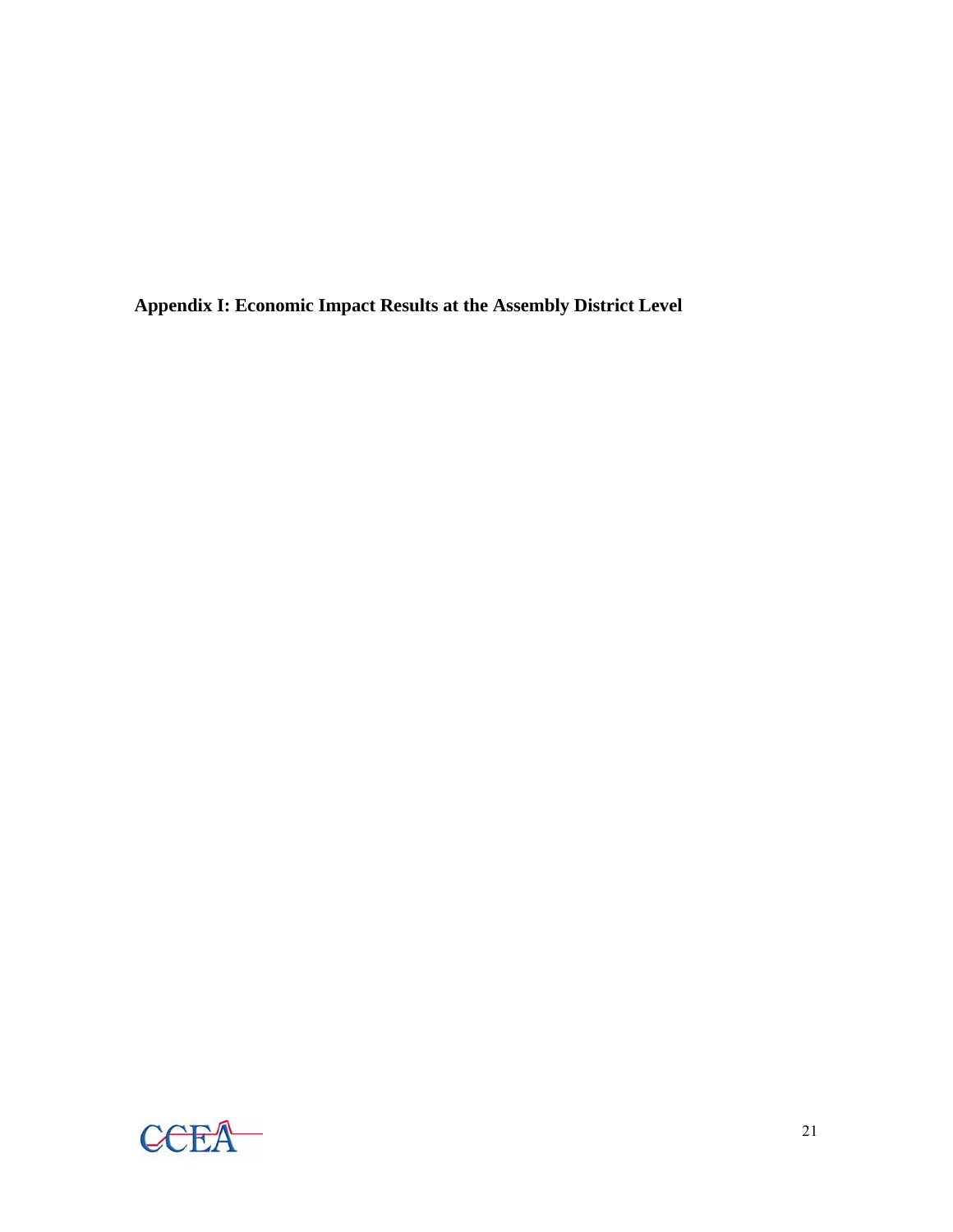|                             | <b>UCONN Health Center FT 2006 ECONOMIC IMPACT BY ASSEMBIV DISTRICT</b> |                             |                   |                                                  |                     |                                                            |
|-----------------------------|-------------------------------------------------------------------------|-----------------------------|-------------------|--------------------------------------------------|---------------------|------------------------------------------------------------|
| Assembly<br><b>District</b> | Town(s) in District                                                     | Change in<br>Jobs<br>(FTEs) | Payroll (2004 \$) | Procurement (2004 Change in GSP<br>$\mathcal{L}$ | $(2004 \text{ } $)$ | State & Local<br><b>Tax Revenue</b><br>$(2004 \text{ } $)$ |
| 1                           | Bloomfield                                                              |                             |                   |                                                  |                     |                                                            |
| 1                           | Hartford                                                                |                             |                   |                                                  |                     |                                                            |
| <b>District Total</b>       |                                                                         | 237                         | \$6,533,019       | \$5,620,999                                      | \$20,544,819        | \$1,829,164                                                |
| 2                           | <b>Bethel</b>                                                           |                             |                   |                                                  |                     |                                                            |
| $\boldsymbol{2}$            | Danbury                                                                 |                             |                   |                                                  |                     |                                                            |
| $\overline{2}$              | Redding                                                                 |                             |                   |                                                  |                     |                                                            |
| <b>District Total</b>       |                                                                         | 18                          | \$492,403         | \$197,372                                        | \$2,107,886         | \$271,703                                                  |
| 3                           | Hartford *                                                              |                             |                   |                                                  |                     |                                                            |
| <b>District Total</b>       |                                                                         | 159                         | \$4,385,376       | \$3,773,170                                      | \$13,790,983        | \$1,227,851                                                |
| 4                           | Hartford *                                                              |                             |                   |                                                  |                     |                                                            |
| <b>District Total</b>       |                                                                         | 159                         | \$4,385,376       | \$3,773,170                                      | \$13,790,983        | \$1,227,851                                                |
| 5                           | Hartford *                                                              |                             |                   |                                                  |                     |                                                            |
| <b>District Total</b>       |                                                                         | 159                         | \$4,385,376       | \$3,773,170                                      | \$13,790,983        | \$1,227,851                                                |
| 6                           | Hartford *                                                              |                             |                   |                                                  |                     |                                                            |
| <b>District Total</b>       |                                                                         | 159                         | \$4,385,376       | \$3,773,170                                      | \$13,790,983        | \$1,227,851                                                |
| 7                           | Hartford *                                                              |                             |                   |                                                  |                     |                                                            |
| <b>District Total</b>       |                                                                         | 159                         | \$4,385,376       | \$3,773,170                                      | \$13,790,983        | \$1,227,851                                                |
| 8                           | Columbia                                                                |                             |                   |                                                  |                     |                                                            |
| 8                           | Coventry                                                                |                             |                   |                                                  |                     |                                                            |
| 8                           | Vernon                                                                  |                             |                   |                                                  |                     |                                                            |
| <b>District Total</b>       |                                                                         | 189                         | \$2,403,910       | \$1,980,042                                      | \$9,014,364         | \$2,560,997                                                |
| 9                           | <b>East Hartford</b>                                                    |                             |                   |                                                  |                     |                                                            |
| 9                           | Glastonbury                                                             |                             |                   |                                                  |                     |                                                            |
| 9                           | Manchester                                                              |                             |                   |                                                  |                     |                                                            |
| <b>District Total</b>       |                                                                         | 392                         | \$10,819,013      | \$9,308,660                                      | \$34,023,265        | \$3,029,189                                                |
| 10                          | <b>East Hartford</b>                                                    |                             |                   |                                                  |                     |                                                            |
| <b>District Total</b>       |                                                                         | 126                         | \$3,465,855       | \$2,982,015                                      | \$10,899,302        | \$970,396                                                  |
| 11                          | <b>East Hartford</b>                                                    |                             |                   |                                                  |                     |                                                            |
| 11                          | South Windsor                                                           |                             |                   |                                                  |                     |                                                            |
| <b>District Total</b>       |                                                                         | 223                         | \$6,157,615       | \$5,298,002                                      | \$19,364,259        | \$1,724,056                                                |
| 12                          | Manchester *                                                            |                             |                   |                                                  |                     |                                                            |
| <b>District Total</b>       |                                                                         | 141                         | \$3,896,982       | \$3,352,957                                      | \$12,255,098        | \$1,091,107                                                |
| 13                          | Manchester *                                                            |                             |                   |                                                  |                     |                                                            |
| <b>District Total</b>       |                                                                         | 141                         | \$3,896,982       | \$3,352,957                                      | \$12,255,098        | \$1,091,107                                                |
| 14                          | South Windsor                                                           |                             |                   |                                                  |                     |                                                            |
| <b>District Total</b>       |                                                                         | 98                          | \$2,691,760       | \$2,315,986                                      | \$8,464,957         | \$753,659                                                  |
| 15                          | Bloomfield                                                              |                             |                   |                                                  |                     |                                                            |
| 15                          | Windsor                                                                 |                             |                   |                                                  |                     |                                                            |
| <b>District Total</b>       |                                                                         | 151                         | \$4,157,188       | \$3,576,837                                      | \$13,073,384        | \$1,163,961                                                |
| 16                          | Simsbury                                                                |                             |                   |                                                  |                     |                                                            |
| <b>District Total</b>       |                                                                         | 179                         | \$4,936,192       | \$4,247,091                                      | \$15,523,168        | \$1,382,072                                                |
| 17                          | Avon                                                                    |                             |                   |                                                  |                     |                                                            |
| 17                          | Canton                                                                  |                             |                   |                                                  |                     |                                                            |
| <b>District Total</b>       |                                                                         | 138                         | \$3,808,190       | \$3,276,560                                      | \$11,975,866        | \$1,066,246                                                |
| 18                          | <b>West Hartford</b>                                                    |                             |                   |                                                  |                     |                                                            |
|                             |                                                                         |                             |                   |                                                  |                     |                                                            |
|                             |                                                                         |                             |                   |                                                  |                     | 22                                                         |

# **UConn Health Center FY 2006 Economic Impact by Assembly District**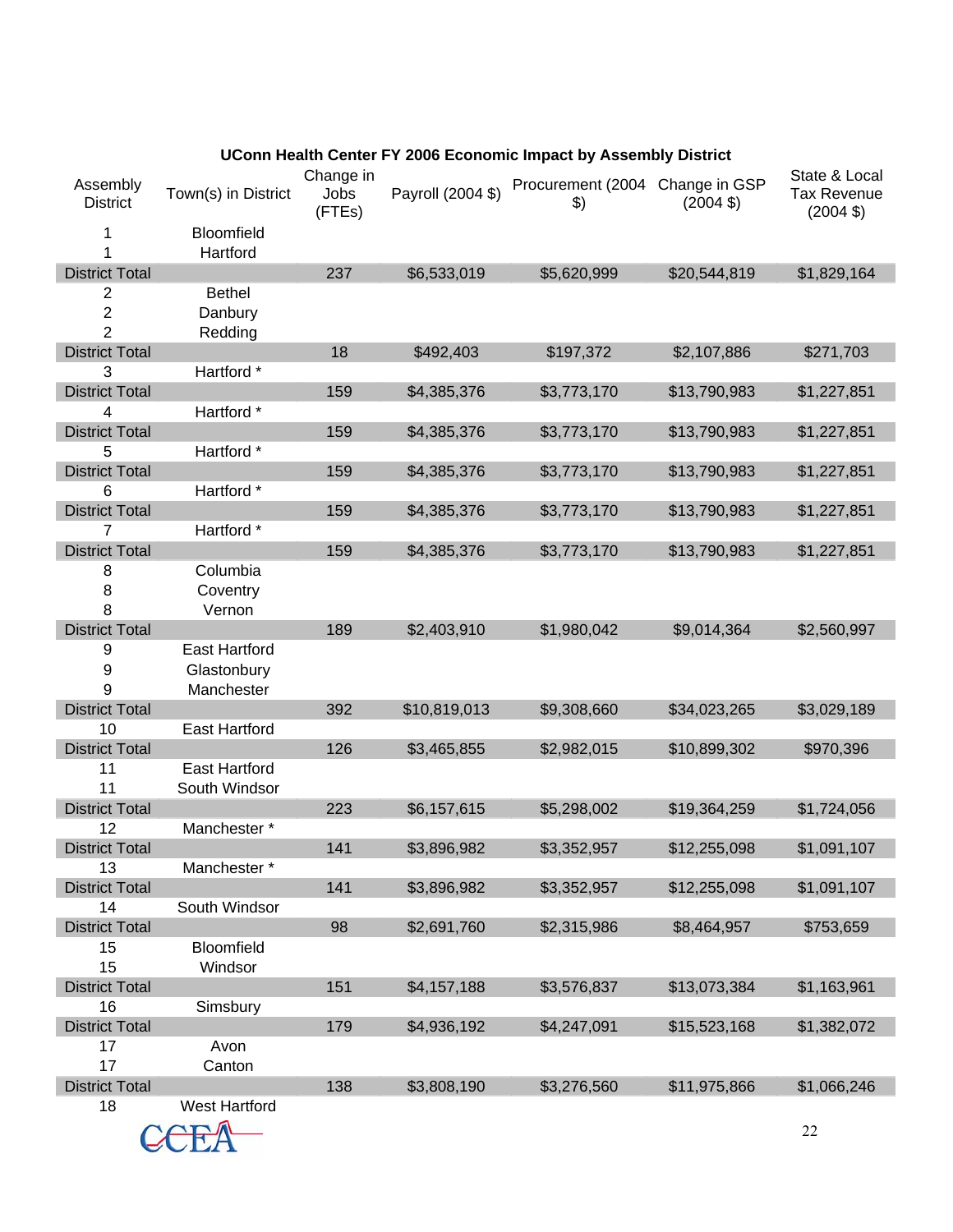| Assembly<br><b>District</b> | Town(s) in District  | Change in<br>Jobs<br>(FTEs) | Payroll (2004 \$) | Procurement (2004<br>$\boldsymbol{\$}$ | Change in GSP<br>$(2004 \text{ } $)$ | State & Local<br><b>Tax Revenue</b><br>$(2004 \text{ } $)$ |
|-----------------------------|----------------------|-----------------------------|-------------------|----------------------------------------|--------------------------------------|------------------------------------------------------------|
| <b>District Total</b>       |                      | 156                         | \$4,305,807       | \$3,704,709                            | \$13,540,755                         | \$1,205,572                                                |
| 19                          | Avon                 |                             |                   |                                        |                                      |                                                            |
| 19                          | Farmington           |                             |                   |                                        |                                      |                                                            |
| 19                          | <b>West Hartford</b> |                             |                   |                                        |                                      |                                                            |
| <b>District Total</b>       |                      | 315                         | \$8,690,096       | \$7,476,944                            | \$27,328,320                         | \$2,433,119                                                |
| 20                          | <b>West Hartford</b> |                             |                   |                                        |                                      |                                                            |
| <b>District Total</b>       |                      | 156                         | \$4,305,807       | \$3,704,709                            | \$13,540,755                         | \$1,205,572                                                |
| 21                          | Farmington           |                             |                   |                                        |                                      |                                                            |
| <b>District Total</b>       |                      | 94                          | \$2,596,656       | \$2,234,158                            | \$8,165,875                          | \$727,031                                                  |
| 22                          | <b>Bristol</b>       |                             |                   |                                        |                                      |                                                            |
| 22                          | <b>New Britain</b>   |                             |                   |                                        |                                      |                                                            |
| 22                          | Plainville           |                             |                   |                                        |                                      |                                                            |
| <b>District Total</b>       |                      | 386                         | \$10,641,954      | \$9,156,319                            | \$33,466,456                         | \$2,979,615                                                |
| 23                          | Lyme                 |                             |                   |                                        |                                      |                                                            |
| 23                          | Old Lyme             |                             |                   |                                        |                                      |                                                            |
| 23                          | Old Saybrook         |                             |                   |                                        |                                      |                                                            |
| 23                          | Westbrook            |                             |                   |                                        |                                      |                                                            |
| <b>District Total</b>       |                      | 68                          | \$2,544,756       | \$957,552                              | \$4,972,213                          | \$1,046,082                                                |
| 24                          | <b>New Britain</b>   |                             |                   |                                        |                                      |                                                            |
| 24                          | Newington            |                             |                   |                                        |                                      |                                                            |
| <b>District Total</b>       |                      | 212                         | \$5,857,782       | \$5,040,026                            | \$18,421,356                         | \$1,640,106                                                |
| 25                          | New Britain *        |                             |                   |                                        |                                      |                                                            |
| <b>District Total</b>       |                      | 137                         | \$3,778,522       | \$3,251,034                            | \$11,882,569                         | \$1,057,939                                                |
| 26                          | New Britain *        |                             |                   |                                        |                                      |                                                            |
| <b>District Total</b>       |                      | 137                         | \$3,778,522       | \$3,251,034                            | \$11,882,569                         | \$1,057,939                                                |
| 27                          | Newington            |                             |                   |                                        |                                      |                                                            |
| <b>District Total</b>       |                      | 75                          | \$2,079,260       | \$1,788,992                            | \$6,538,787                          | \$582,167                                                  |
| 28                          | Newington            |                             |                   |                                        |                                      |                                                            |
| <b>District Total</b>       |                      | 100                         | \$2,772,978       | \$2,385,866                            | \$8,720,368                          | \$776,399                                                  |
| 29                          | Newington            |                             |                   |                                        |                                      |                                                            |
| 29                          | Rocky Hill           |                             |                   |                                        |                                      |                                                            |
| 29                          | Wethersfield         |                             |                   |                                        |                                      |                                                            |
| <b>District Total</b>       |                      | 318                         | \$8,770,051       | \$7,545,737                            | \$27,579,761                         | \$2,455,505                                                |
| 30                          | <b>Berlin</b>        |                             |                   |                                        |                                      |                                                            |
| 30                          | Southington          |                             |                   |                                        |                                      |                                                            |
| <b>District Total</b>       |                      | 180                         | \$4,974,732       | \$4,280,251                            | \$15,644,367                         | \$1,392,863                                                |
| 31                          | Glastonbury          |                             |                   |                                        |                                      |                                                            |
| <b>District Total</b>       |                      | 125                         | \$3,456,176       | \$2,973,688                            | \$10,868,865                         | \$967,686                                                  |
| 32                          | Cromwell             |                             |                   |                                        |                                      |                                                            |
| 32                          | Middletown           |                             |                   |                                        |                                      |                                                            |
| 32                          | Portland             |                             |                   |                                        |                                      |                                                            |
| <b>District Total</b>       |                      | 120                         | \$5,362,677       | \$1,608,314                            | \$8,712,863                          | \$1,451,717                                                |
| 33                          | Middletown           |                             |                   |                                        |                                      |                                                            |
| <b>District Total</b>       |                      | 41                          | \$1,824,218       | \$547,099                              | \$2,963,848                          | \$493,829                                                  |
| 34                          | East Hampton         |                             |                   |                                        |                                      |                                                            |
| 34                          | Middletown           |                             |                   |                                        |                                      |                                                            |
| <b>District Total</b>       |                      | 82                          | \$3,670,377       | \$1,100,778                            | \$5,963,345                          | \$993,599                                                  |
|                             |                      |                             |                   |                                        |                                      |                                                            |

 $CCEA$ <sup>23</sup>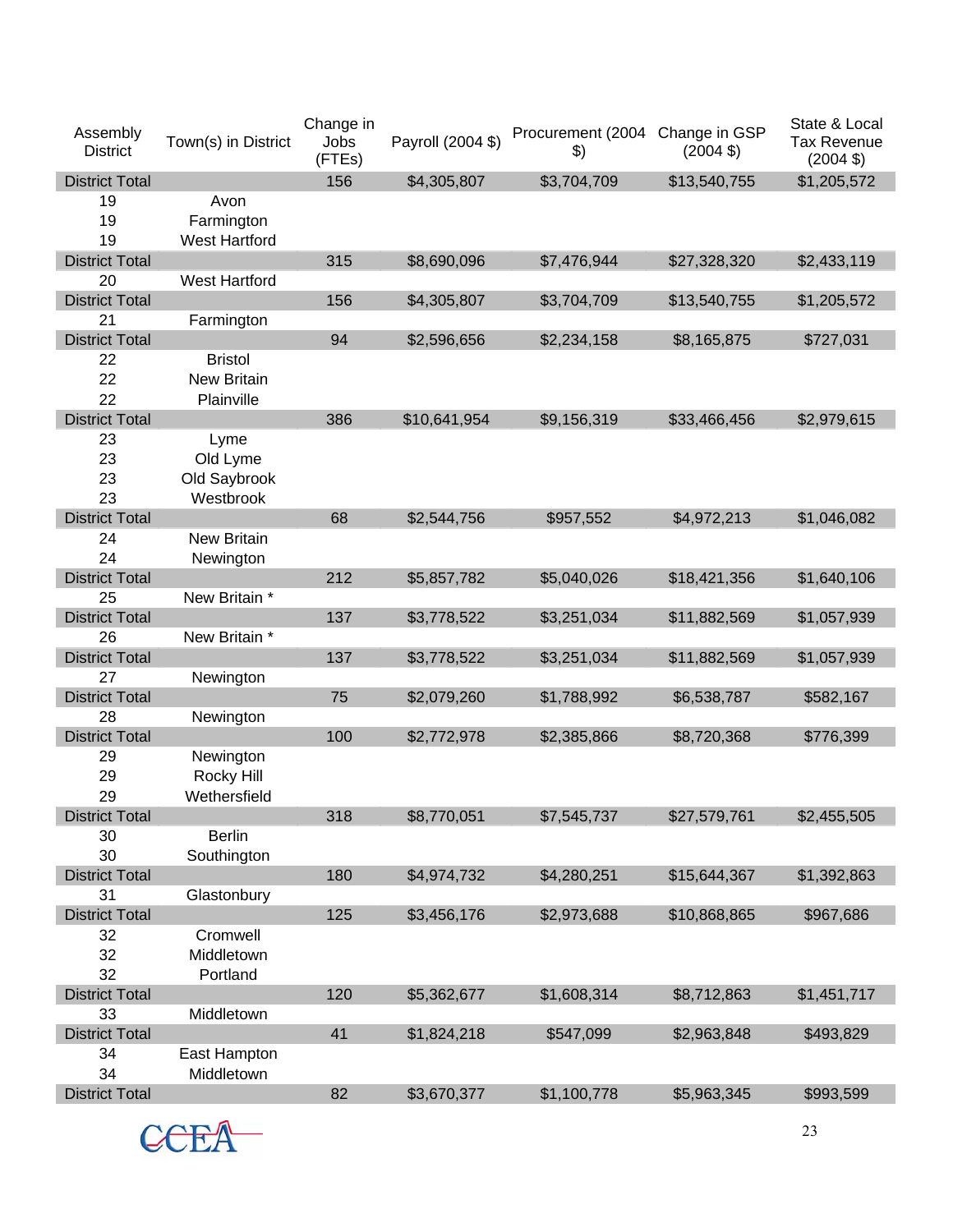| Assembly<br><b>District</b> | Town(s) in District | Change in<br>Jobs<br>(FTEs) | Payroll (2004 \$) | Procurement (2004 Change in GSP<br>$\frac{1}{2}$ | $(2004 \text{ } $)$ | State & Local<br><b>Tax Revenue</b><br>$(2004 \text{ } $)$ |
|-----------------------------|---------------------|-----------------------------|-------------------|--------------------------------------------------|---------------------|------------------------------------------------------------|
| 35                          | Clinton             |                             |                   |                                                  |                     |                                                            |
| 35                          | Killingworth        |                             |                   |                                                  |                     |                                                            |
| 35                          | Westbrook           |                             |                   |                                                  |                     |                                                            |
| <b>District Total</b>       |                     | 81                          | \$3,609,274       | \$1,082,453                                      | \$5,864,070         | \$977,058                                                  |
| 36                          | Chester             |                             |                   |                                                  |                     |                                                            |
| 36                          | Deep River          |                             |                   |                                                  |                     |                                                            |
| 36                          | Essex               |                             |                   |                                                  |                     |                                                            |
| 36                          | Haddam              |                             |                   |                                                  |                     |                                                            |
| <b>District Total</b>       |                     | 80                          | \$3,549,758       | \$1,064,604                                      | \$5,767,373         | \$960,946                                                  |
| 37                          | East Lyme           |                             |                   |                                                  |                     |                                                            |
| 37                          | Salem               |                             |                   |                                                  |                     |                                                            |
| <b>District Total</b>       |                     | 48                          | \$954,065         | \$743,064                                        | \$3,519,488         | \$1,098,039                                                |
| 38                          | Montville           |                             |                   |                                                  |                     |                                                            |
| 38                          | Waterford           |                             |                   |                                                  |                     |                                                            |
| <b>District Total</b>       |                     | 54                          | \$1,080,954       | \$841,890                                        | \$3,987,574         | \$1,244,077                                                |
| 39                          | New London          |                             |                   |                                                  |                     |                                                            |
| <b>District Total</b>       |                     | 28                          | \$554,579         | \$431,928                                        | \$2,045,808         | \$638,268                                                  |
| 40                          | Groton              |                             |                   |                                                  |                     |                                                            |
| 40                          | New London          |                             |                   |                                                  |                     |                                                            |
| <b>District Total</b>       |                     | 71                          | \$1,406,622       | \$1,095,534                                      | \$5,188,944         | \$1,618,890                                                |
| 41                          | Groton              |                             |                   |                                                  |                     |                                                            |
| <b>District Total</b>       |                     | 43                          | \$852,043         | \$663,606                                        | \$3,143,137         | \$980,622                                                  |
| 42                          | Ledyard             |                             |                   |                                                  |                     |                                                            |
| 42                          | Montville           |                             |                   |                                                  |                     |                                                            |
| <b>District Total</b>       |                     | 56                          | \$1,119,054       | \$871,565                                        | \$4,128,124         | \$1,287,927                                                |
| 43                          | North Stonington    |                             |                   |                                                  |                     |                                                            |
| 43                          | Stonington          |                             |                   |                                                  |                     |                                                            |
| <b>District Total</b>       |                     | 50                          | \$991,702         | \$772,378                                        | \$3,658,331         | \$1,141,357                                                |
| 44                          | Killingly           |                             |                   |                                                  |                     |                                                            |
| 44                          | Plainfield          |                             |                   |                                                  |                     |                                                            |
| 44                          | Sterling            |                             |                   |                                                  |                     |                                                            |
| <b>District Total</b>       |                     | 97                          | \$1,927,445       | \$1,501,173                                      | \$7,110,232         | \$2,218,310                                                |
| 45                          | Griswold            |                             |                   |                                                  |                     |                                                            |
| 45                          | Lisbon              |                             |                   |                                                  |                     |                                                            |
| 45                          | Voluntown           |                             |                   |                                                  |                     |                                                            |
| 45                          | Plainfield          |                             |                   |                                                  |                     |                                                            |
| <b>District Total</b>       |                     | 50                          | \$915,974         | \$677,731                                        | \$3,474,199         | \$1,033,259                                                |
| 46                          | Norwich             |                             |                   |                                                  |                     |                                                            |
| <b>District Total</b>       |                     | 39                          | \$772,121         | \$601,359                                        | \$2,848,307         | \$888,639                                                  |
| 47                          | Canterbury          |                             |                   |                                                  |                     |                                                            |
| 47                          | Scotland            |                             |                   |                                                  |                     |                                                            |
| 47                          | Norwich             |                             |                   |                                                  |                     |                                                            |
| 47                          | Sprague             |                             |                   |                                                  |                     |                                                            |
| <b>District Total</b>       |                     | 55                          | \$1,034,928       | \$775,029                                        | \$3,900,587         | \$1,172,895                                                |

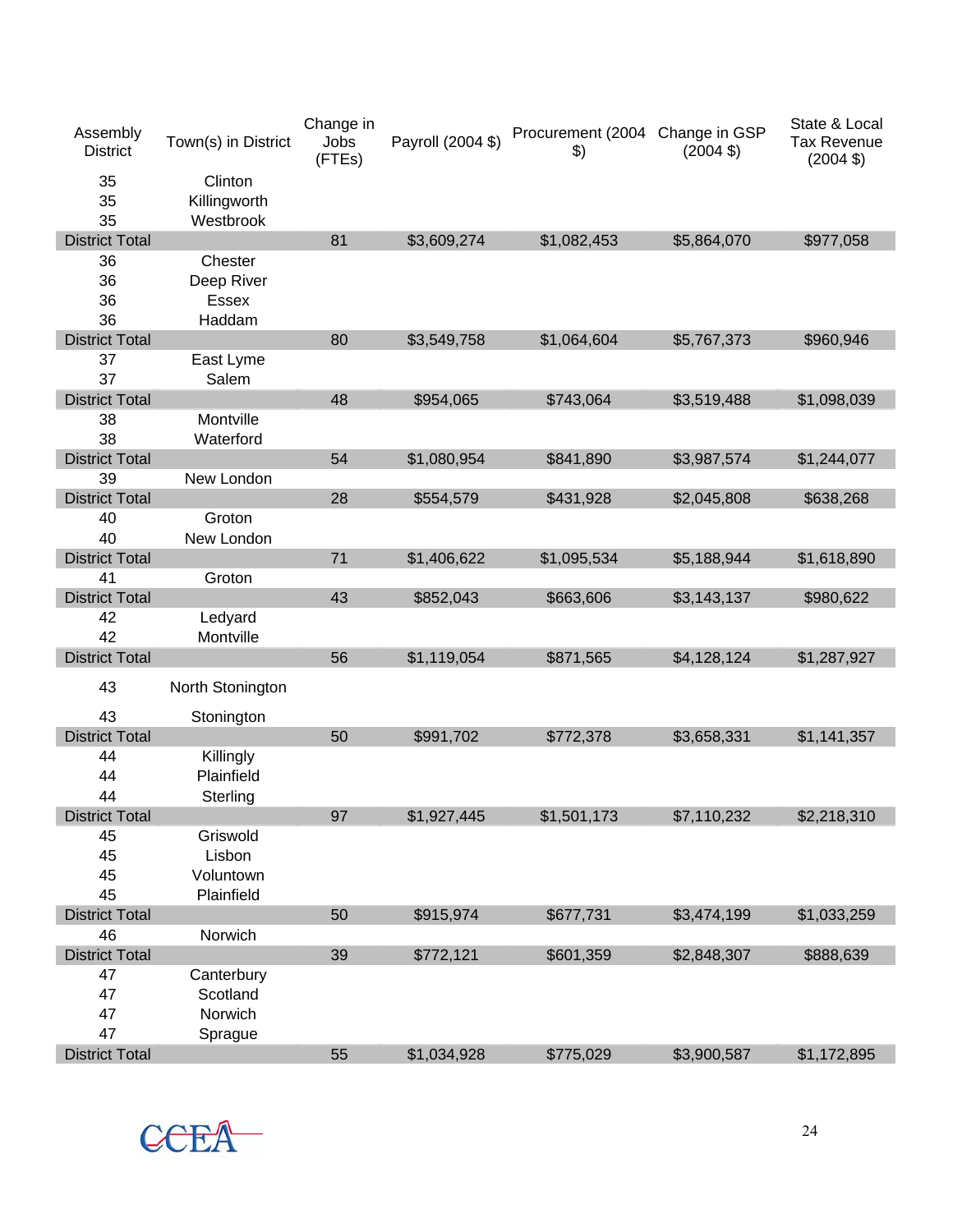| Assembly<br><b>District</b> | Town(s) in District       | Change in<br>Jobs<br>(FTEs) | Payroll (2004 \$) | Procurement (2004 Change in GSP<br>$\boldsymbol{\$}$ | $(2004 \text{ } $)$ | State & Local<br><b>Tax Revenue</b><br>$(2004 \text{ } $)$ |
|-----------------------------|---------------------------|-----------------------------|-------------------|------------------------------------------------------|---------------------|------------------------------------------------------------|
| 48<br>48                    | Colchester<br>East Haddam |                             |                   |                                                      |                     |                                                            |
| <b>District Total</b>       |                           | 63                          | \$2,005,280       | \$910,238                                            | \$4,589,127         | \$1,110,437                                                |
| 49                          | Windham                   |                             |                   |                                                      |                     |                                                            |
| <b>District Total</b>       |                           | 34                          | \$472,656         | \$260,483                                            | \$2,030,977         | \$480,781                                                  |
| 50                          | <b>Brooklyn</b>           |                             |                   |                                                      |                     |                                                            |
| 50                          | Eastford                  |                             |                   |                                                      |                     |                                                            |
| 50                          | Hampton                   |                             |                   |                                                      |                     |                                                            |
| 50                          | Pomfret                   |                             |                   |                                                      |                     |                                                            |
| 50                          | Woodstock                 |                             |                   |                                                      |                     |                                                            |
| <b>District Total</b>       |                           | 35                          | \$475,023         | \$261,787                                            | \$2,041,147         | \$483,189                                                  |
| 51                          | Killingly                 |                             |                   |                                                      |                     |                                                            |
| 51                          | Putnam                    |                             |                   |                                                      |                     |                                                            |
| 51                          | Thompson                  |                             |                   |                                                      |                     |                                                            |
| <b>District Total</b>       |                           | 40                          | \$553,040         | \$304,783                                            | \$2,376,385         | \$562,548                                                  |
| 52                          | Somers                    |                             |                   |                                                      |                     |                                                            |
| 52                          | Stafford                  |                             |                   |                                                      |                     |                                                            |
| 52                          | Union                     |                             |                   |                                                      |                     |                                                            |
| <b>District Total</b>       |                           | 138                         | \$1,754,263       | \$1,444,944                                          | \$6,578,269         | \$1,868,898                                                |
| 53                          | Tolland                   |                             |                   |                                                      |                     |                                                            |
| 53                          | Willington                |                             |                   |                                                      |                     |                                                            |
| 53                          | Ashford                   |                             |                   |                                                      |                     |                                                            |
| <b>District Total</b>       |                           | 127                         | \$1,630,957       | \$1,319,195                                          | \$6,164,428         | \$1,733,262                                                |
| 54                          | Chaplin                   |                             |                   |                                                      |                     |                                                            |
| 54                          | Mansfield                 |                             |                   |                                                      |                     |                                                            |
| <b>District Total</b>       |                           | 146                         | \$1,862,328       | \$1,520,508                                          | \$7,010,487         | \$1,981,649                                                |
| 55                          | Andover                   |                             |                   |                                                      |                     |                                                            |
| 55                          | <b>Bolton</b>             |                             |                   |                                                      |                     |                                                            |
| 55                          | Hebron                    |                             |                   |                                                      |                     |                                                            |
| 55                          | Marlborough               |                             |                   |                                                      |                     |                                                            |
| <b>District Total</b>       |                           | 149                         | \$2,605,835       | \$2,194,153                                          | \$8,984,080         | \$1,754,068                                                |
| 56                          | Vernon                    |                             |                   |                                                      |                     |                                                            |
| <b>District Total</b>       |                           | 86                          | \$1,097,509       | \$903,991                                            | \$4,115,521         | \$1,169,227                                                |
| 57                          | East Windsor              |                             |                   |                                                      |                     |                                                            |
| 57                          | Ellington                 |                             |                   |                                                      |                     |                                                            |
| <b>District Total</b>       |                           | 161                         | \$3,217,010       | \$2,729,057                                          | \$10,756,953        | \$1,731,636                                                |
| 58                          | Enfield *                 |                             |                   |                                                      |                     |                                                            |
| <b>District Total</b>       |                           | 174                         | \$4,793,850       | \$4,124,620                                          | \$15,075,537        | \$1,342,218                                                |
| 59                          | Enfield *                 |                             |                   |                                                      |                     |                                                            |
| <b>District Total</b>       |                           | 174                         | \$4,793,850       | \$4,124,620                                          | \$15,075,537        | \$1,342,218                                                |
| 60                          | <b>Windsor Locks</b>      |                             |                   |                                                      |                     |                                                            |
| 60                          | Windsor                   |                             |                   |                                                      |                     |                                                            |
| <b>District Total</b>       |                           | 167                         | \$4,604,517       | \$3,961,718                                          | \$14,480,129        | \$1,289,208                                                |
| 61<br>61                    | East Granby               |                             |                   |                                                      |                     |                                                            |
| <b>District Total</b>       | Windsor                   | 203                         |                   |                                                      |                     |                                                            |
|                             |                           |                             | \$5,596,595       | \$4,815,301                                          | \$17,599,982        | \$1,566,977                                                |

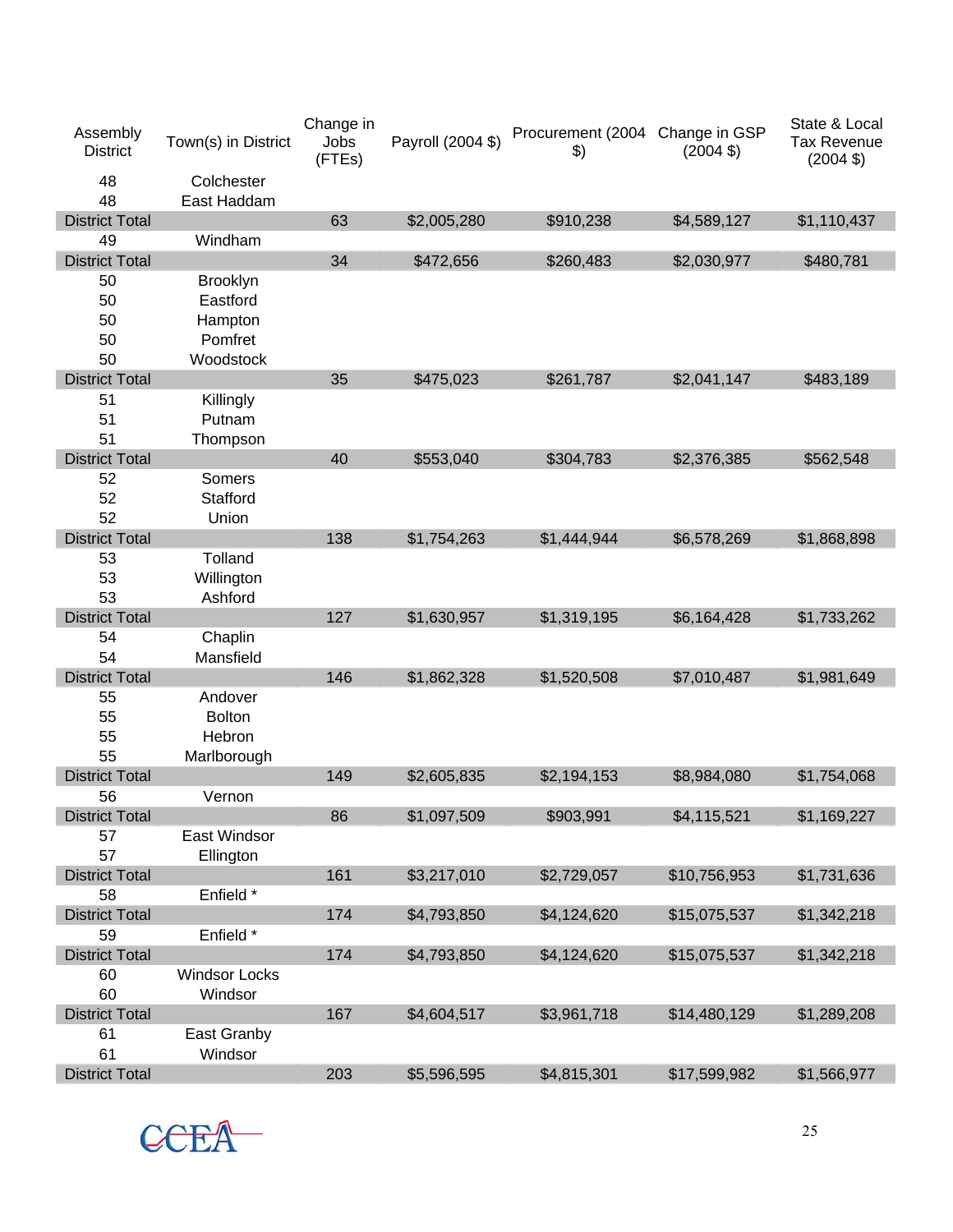| Assembly<br><b>District</b> | Town(s) in District | Change in<br>Jobs<br>(FTEs) | Payroll (2004 \$) | Procurement (2004 Change in GSP<br>$\boldsymbol{\$}$ | $(2004 \text{ } $)$ | State & Local<br><b>Tax Revenue</b><br>$(2004 \text{ } $)$ |
|-----------------------------|---------------------|-----------------------------|-------------------|------------------------------------------------------|---------------------|------------------------------------------------------------|
| 62                          | Barkhamsted         |                             |                   |                                                      |                     |                                                            |
| 62                          | <b>New Hartford</b> |                             |                   |                                                      |                     |                                                            |
| 62                          | East Granby         |                             |                   |                                                      |                     |                                                            |
| 62                          | Granby              |                             |                   |                                                      |                     |                                                            |
| 62                          | Cornwall            |                             |                   |                                                      |                     |                                                            |
| <b>District Total</b>       |                     | 130                         | \$3,471,741       | \$2,747,208                                          | \$10,669,108        | \$1,055,539                                                |
| 63                          | Hartland            |                             |                   |                                                      |                     |                                                            |
| 63                          | Hartland            |                             |                   |                                                      |                     |                                                            |
| 63                          | Hartland            |                             |                   |                                                      |                     |                                                            |
| 63                          | Hartland            |                             |                   |                                                      |                     |                                                            |
| 63                          | Hartland            |                             |                   |                                                      |                     |                                                            |
| 63                          | Hartland            |                             |                   |                                                      |                     |                                                            |
| 63                          | Hartland            |                             |                   |                                                      |                     |                                                            |
| <b>District Total</b>       |                     | 82                          | \$1,955,718       | \$1,106,038                                          | \$5,552,381         | \$748,300                                                  |
| 64                          | Goshen              |                             |                   |                                                      |                     |                                                            |
| 64                          | Salisbury           |                             |                   |                                                      |                     |                                                            |
| 64                          | Sharon              |                             |                   |                                                      |                     |                                                            |
| 64                          | Torrington          |                             |                   |                                                      |                     |                                                            |
| 64                          | Cornwall            |                             |                   |                                                      |                     |                                                            |
| <b>District Total</b>       |                     | 96                          | \$2,195,319       | \$1,055,158                                          | \$6,039,374         | \$904,853                                                  |
| 65                          | Torrington          |                             |                   |                                                      |                     |                                                            |
| <b>District Total</b>       |                     | 58                          | \$1,335,059       | \$641,683                                            | \$3,672,779         | \$550,276                                                  |
| 66                          | <b>Bethlehem</b>    |                             |                   |                                                      |                     |                                                            |
| 66                          | Litchfield          |                             |                   |                                                      |                     |                                                            |
| 66                          | <b>Morris</b>       |                             |                   |                                                      |                     |                                                            |
| 66                          | Warren              |                             |                   |                                                      |                     |                                                            |
| 66                          | Woodbury            |                             |                   |                                                      |                     |                                                            |
| <b>District Total</b>       |                     | 53                          | \$1,223,294       | \$587,964                                            | \$3,365,309         | \$504,210                                                  |
| 67                          | <b>New Milford</b>  |                             |                   |                                                      |                     |                                                            |
| <b>District Total</b>       |                     | 46                          | \$1,057,651       | \$508,349                                            | \$2,909,621         | \$435,936                                                  |
| 68                          | Watertown           |                             |                   |                                                      |                     |                                                            |
| 68                          | Woodbury            |                             |                   |                                                      |                     |                                                            |
| <b>District Total</b>       |                     | 88                          | \$2,013,078       | \$967,566                                            | \$5,538,025         | \$829,738                                                  |
| 69                          | <b>Bridgewater</b>  |                             |                   |                                                      |                     |                                                            |
| 69                          | Roxbury             |                             |                   |                                                      |                     |                                                            |
| 69                          | Washington          |                             |                   |                                                      |                     |                                                            |
| 69                          | Southbury           |                             |                   |                                                      |                     |                                                            |
| <b>District Total</b>       |                     | 42                          | \$855,484         | \$468,118                                            | \$3,121,049         | \$445,916                                                  |
| 70                          | Naugatuck           |                             |                   |                                                      |                     |                                                            |
| <b>District Total</b>       |                     | 27                          | \$437,952         | \$303,366                                            | \$2,456,789         | \$332,701                                                  |
| 71<br>71                    | Middlebury          |                             |                   |                                                      |                     |                                                            |
| <b>District Total</b>       | Waterbury           | 48                          | \$786,155         | \$544,563                                            | \$4,410,108         | \$597,222                                                  |
| 72                          | Waterbury *         |                             |                   |                                                      |                     |                                                            |
| <b>District Total</b>       |                     | 37                          | \$597,599         | \$413,952                                            | \$3,352,364         | \$453,981                                                  |
| 73                          | Waterbury *         |                             |                   |                                                      |                     |                                                            |
| <b>District Total</b>       |                     | 37                          | \$597,599         | \$413,952                                            | \$3,352,364         | \$453,981                                                  |
|                             |                     |                             |                   |                                                      |                     |                                                            |

CCEA<sup>26</sup>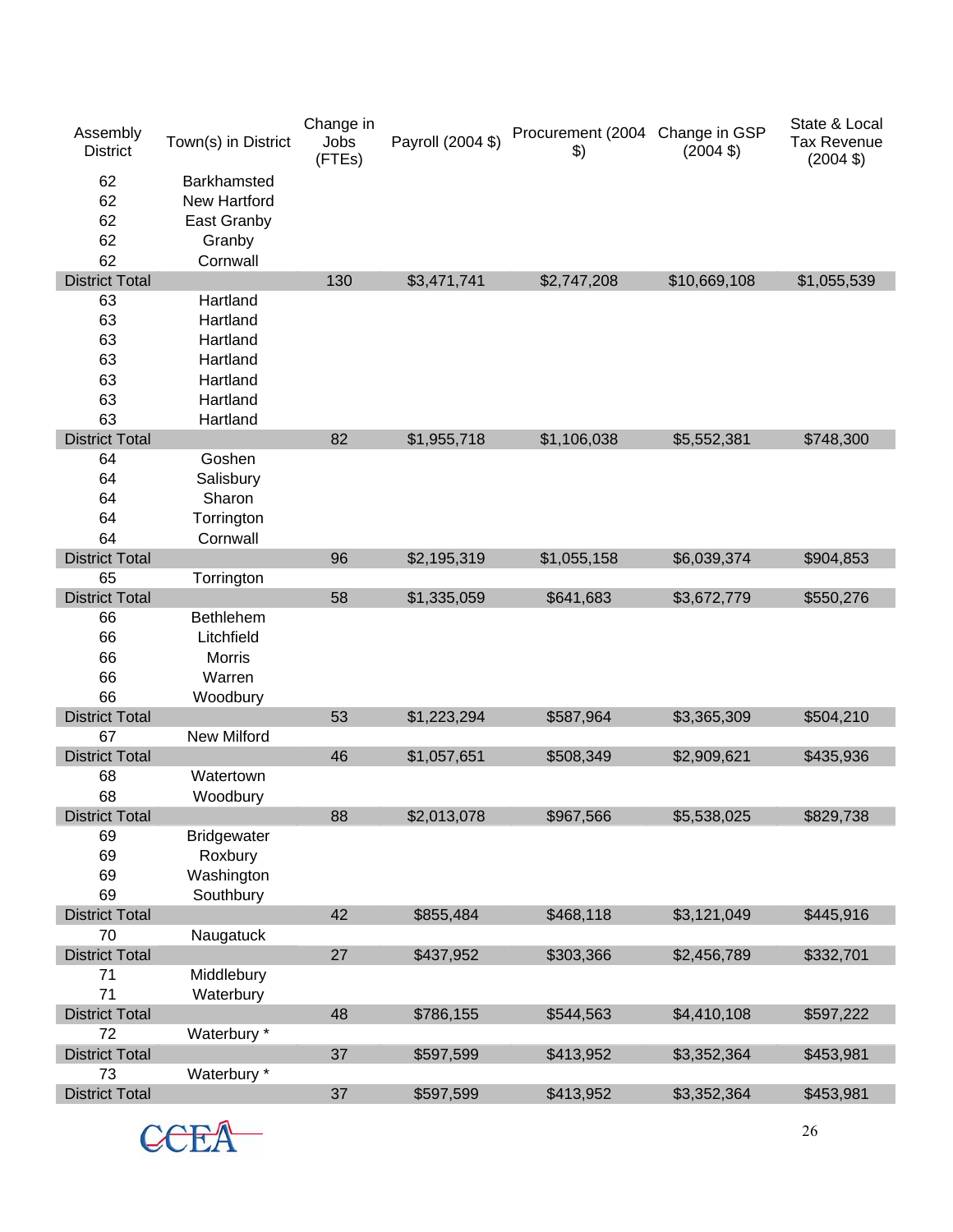| Assembly<br><b>District</b> | Town(s) in District | Change in<br>Jobs<br>(FTEs) | Payroll (2004 \$) | Procurement (2004 Change in GSP<br>$\boldsymbol{\$}$ | $(2004 \text{ } $)$ | State & Local<br><b>Tax Revenue</b><br>$(2004 \text{ } $)$ |
|-----------------------------|---------------------|-----------------------------|-------------------|------------------------------------------------------|---------------------|------------------------------------------------------------|
| 74                          | Waterbury *         |                             |                   |                                                      |                     |                                                            |
| <b>District Total</b>       |                     | 37                          | \$597,599         | \$413,952                                            | \$3,352,364         | \$453,981                                                  |
| 75                          | Waterbury *         |                             |                   |                                                      |                     |                                                            |
| <b>District Total</b>       |                     | 37                          | \$597,599         | \$413,952                                            | \$3,352,364         | \$453,981                                                  |
| 76                          | <b>Burlington</b>   |                             |                   |                                                      |                     |                                                            |
| 76                          | Thomaston           |                             |                   |                                                      |                     |                                                            |
| 76                          | Harwinton           |                             |                   |                                                      |                     |                                                            |
| 76                          | Litchfield          |                             |                   |                                                      |                     |                                                            |
| <b>District Total</b>       |                     | 160                         | \$4,275,504       | \$3,401,609                                          | \$13,158,230        | \$1,293,516                                                |
| 77                          | <b>Bristol</b>      |                             |                   |                                                      |                     |                                                            |
| <b>District Total</b>       |                     | 116                         | \$3,208,419       | \$2,760,519                                          | \$10,089,729        | \$898,318                                                  |
| 78                          | <b>Bristol</b>      |                             |                   |                                                      |                     |                                                            |
| 78                          | Plymouth            |                             |                   |                                                      |                     |                                                            |
| <b>District Total</b>       |                     | 156                         | \$4,108,261       | \$3,193,019                                          | \$12,565,215        | \$1,269,209                                                |
| 79                          | <b>Bristol</b>      |                             |                   |                                                      |                     |                                                            |
| <b>District Total</b>       |                     | 116                         | \$3,208,419       | \$2,760,519                                          | \$10,089,729        | \$898,318                                                  |
| 80                          | Southington         |                             |                   |                                                      |                     |                                                            |
| 80                          | Wolcott             |                             |                   |                                                      |                     |                                                            |
| <b>District Total</b>       |                     | 133                         | \$3,371,079       | \$2,825,877                                          | \$11,697,624        | \$1,157,217                                                |
| 81                          | Southington         |                             |                   |                                                      |                     |                                                            |
| <b>District Total</b>       |                     | 106                         | \$2,926,296       | \$2,517,780                                          | \$9,202,517         | \$819,327                                                  |
| 82                          | Meriden             |                             |                   |                                                      |                     |                                                            |
| <b>District Total</b>       |                     | 33                          | \$543,164         | \$376,245                                            | \$3,047,000         | \$412,628                                                  |
| 83                          | <b>Berlin</b>       |                             |                   |                                                      |                     |                                                            |
| 83                          | Meriden             |                             |                   |                                                      |                     |                                                            |
| <b>District Total</b>       |                     | 108                         | \$2,591,600       | \$2,138,716                                          | \$9,488,850         | \$986,165                                                  |
| 84                          | Meriden             |                             |                   |                                                      |                     |                                                            |
| <b>District Total</b>       |                     | 33                          | \$543,164         | \$376,245                                            | \$3,047,000         | \$412,628                                                  |
| 85                          | Wallingford         |                             |                   |                                                      |                     |                                                            |
| <b>District Total</b>       |                     | 19                          | \$307,146         | \$212,758                                            | \$1,723,005         | \$233,331                                                  |
| 86                          | East Haven          |                             |                   |                                                      |                     |                                                            |
| 86                          | North Branford      |                             |                   |                                                      |                     |                                                            |
| 86                          | Wallingford         |                             |                   |                                                      |                     |                                                            |
| <b>District Total</b>       |                     | 67                          | \$1,097,504       | \$760,232                                            | \$6,156,690         | \$833,746                                                  |
| 87                          | North Haven         |                             |                   |                                                      |                     |                                                            |
| <b>District Total</b>       |                     | 40                          | \$653,031         | \$452,349                                            | \$3,663,322         | \$496,091                                                  |
| 88                          | Hamden              |                             |                   |                                                      |                     |                                                            |
| <b>District Total</b>       |                     | 25                          | \$402,202         | \$278,602                                            | \$2,256,241         | \$305,543                                                  |
| 89                          | Bethany             |                             |                   |                                                      |                     |                                                            |
| 89                          | Cheshire            |                             |                   |                                                      |                     |                                                            |
| 89                          |                     |                             |                   |                                                      |                     |                                                            |
|                             | Prospect            | 41                          |                   |                                                      |                     |                                                            |
| <b>District Total</b>       | Cheshire            |                             | \$671,751         | \$465,316                                            | \$3,768,334         | \$510,312                                                  |
| 90<br>90                    |                     |                             |                   |                                                      |                     |                                                            |
|                             | Wallingford         |                             |                   |                                                      |                     |                                                            |
| <b>District Total</b>       |                     | 35                          | \$576,172         | \$399,109                                            | \$3,232,162         | \$437,703                                                  |
| 91                          | Hamden              |                             |                   |                                                      |                     |                                                            |
| <b>District Total</b>       |                     | 25                          | \$402,202         | \$278,602                                            | \$2,256,241         | \$305,543                                                  |

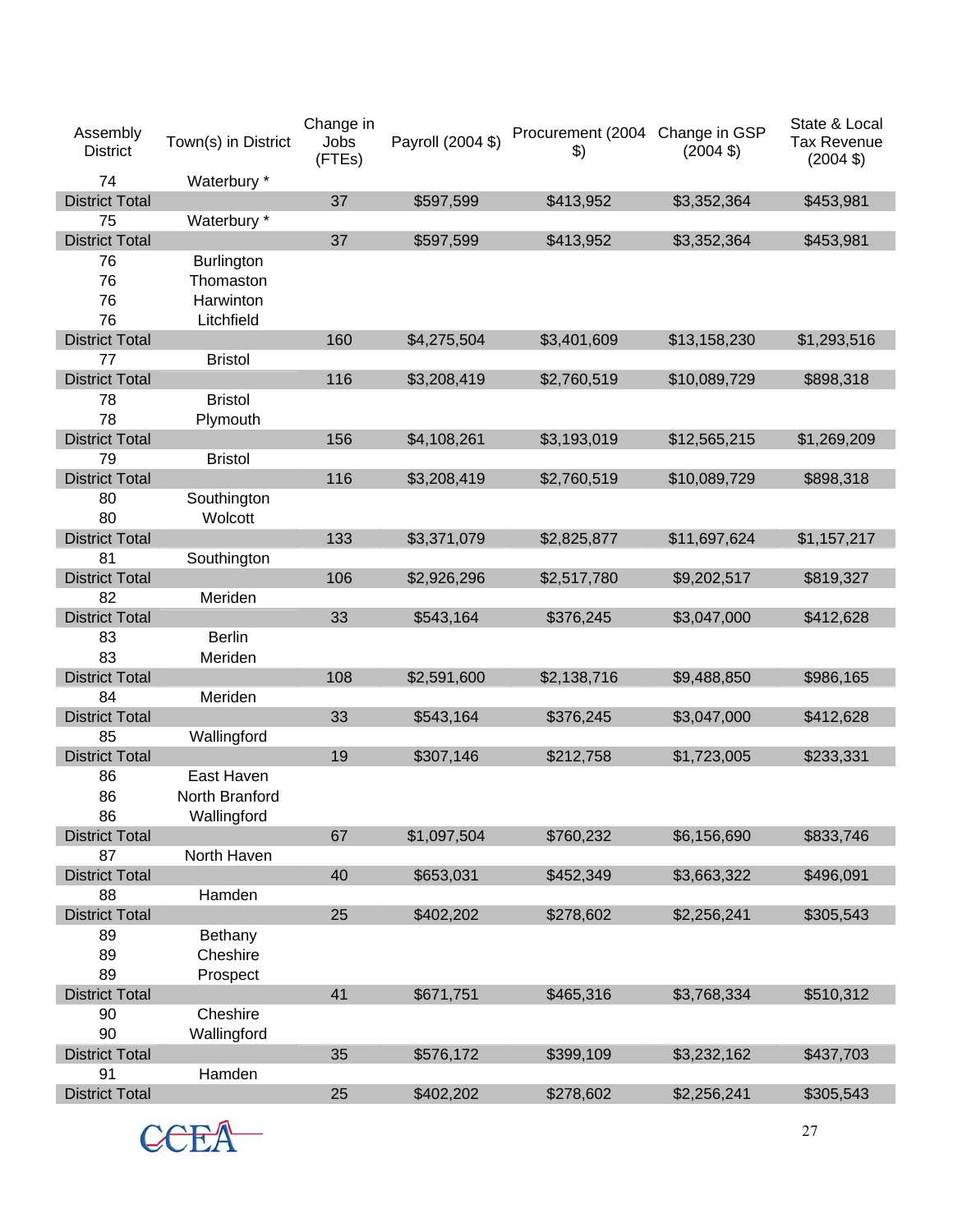| Assembly<br><b>District</b> | Town(s) in District | Change in<br>Jobs<br>(FTEs) | Payroll (2004 \$) | Procurement (2004 Change in GSP<br>$\mathcal{L}$ | $(2004 \text{ } $)$ | State & Local<br><b>Tax Revenue</b><br>$(2004 \text{ } $)$ |
|-----------------------------|---------------------|-----------------------------|-------------------|--------------------------------------------------|---------------------|------------------------------------------------------------|
| 92                          | New Haven *         |                             |                   |                                                  |                     |                                                            |
| <b>District Total</b>       |                     | 35                          | \$573,856         | \$397,505                                        | \$3,219,170         | \$435,944                                                  |
| 93                          | New Haven *         |                             |                   |                                                  |                     |                                                            |
| <b>District Total</b>       |                     | 35                          | \$573,856         | \$397,505                                        | \$3,219,170         | \$435,944                                                  |
| 94                          | New Haven *         |                             |                   |                                                  |                     |                                                            |
| <b>District Total</b>       |                     | 35                          | \$573,856         | \$397,505                                        | \$3,219,170         | \$435,944                                                  |
| 95                          | New Haven *         |                             |                   |                                                  |                     |                                                            |
| <b>District Total</b>       |                     | 35                          | \$573,856         | \$397,505                                        | \$3,219,170         | \$435,944                                                  |
| 96                          | Hamden              |                             |                   |                                                  |                     |                                                            |
| 96                          | New Haven           |                             |                   |                                                  |                     |                                                            |
| <b>District Total</b>       |                     | 60                          | \$976,058         | \$676,107                                        | \$5,475,412         | \$741,486                                                  |
| 97                          | New Haven           |                             |                   |                                                  |                     |                                                            |
| <b>District Total</b>       |                     | 35                          | \$573,856         | \$397,505                                        | \$3,219,170         | \$435,944                                                  |
| 98                          | <b>Branford</b>     |                             |                   |                                                  |                     |                                                            |
| 98                          | Guilford            |                             |                   |                                                  |                     |                                                            |
| <b>District Total</b>       |                     | 43                          | \$707,992         | \$490,420                                        | \$3,971,637         | \$537,844                                                  |
| 99                          | East Haven          |                             |                   |                                                  |                     |                                                            |
| <b>District Total</b>       |                     | 24                          | \$396,721         | \$274,805                                        | \$2,225,495         | \$301,379                                                  |
| 100                         | Durham              |                             |                   |                                                  |                     |                                                            |
| 100                         | Middlefield         |                             |                   |                                                  |                     |                                                            |
| 100                         | Middletown          |                             |                   |                                                  |                     |                                                            |
| <b>District Total</b>       |                     | 81                          | \$3,605,676       | \$1,081,374                                      | \$5,858,223         | \$976,083                                                  |
| 101                         | Guilford            |                             |                   |                                                  |                     |                                                            |
| 101                         | Madison             |                             |                   |                                                  |                     |                                                            |
| <b>District Total</b>       |                     | 51                          | \$823,533         | \$570,454                                        | \$4,619,787         | \$625,617                                                  |
| 102                         | <b>Branford</b>     |                             |                   |                                                  |                     |                                                            |
| <b>District Total</b>       |                     | 25                          | \$401,651         | \$278,220                                        | \$2,253,151         | \$305,124                                                  |
| 103                         | Cheshire            |                             |                   |                                                  |                     |                                                            |
| 103                         | Hamden              |                             |                   |                                                  |                     |                                                            |
| 103                         | Wallingford         |                             |                   |                                                  |                     |                                                            |
| <b>District Total</b>       |                     | 60                          | \$978,374         | \$677,711                                        | \$5,488,403         | \$743,246                                                  |
| 104                         | Ansonia             |                             |                   |                                                  |                     |                                                            |
| 104                         | Derby               |                             |                   |                                                  |                     |                                                            |
| <b>District Total</b>       |                     | 27                          | \$433,807         | \$300,494                                        | \$2,433,536         | \$329,552                                                  |
| 105                         | Ansonia             |                             |                   |                                                  |                     |                                                            |
| 105                         | <b>Beacon Falls</b> |                             |                   |                                                  |                     |                                                            |
| 105                         | Seymour             |                             |                   |                                                  |                     |                                                            |
| <b>District Total</b>       |                     | 53                          | \$857,300         | \$593,844                                        | \$4,809,210         | \$651,269                                                  |
| 106                         | Newtown             |                             |                   |                                                  |                     |                                                            |
| <b>District Total</b>       |                     | $\overline{7}$              | \$198,159         | \$79,429                                         | \$848,283           | \$109,342                                                  |
| 107                         | <b>Bethel</b>       |                             |                   |                                                  |                     |                                                            |
| 107                         | <b>Brookfield</b>   |                             |                   |                                                  |                     |                                                            |
| <b>District Total</b>       |                     | 14                          | \$378,696         | \$151,795                                        | \$1,621,127         | \$208,961                                                  |

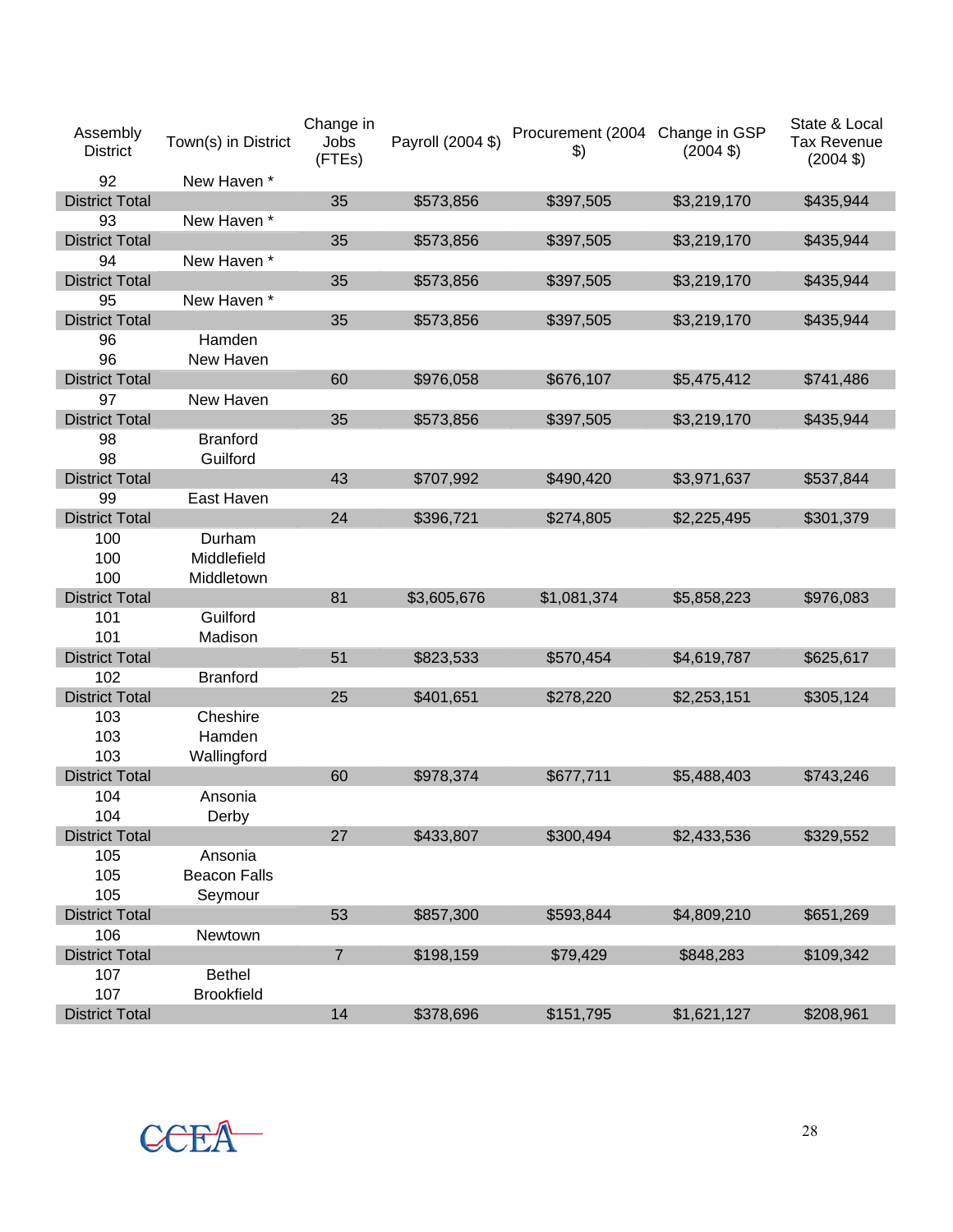| Assembly<br><b>District</b> | Town(s) in District  | Change in<br>Jobs<br>(FTEs) | Payroll (2004 \$) | Procurement (2004 Change in GSP<br>$\frac{1}{2}$ | $(2004 \text{ } $)$ | State & Local<br><b>Tax Revenue</b><br>$(2004 \text{ } $)$ |
|-----------------------------|----------------------|-----------------------------|-------------------|--------------------------------------------------|---------------------|------------------------------------------------------------|
| 108                         | Kent                 |                             |                   |                                                  |                     |                                                            |
| 108                         | <b>New Milford</b>   |                             |                   |                                                  |                     |                                                            |
| 108                         | <b>New Fairfield</b> |                             |                   |                                                  |                     |                                                            |
| 108                         | Sherman              |                             |                   |                                                  |                     |                                                            |
| <b>District Total</b>       |                      | 62                          | \$1,442,430       | \$680,036                                        | \$4,222,219         | \$617,719                                                  |
| 109                         | Danbury *            |                             |                   |                                                  |                     |                                                            |
| <b>District Total</b>       |                      | 11                          | \$289,594         | \$116,079                                        | \$1,239,697         | \$159,795                                                  |
| 110                         | Danbury *            |                             |                   |                                                  |                     |                                                            |
| <b>District Total</b>       |                      | 11                          | \$289,594         | \$116,079                                        | \$1,239,697         | \$159,795                                                  |
| 111                         | Ridgefield           |                             |                   |                                                  |                     |                                                            |
| <b>District Total</b>       |                      | 13                          | \$358,408         | \$143,662                                        | \$1,534,276         | \$197,766                                                  |
| 112                         | Monroe               |                             |                   |                                                  |                     |                                                            |
| 112                         | Newtown              |                             |                   |                                                  |                     |                                                            |
| <b>District Total</b>       |                      | 18                          | \$489,245         | \$196,107                                        | \$2,094,367         | \$269,961                                                  |
| 113                         | Shelton              |                             |                   |                                                  |                     |                                                            |
| <b>District Total</b>       |                      | 11                          | \$290,656         | \$116,505                                        | \$1,244,246         | \$160,381                                                  |
| 114                         | Derby                |                             |                   |                                                  |                     |                                                            |
| 114                         | Orange               |                             |                   |                                                  |                     |                                                            |
| 114                         | Woodbridge           |                             |                   |                                                  |                     |                                                            |
| <b>District Total</b>       |                      | 38                          | \$616,744         | \$427,213                                        | \$3,459,761         | \$468,525                                                  |
| 115                         | West Haven *         |                             |                   |                                                  |                     |                                                            |
| <b>District Total</b>       |                      | 30                          | \$487,721         | \$337,840                                        | \$2,735,981         | \$370,510                                                  |
| 116                         | West Haven *         |                             |                   |                                                  |                     |                                                            |
| <b>District Total</b>       |                      | 30                          |                   |                                                  |                     | \$370,510                                                  |
|                             | Milford              |                             | \$487,721         | \$337,840                                        | \$2,735,981         |                                                            |
| 117                         |                      |                             |                   |                                                  |                     |                                                            |
| 117<br>117                  | Orange               |                             |                   |                                                  |                     |                                                            |
|                             | West Haven           |                             |                   |                                                  |                     |                                                            |
| <b>District Total</b>       |                      | 72                          | \$1,175,139       | \$814,009                                        | \$6,592,202         | \$892,723                                                  |
| 118                         | Milford *            |                             |                   |                                                  |                     |                                                            |
| <b>District Total</b>       |                      | 31                          | \$500,308         | \$346,559                                        | \$2,806,589         | \$380,072                                                  |
| 119                         | Milford *            |                             |                   |                                                  |                     |                                                            |
| <b>District Total</b>       |                      | 31                          | \$500,308         | \$346,559                                        | \$2,806,589         | \$380,072                                                  |
| 120                         | Stratford *          |                             |                   |                                                  |                     |                                                            |
| <b>District Total</b>       |                      | $\boldsymbol{9}$            | \$248,342         | \$99,544                                         | \$1,063,106         | \$137,033                                                  |
| 121                         | Stratford *          |                             |                   |                                                  |                     |                                                            |
| <b>District Total</b>       |                      | $9\,$                       | \$248,342         | \$99,544                                         | \$1,063,106         | \$137,033                                                  |
| 122                         | Shelton              |                             |                   |                                                  |                     |                                                            |
| 122                         | Stratford            |                             |                   |                                                  |                     |                                                            |
| <b>District Total</b>       |                      | 20                          | \$538,999         | \$216,049                                        | \$2,307,352         | \$297,414                                                  |
| 123                         | Trumbull             |                             |                   |                                                  |                     |                                                            |
| <b>District Total</b>       |                      | 10                          | \$261,327         | \$104,749                                        | \$1,118,693         | \$144,198                                                  |
| 124                         | <b>Bridgeport</b>    |                             |                   |                                                  |                     |                                                            |
| <b>District Total</b>       |                      | 13                          | \$345,869         | \$138,636                                        | \$1,480,602         | \$190,847                                                  |
| 125                         | New Canaan           |                             |                   |                                                  |                     |                                                            |
| 125                         | Wilton               |                             |                   |                                                  |                     |                                                            |
| <b>District Total</b>       |                      | 10                          | \$280,853         | \$112,576                                        | \$1,202,279         | \$154,972                                                  |

CCEA<sup>29</sup>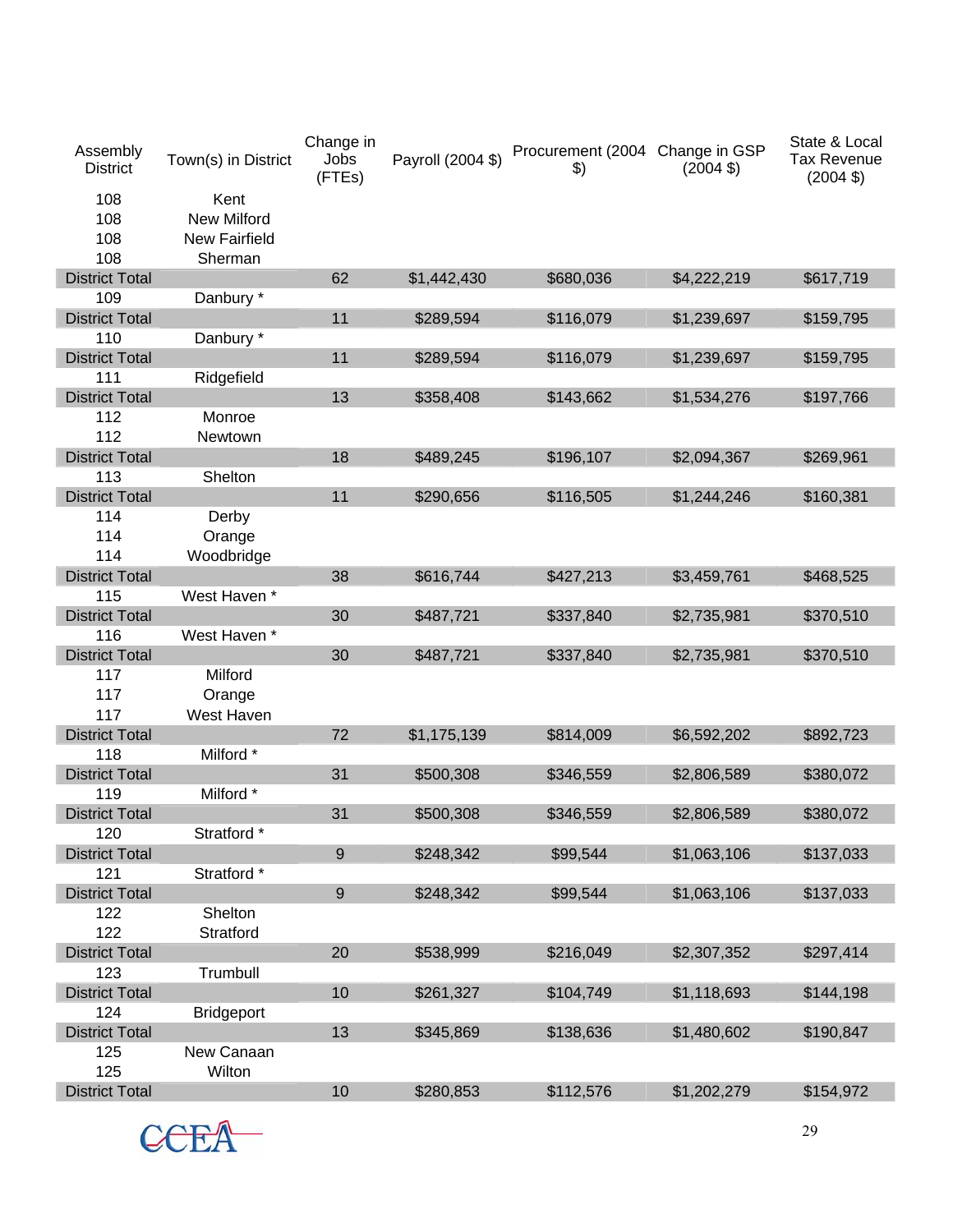| Assembly<br><b>District</b> | Town(s) in District | Change in<br>Jobs<br>(FTEs) | Payroll (2004 \$) | Procurement (2004 Change in GSP<br>$\mathcal{L}$ | $(2004 \text{ } $)$ | State & Local<br><b>Tax Revenue</b><br>$(2004 \text{ } $)$ |
|-----------------------------|---------------------|-----------------------------|-------------------|--------------------------------------------------|---------------------|------------------------------------------------------------|
| 126                         | Bridgeport *        |                             |                   |                                                  |                     |                                                            |
| <b>District Total</b>       |                     | 13                          | \$345,869         | \$138,636                                        | \$1,480,602         | \$190,847                                                  |
| 127                         | Bridgeport *        |                             |                   |                                                  |                     |                                                            |
| <b>District Total</b>       |                     | 13                          | \$345,869         | \$138,636                                        | \$1,480,602         | \$190,847                                                  |
| 128                         | Bridgeport *        |                             |                   |                                                  |                     |                                                            |
| <b>District Total</b>       |                     | 13                          | \$345,869         | \$138,636                                        | \$1,480,602         | \$190,847                                                  |
| 129                         | Bridgeport *        |                             |                   |                                                  |                     |                                                            |
| <b>District Total</b>       |                     | 13                          | \$345,869         | \$138,636                                        | \$1,480,602         | \$190,847                                                  |
| 130                         | Bridgeport *        |                             |                   |                                                  |                     |                                                            |
| <b>District Total</b>       |                     | 13                          | \$345,869         | \$138,636                                        | \$1,480,602         | \$190,847                                                  |
| 131                         | Naugatuck           |                             |                   |                                                  |                     |                                                            |
| 131                         | Oxford              |                             |                   |                                                  |                     |                                                            |
| 131                         | Southbury           |                             |                   |                                                  |                     |                                                            |
| <b>District Total</b>       |                     | 62                          | \$1,012,515       | \$701,360                                        | \$5,679,925         | \$769,182                                                  |
| 132                         | Fairfield           |                             |                   |                                                  |                     |                                                            |
| <b>District Total</b>       |                     | 11                          | \$285,621         | \$114,487                                        | \$1,222,692         | \$157,603                                                  |
| 133                         | Fairfield           |                             |                   |                                                  |                     |                                                            |
| 133                         | Westport            |                             |                   |                                                  |                     |                                                            |
| <b>District Total</b>       |                     | 18                          | \$482,315         | \$193,329                                        | \$2,064,699         | \$266,136                                                  |
| 134                         | Fairfield           |                             |                   |                                                  |                     |                                                            |
| 134                         | Trumbull            |                             |                   |                                                  |                     |                                                            |
| <b>District Total</b>       |                     | 20                          | \$546,949         | \$219,236                                        | \$2,341,385         | \$301,801                                                  |
| 135                         | Easton              |                             |                   |                                                  |                     |                                                            |
| 135                         | Redding             |                             |                   |                                                  |                     |                                                            |
| 135                         | Weston              |                             |                   |                                                  |                     |                                                            |
| <b>District Total</b>       |                     | 12                          | \$326,909         | \$131,036                                        | \$1,399,436         | \$180,385                                                  |
| 136                         | Westport            |                             |                   |                                                  |                     |                                                            |
| <b>District Total</b>       |                     | 7                           | \$196,693         | \$78,842                                         | \$842,007           | \$108,533                                                  |
| 137                         | Norwalk             |                             |                   |                                                  |                     |                                                            |
| <b>District Total</b>       |                     | 9                           | \$250,012         | \$100,213                                        | \$1,070,253         | \$137,954                                                  |
| 138                         | Danbury             |                             |                   |                                                  |                     |                                                            |
| <b>District Total</b>       |                     | 15                          | \$394,953         | \$158,311                                        | \$1,690,718         | \$217,931                                                  |
| 139                         | Bozrah              |                             |                   |                                                  |                     |                                                            |
| 139                         | Franklin            |                             |                   |                                                  |                     |                                                            |
| 139                         | Lebanon             |                             |                   |                                                  |                     |                                                            |
| <b>District Total</b>       |                     | 38                          | \$765,890         | \$596,506                                        | \$2,825,322         | \$881,468                                                  |
| 140                         | Norwalk *           |                             |                   |                                                  |                     |                                                            |
| <b>District Total</b>       |                     | $\overline{9}$              | \$250,012         | \$100,213                                        | \$1,070,253         | \$137,954                                                  |
| 141                         | Darien              |                             |                   |                                                  |                     |                                                            |
| 141                         | <b>Norwalk</b>      |                             |                   |                                                  |                     |                                                            |
| <b>District Total</b>       |                     | 21                          | \$554,292         | \$222,180                                        | \$2,372,822         | \$305,853                                                  |
| 142                         | Norwalk *           |                             |                   |                                                  |                     |                                                            |
| <b>District Total</b>       |                     | 9                           | \$250,012         | \$100,213                                        | \$1,070,253         | \$137,954                                                  |
| 143                         | Norwalk             |                             |                   |                                                  |                     |                                                            |
| 143                         | Wilton              |                             |                   |                                                  |                     |                                                            |
| <b>District Total</b>       |                     | 14                          | \$383,034         | \$153,533                                        | \$1,639,695         | \$211,354                                                  |

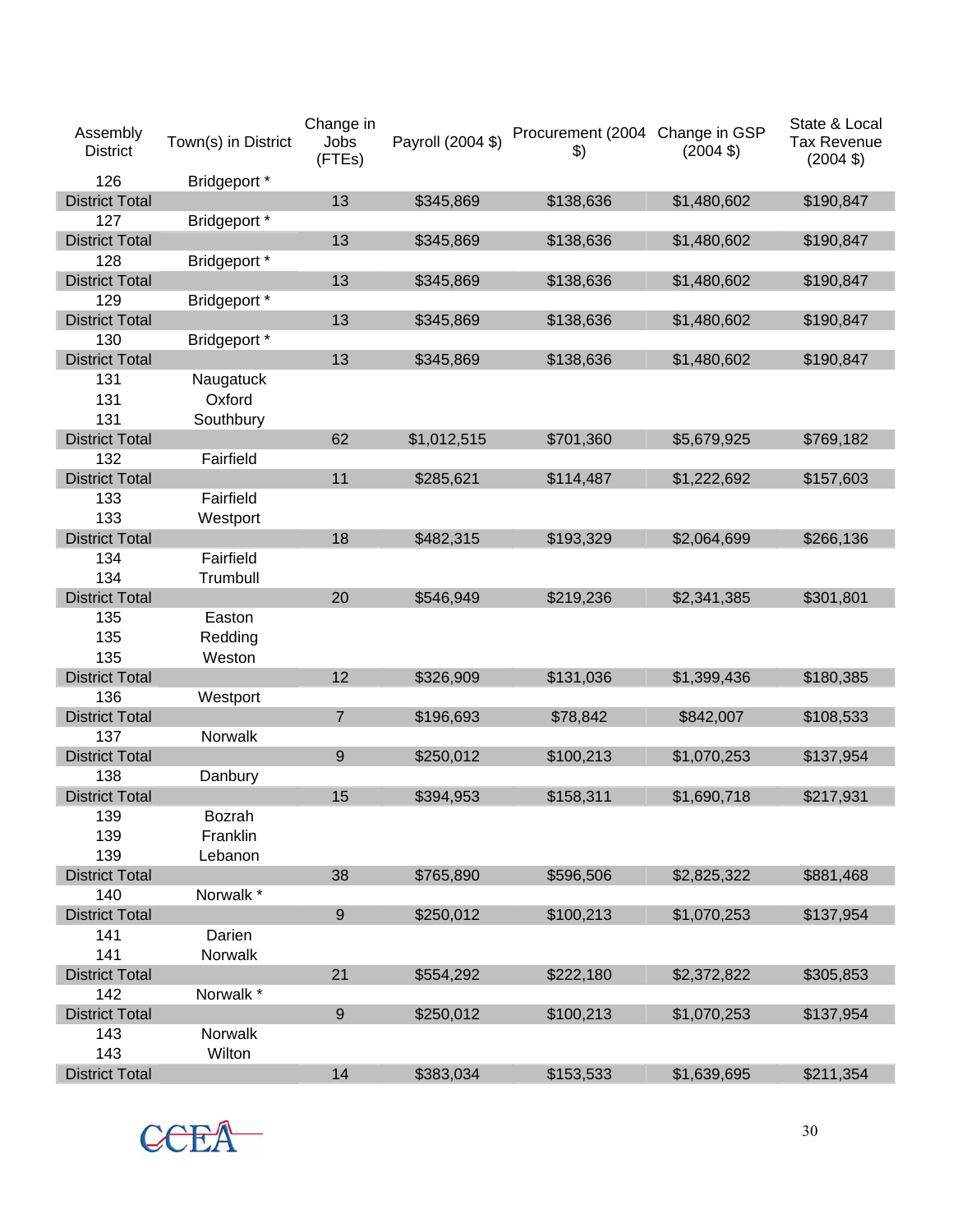| Assembly<br><b>District</b> | Town(s) in District | Change in<br>Jobs<br>(FTEs) | Payroll (2004 \$) | Procurement (2004<br>$\frac{1}{2}$ | Change in GSP<br>$(2004 \text{ } $)$ | State & Local<br>Tax Revenue<br>$(2004 \text{ } $)$ |
|-----------------------------|---------------------|-----------------------------|-------------------|------------------------------------|--------------------------------------|-----------------------------------------------------|
| 144                         | Stamford *          |                             |                   |                                    |                                      |                                                     |
| <b>District Total</b>       |                     | 11                          | \$296,575         | \$118,878                          | \$1,269,583                          | \$163,647                                           |
| 145                         | Stamford *          |                             |                   |                                    |                                      |                                                     |
| <b>District Total</b>       |                     | 11                          | \$296,575         | \$118,878                          | \$1,269,583                          | \$163,647                                           |
| 146                         | Stamford *          |                             |                   |                                    |                                      |                                                     |
| <b>District Total</b>       |                     | 11                          | \$296,575         | \$118,878                          | \$1,269,583                          | \$163,647                                           |
| 147                         | New Canaan          |                             |                   |                                    |                                      |                                                     |
| 147                         | Stamford            |                             |                   |                                    |                                      |                                                     |
| <b>District Total</b>       |                     | 17                          | \$444,406         | \$178,133                          | \$1,902,419                          | \$245,219                                           |
| 148                         | Stamford            |                             |                   |                                    |                                      |                                                     |
| <b>District Total</b>       |                     | 11                          | \$296,575         | \$118,878                          | \$1,269,583                          | \$163,647                                           |
| 149                         | Greenwich           |                             |                   |                                    |                                      |                                                     |
| 149                         | Stamford            |                             |                   |                                    |                                      |                                                     |
| <b>District Total</b>       |                     | 22                          | \$604,193         | \$242,182                          | \$2,586,436                          | \$333,388                                           |
| 150                         | Greenwich *         |                             |                   |                                    |                                      |                                                     |
| <b>District Total</b>       |                     | 11                          | \$307,618         | \$123,304                          | \$1,316,854                          | \$169,740                                           |
| 151                         | Greenwich *         |                             |                   |                                    |                                      |                                                     |
| <b>District Total</b>       |                     | 11                          | \$307,618         | \$123,304                          | \$1,316,854                          | \$169,740                                           |

Note: state totals do not necessarily sum to the results reported above because there is overlap across districts.

\* In cases in which one city might contain several districts, (for example, Hartford, New Haven, Waterbury, and Bridgeport), specific breakdowns for each district were not possible. Instead, the aggregate impact for the whole city was averaged equally for each district. The city's total would be the sum of each of the individual values reported for each of these districts.

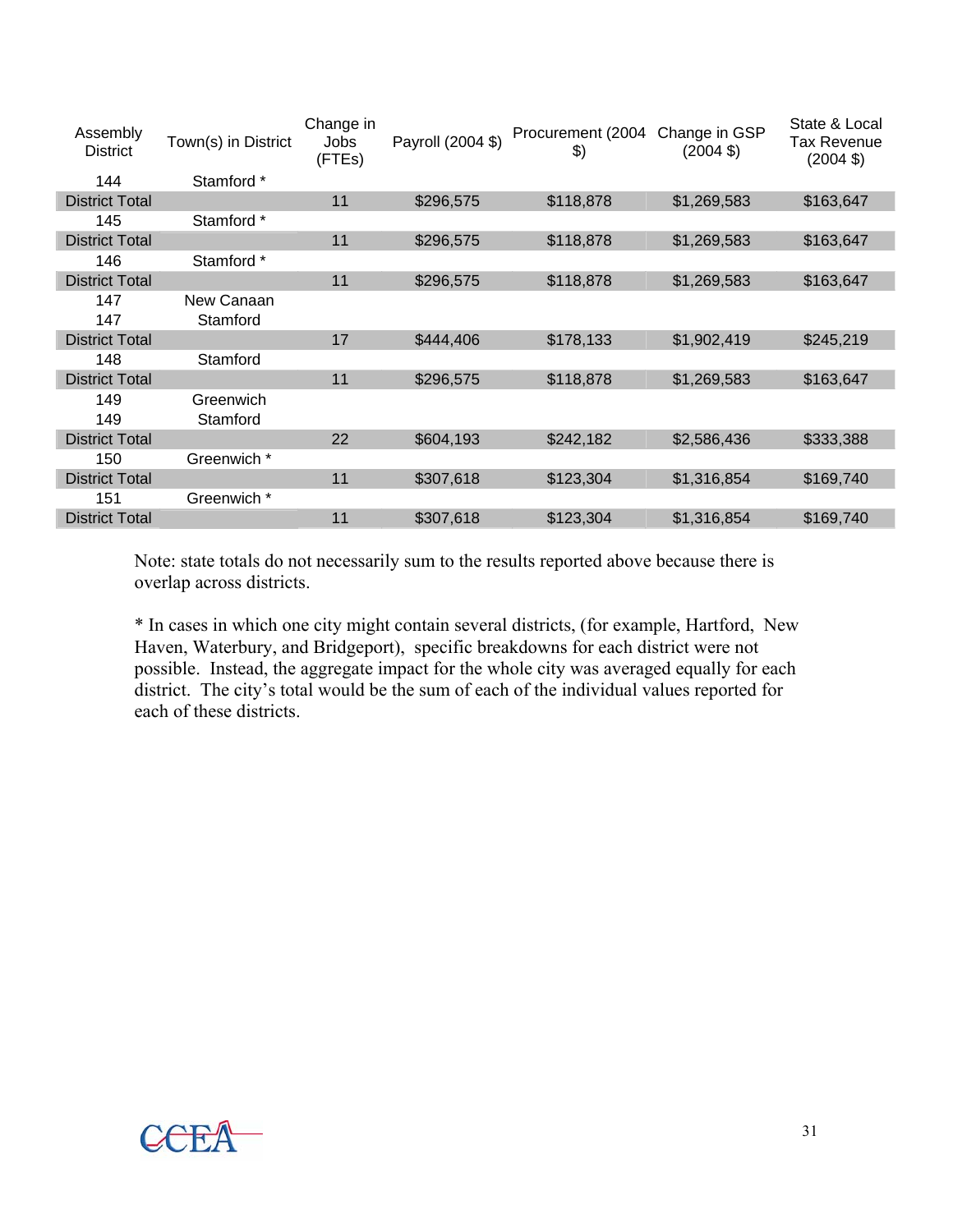**Appendix II: Economic Impact at the Senate District Level** 

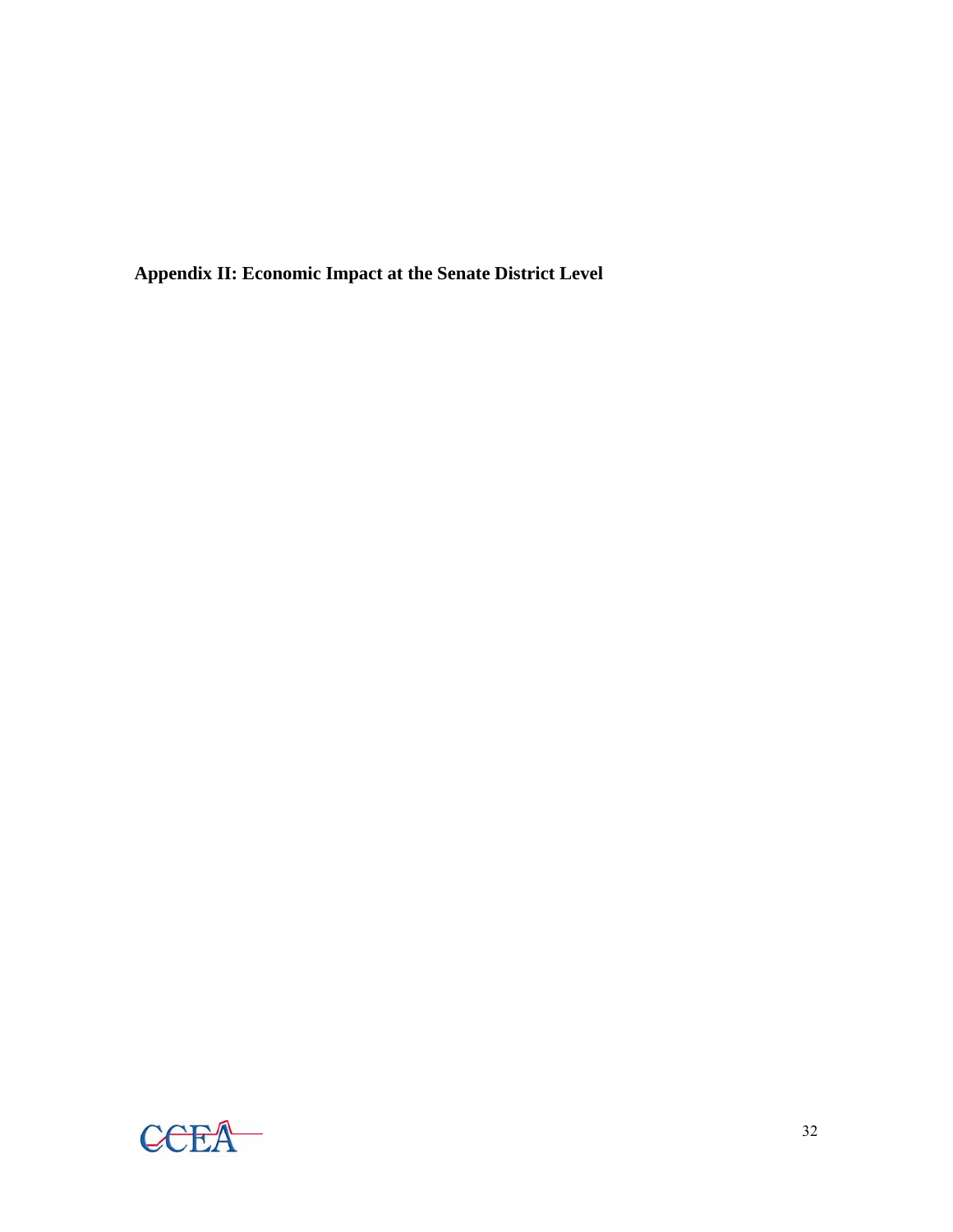| UConn Health Center FY 2006 Economic Impact by Senate District |                     |                          |                   |                   |                          |                                         |  |  |  |
|----------------------------------------------------------------|---------------------|--------------------------|-------------------|-------------------|--------------------------|-----------------------------------------|--|--|--|
| Senate<br><b>District</b>                                      | Town(s) in District | Change in<br>Jobs (FTEs) | Payroll (2004 \$) | Procurement (2004 | Change in GSP<br>(2004S) | State & Local<br>Tax Revenue<br>(2004S) |  |  |  |
|                                                                | Hartford            |                          |                   |                   |                          |                                         |  |  |  |

| $\mathbf{1}$<br>Wethersfield<br><b>District</b><br>577<br>\$15,929,107<br>\$13,705,377<br>\$50,093,317<br>\$4,459,952<br><b>Total</b><br>Hartford<br>$\overline{2}$<br>$\overline{\mathbf{c}}$<br>Bloomfield<br>$\overline{2}$<br>Windsor<br><b>District</b><br>664<br>\$18,318,089<br>\$15,760,853<br>\$57,606,107<br>\$5,128,838<br>Total<br>$\sqrt{3}$<br><b>East Hartford</b><br>3<br>South Windsor<br>3<br>East Windsor<br>3<br>Ellington<br><b>District</b><br>692<br>\$15,871,349<br>\$18,469,092<br>\$58,401,080<br>\$5,586,573<br><b>Total</b><br>Glastonbury<br>4<br>Manchester<br>4<br>4<br>Marlborough<br>4<br><b>Bolton</b><br><b>District</b><br>752<br>\$20,291,712<br>\$17,444,742<br>\$64,046,888<br>\$5,985,389<br>Total<br>5<br><b>Burlington</b><br>5<br><b>West Hartford</b><br>5<br>Bloomfield<br>5<br>Farmington<br><b>District</b><br>708<br>\$16,816,742<br>\$5,472,441<br>\$19,545,299<br>\$61,465,395<br><b>Total</b> |
|--------------------------------------------------------------------------------------------------------------------------------------------------------------------------------------------------------------------------------------------------------------------------------------------------------------------------------------------------------------------------------------------------------------------------------------------------------------------------------------------------------------------------------------------------------------------------------------------------------------------------------------------------------------------------------------------------------------------------------------------------------------------------------------------------------------------------------------------------------------------------------------------------------------------------------------------------|
|                                                                                                                                                                                                                                                                                                                                                                                                                                                                                                                                                                                                                                                                                                                                                                                                                                                                                                                                                  |
|                                                                                                                                                                                                                                                                                                                                                                                                                                                                                                                                                                                                                                                                                                                                                                                                                                                                                                                                                  |
|                                                                                                                                                                                                                                                                                                                                                                                                                                                                                                                                                                                                                                                                                                                                                                                                                                                                                                                                                  |
|                                                                                                                                                                                                                                                                                                                                                                                                                                                                                                                                                                                                                                                                                                                                                                                                                                                                                                                                                  |
|                                                                                                                                                                                                                                                                                                                                                                                                                                                                                                                                                                                                                                                                                                                                                                                                                                                                                                                                                  |
|                                                                                                                                                                                                                                                                                                                                                                                                                                                                                                                                                                                                                                                                                                                                                                                                                                                                                                                                                  |
|                                                                                                                                                                                                                                                                                                                                                                                                                                                                                                                                                                                                                                                                                                                                                                                                                                                                                                                                                  |
|                                                                                                                                                                                                                                                                                                                                                                                                                                                                                                                                                                                                                                                                                                                                                                                                                                                                                                                                                  |
|                                                                                                                                                                                                                                                                                                                                                                                                                                                                                                                                                                                                                                                                                                                                                                                                                                                                                                                                                  |
|                                                                                                                                                                                                                                                                                                                                                                                                                                                                                                                                                                                                                                                                                                                                                                                                                                                                                                                                                  |
|                                                                                                                                                                                                                                                                                                                                                                                                                                                                                                                                                                                                                                                                                                                                                                                                                                                                                                                                                  |
|                                                                                                                                                                                                                                                                                                                                                                                                                                                                                                                                                                                                                                                                                                                                                                                                                                                                                                                                                  |
|                                                                                                                                                                                                                                                                                                                                                                                                                                                                                                                                                                                                                                                                                                                                                                                                                                                                                                                                                  |
|                                                                                                                                                                                                                                                                                                                                                                                                                                                                                                                                                                                                                                                                                                                                                                                                                                                                                                                                                  |
|                                                                                                                                                                                                                                                                                                                                                                                                                                                                                                                                                                                                                                                                                                                                                                                                                                                                                                                                                  |
|                                                                                                                                                                                                                                                                                                                                                                                                                                                                                                                                                                                                                                                                                                                                                                                                                                                                                                                                                  |
|                                                                                                                                                                                                                                                                                                                                                                                                                                                                                                                                                                                                                                                                                                                                                                                                                                                                                                                                                  |
|                                                                                                                                                                                                                                                                                                                                                                                                                                                                                                                                                                                                                                                                                                                                                                                                                                                                                                                                                  |
|                                                                                                                                                                                                                                                                                                                                                                                                                                                                                                                                                                                                                                                                                                                                                                                                                                                                                                                                                  |
|                                                                                                                                                                                                                                                                                                                                                                                                                                                                                                                                                                                                                                                                                                                                                                                                                                                                                                                                                  |
|                                                                                                                                                                                                                                                                                                                                                                                                                                                                                                                                                                                                                                                                                                                                                                                                                                                                                                                                                  |
|                                                                                                                                                                                                                                                                                                                                                                                                                                                                                                                                                                                                                                                                                                                                                                                                                                                                                                                                                  |
|                                                                                                                                                                                                                                                                                                                                                                                                                                                                                                                                                                                                                                                                                                                                                                                                                                                                                                                                                  |
| 6<br><b>Berlin</b>                                                                                                                                                                                                                                                                                                                                                                                                                                                                                                                                                                                                                                                                                                                                                                                                                                                                                                                               |
| 6<br>New Britain<br>6                                                                                                                                                                                                                                                                                                                                                                                                                                                                                                                                                                                                                                                                                                                                                                                                                                                                                                                            |
| Farmington<br><b>District</b>                                                                                                                                                                                                                                                                                                                                                                                                                                                                                                                                                                                                                                                                                                                                                                                                                                                                                                                    |
| 790<br>\$21,807,615<br>\$18,763,235<br>\$68,579,849<br>\$6,105,861<br>Total                                                                                                                                                                                                                                                                                                                                                                                                                                                                                                                                                                                                                                                                                                                                                                                                                                                                      |
| $\overline{7}$<br>East Granby                                                                                                                                                                                                                                                                                                                                                                                                                                                                                                                                                                                                                                                                                                                                                                                                                                                                                                                    |
| $\overline{7}$<br>Enfield                                                                                                                                                                                                                                                                                                                                                                                                                                                                                                                                                                                                                                                                                                                                                                                                                                                                                                                        |
| $\overline{\mathbf{7}}$<br>Suffield                                                                                                                                                                                                                                                                                                                                                                                                                                                                                                                                                                                                                                                                                                                                                                                                                                                                                                              |
| $\overline{7}$<br><b>Windsor Locks</b>                                                                                                                                                                                                                                                                                                                                                                                                                                                                                                                                                                                                                                                                                                                                                                                                                                                                                                           |
| $\overline{7}$<br>Windsor                                                                                                                                                                                                                                                                                                                                                                                                                                                                                                                                                                                                                                                                                                                                                                                                                                                                                                                        |
| $\overline{7}$<br>Granby                                                                                                                                                                                                                                                                                                                                                                                                                                                                                                                                                                                                                                                                                                                                                                                                                                                                                                                         |
| $\overline{7}$<br>Somers                                                                                                                                                                                                                                                                                                                                                                                                                                                                                                                                                                                                                                                                                                                                                                                                                                                                                                                         |
| <b>District</b><br>806<br>\$21,282,668<br>\$18,281,656<br>\$67,421,949<br>\$6,598,653<br>Total                                                                                                                                                                                                                                                                                                                                                                                                                                                                                                                                                                                                                                                                                                                                                                                                                                                   |



Senate<br>District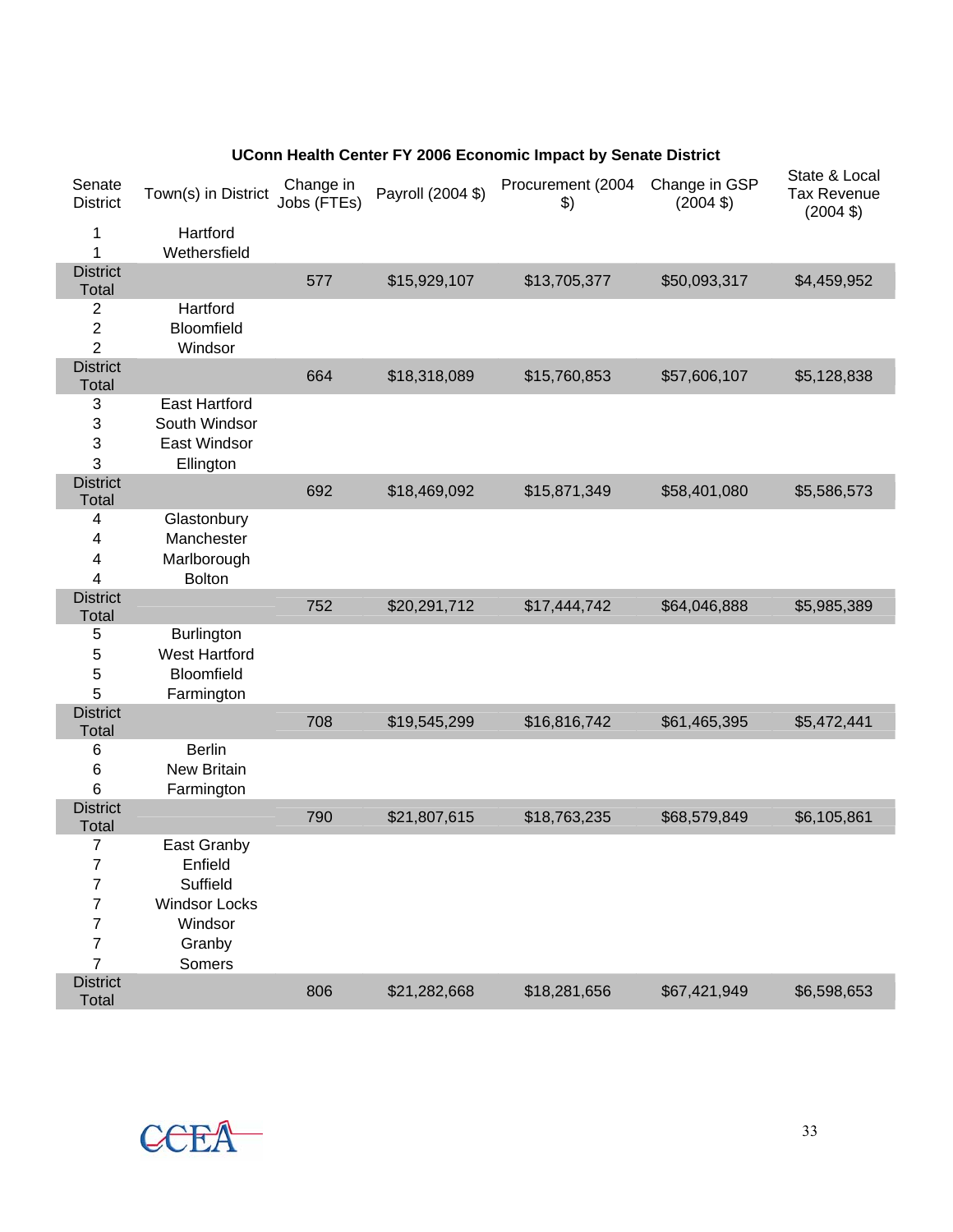| Senate<br><b>District</b>             | Town(s) in District                                                                | Change in<br>Jobs (FTEs) | Payroll (2004 \$) | Procurement (2004<br>$\frac{1}{2}$ | Change in GSP<br>$(2004 \text{ } $)$ | State & Local<br><b>Tax Revenue</b><br>$(2004 \text{ } $)$ |
|---------------------------------------|------------------------------------------------------------------------------------|--------------------------|-------------------|------------------------------------|--------------------------------------|------------------------------------------------------------|
| $\,8\,$<br>8<br>8<br>8<br>8<br>8<br>8 | Avon<br>Canton<br>Hartland<br>Simsbury<br>Granby<br>Barkhamsted<br>Colebrook       |                          |                   |                                    |                                      |                                                            |
| <b>District</b><br>Total              |                                                                                    | 551                      | \$14,673,032      | \$11,657,143                       | \$45,140,118                         | \$4,445,037                                                |
| 9                                     | Cromwell                                                                           |                          |                   |                                    |                                      |                                                            |
| 9<br>9<br>9<br>9                      | Newington<br>Rocky Hill<br>Wethersfield<br>Middletown                              |                          |                   |                                    |                                      |                                                            |
| <b>District</b><br><b>Total</b>       |                                                                                    | 698                      | \$21,442,722      | \$15,231,415                       | \$58,705,515                         | \$5,950,417                                                |
| 10<br>10                              | New Haven<br>West Haven                                                            |                          |                   |                                    |                                      |                                                            |
| <b>District</b><br>Total              |                                                                                    | 150                      | \$2,453,150       | \$1,699,275                        | \$13,761,481                         | \$1,863,595                                                |
| 11<br>11                              | New Haven<br>Hamden                                                                |                          |                   |                                    |                                      |                                                            |
| <b>District</b><br><b>Total</b>       |                                                                                    | 155                      | \$2,525,972       | \$1,749,719                        | \$14,169,994                         | \$1,918,917                                                |
| 12<br>12<br>12<br>12<br>12<br>12      | <b>Branford</b><br>Durham<br>Guilford<br>Killingworth<br>Madison<br>North Branford |                          |                   |                                    |                                      |                                                            |
| <b>District</b><br>Total              |                                                                                    | 190                      | \$4,429,920       | \$2,242,503                        | \$16,469,732                         | \$2,336,947                                                |
| 13<br>13<br>13<br>13                  | Meriden<br>Cheshire<br>Middlefield<br>Middletown                                   |                          |                   |                                    |                                      |                                                            |
| <b>District</b><br>Total              |                                                                                    | 303                      | \$9,995,956       | \$3,796,414                        | \$24,342,280                         | \$3,700,065                                                |
| 14<br>14<br>14                        | Milford<br>Orange<br>West Haven                                                    |                          |                   |                                    |                                      |                                                            |
| <b>District</b><br>Total              |                                                                                    | 160                      | \$2,606,726       | \$1,805,657                        | \$14,623,003                         | \$1,980,264                                                |
| 15<br>15<br>15                        | Prospect<br>Waterbury<br>Naugatuck                                                 |                          |                   |                                    |                                      |                                                            |
| <b>District</b><br>Total              |                                                                                    | 134                      | \$2,185,478       | \$1,513,862                        | \$12,259,921                         | \$1,660,252                                                |
|                                       |                                                                                    |                          |                   |                                    |                                      |                                                            |

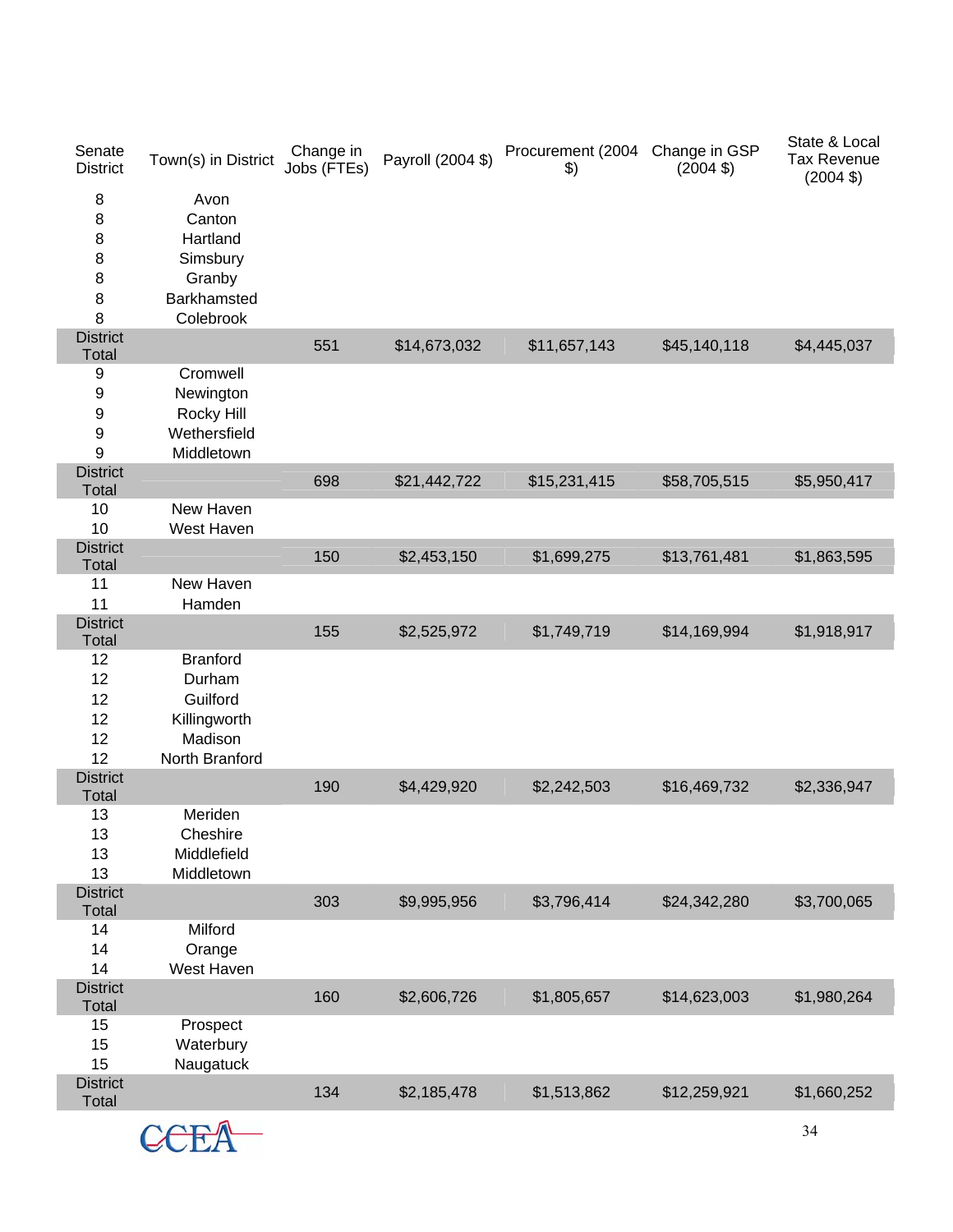| Senate<br><b>District</b> | Town(s) in District     | Change in<br>Jobs (FTEs) | Payroll (2004 \$) | Procurement (2004 Change in GSP<br>\$) | $(2004 \text{ } $)$ | State & Local<br>Tax Revenue<br>$(2004 \text{ } $)$ |
|---------------------------|-------------------------|--------------------------|-------------------|----------------------------------------|---------------------|-----------------------------------------------------|
| 16                        | Southington             |                          |                   |                                        |                     |                                                     |
| 16                        | Wolcott                 |                          |                   |                                        |                     |                                                     |
| 16                        | Cheshire                |                          |                   |                                        |                     |                                                     |
| 16                        | Waterbury               |                          |                   |                                        |                     |                                                     |
| <b>District</b>           |                         | 462                      | \$11,121,207      | \$9,175,845                            | \$40,747,303        | \$4,237,380                                         |
| Total<br>17               | Ansonia                 |                          |                   |                                        |                     |                                                     |
| 17                        | <b>Beacon Falls</b>     |                          |                   |                                        |                     |                                                     |
| 17                        |                         |                          |                   |                                        |                     |                                                     |
| 17                        | <b>Bethany</b><br>Derby |                          |                   |                                        |                     |                                                     |
| 17                        | Woodbridge              |                          |                   |                                        |                     |                                                     |
| 17                        | Hamden                  |                          |                   |                                        |                     |                                                     |
| 17                        | Naugatuck               |                          |                   |                                        |                     |                                                     |
| <b>District</b>           |                         |                          |                   |                                        |                     |                                                     |
| <b>Total</b>              |                         | 164                      | \$2,667,953       | \$1,848,068                            | \$14,966,468        | \$2,026,776                                         |
| 18                        | Griswold                |                          |                   |                                        |                     |                                                     |
| 18                        | Groton                  |                          |                   |                                        |                     |                                                     |
| 18                        | North Stonington        |                          |                   |                                        |                     |                                                     |
| 18                        | Plainfield              |                          |                   |                                        |                     |                                                     |
| 18                        | Preston                 |                          |                   |                                        |                     |                                                     |
| 18                        | Stonington              |                          |                   |                                        |                     |                                                     |
| 18                        | Voluntown               |                          |                   |                                        |                     |                                                     |
| 18                        | Sterling                |                          |                   |                                        |                     |                                                     |
| <b>District</b>           |                         | 212                      | \$4,195,695       | \$3,252,054                            | \$15,519,647        | \$4,819,621                                         |
| Total                     | Bozrah                  |                          |                   |                                        |                     |                                                     |
| 19<br>19                  | Franklin                |                          |                   |                                        |                     |                                                     |
| 19                        | Montville               |                          |                   |                                        |                     |                                                     |
| 19                        | Andover                 |                          |                   |                                        |                     |                                                     |
| 19                        | Columbia                |                          |                   |                                        |                     |                                                     |
| 19                        | Hebron                  |                          |                   |                                        |                     |                                                     |
| 19                        | Sprague                 |                          |                   |                                        |                     |                                                     |
| 19                        | Lebanon                 |                          |                   |                                        |                     |                                                     |
| 19                        | Ledyard                 |                          |                   |                                        |                     |                                                     |
| 19                        | Lisbon                  |                          |                   |                                        |                     |                                                     |
| 19                        | Norwich                 |                          |                   |                                        |                     |                                                     |
| <b>District</b>           |                         | 273                      | \$4,704,430       | \$3,722,896                            | \$17,434,408        | \$5,301,970                                         |
| Total                     |                         |                          |                   |                                        |                     |                                                     |
| 20                        | East Lyme               |                          |                   |                                        |                     |                                                     |
| 20                        | New London              |                          |                   |                                        |                     |                                                     |
| 20                        | Old Lyme                |                          |                   |                                        |                     |                                                     |
| 20                        | Salem                   |                          |                   |                                        |                     |                                                     |
| 20                        | Waterford               |                          |                   |                                        |                     |                                                     |
| 20                        | Montville               |                          |                   |                                        |                     |                                                     |
| 20                        | Old Saybrook            |                          |                   |                                        |                     |                                                     |
| <b>District</b><br>Total  |                         | 199                      | \$4,414,332       | \$3,048,121                            | \$14,603,552        | \$4,363,838                                         |
|                           |                         |                          |                   |                                        |                     |                                                     |

CCEA<sup>35</sup>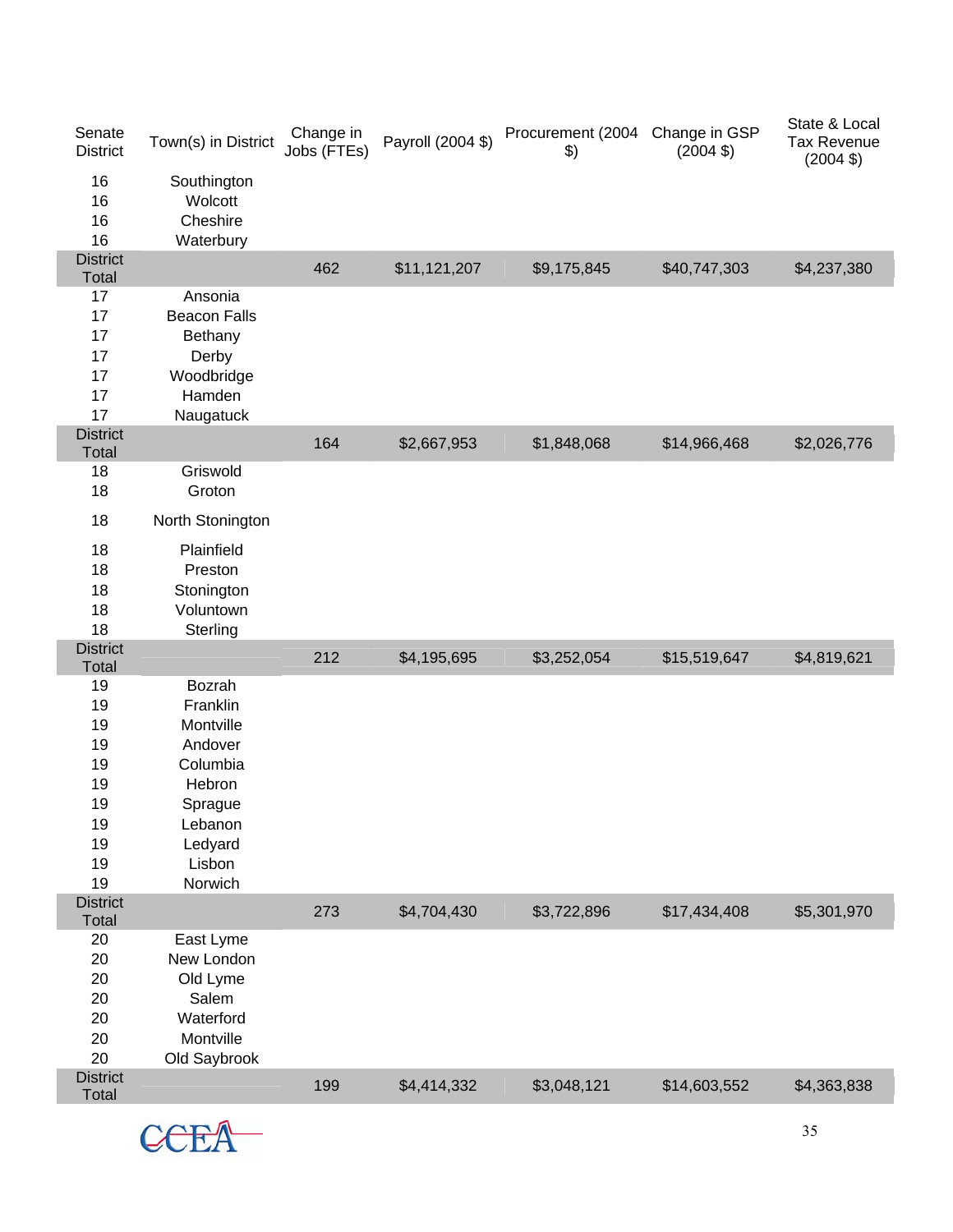| Senate<br><b>District</b>              | Town(s) in District                                                                  | Change in<br>Jobs (FTEs) | Payroll (2004 \$) | Procurement (2004 Change in GSP<br>\$) | $(2004 \text{ } $)$ | State & Local<br><b>Tax Revenue</b><br>$(2004 \text{ } $)$ |
|----------------------------------------|--------------------------------------------------------------------------------------|--------------------------|-------------------|----------------------------------------|---------------------|------------------------------------------------------------|
| 21<br>21<br>21<br>21                   | Shelton<br>Monroe<br>Stratford<br>Seymour                                            |                          |                   |                                        |                     |                                                            |
| <b>District</b><br>Total               |                                                                                      | 54                       | \$1,321,540       | \$594,561                              | \$5,952,511         | \$775,399                                                  |
| 22<br>22<br>22                         | Trumbull<br>Monroe<br><b>Bridgeport</b>                                              |                          |                   |                                        |                     |                                                            |
| <b>District</b><br><b>Total</b>        |                                                                                      | 63                       | \$1,705,805       | \$683,746                              | \$7,302,234         | \$941,246                                                  |
| 23<br>23                               | Stratford<br><b>Bridgeport</b>                                                       |                          |                   |                                        |                     |                                                            |
| <b>District</b><br><b>Total</b>        |                                                                                      | 52                       | \$1,410,121       | \$565,226                              | \$6,036,466         | \$778,091                                                  |
| 24<br>24<br>24<br>24                   | Danbury<br><b>New Fairfield</b><br>Sherman<br><b>Bethel</b>                          |                          |                   |                                        |                     |                                                            |
| <b>District</b><br><b>Total</b>        |                                                                                      | 58                       | \$1,568,585       | \$628,744                              | \$6,714,820         | \$865,530                                                  |
| 25<br>25                               | Norwalk<br>Darien                                                                    |                          |                   |                                        |                     |                                                            |
| <b>District</b><br><b>Total</b>        |                                                                                      | 52                       | \$1,402,198       | \$562,050                              | \$6,002,550         | \$773,719                                                  |
| 26<br>26<br>26<br>26<br>26<br>26<br>26 | Redding<br>Ridgefield<br>Westport<br>Wilton<br><b>Bethel</b><br>New Canaan<br>Weston |                          |                   |                                        |                     |                                                            |
| <b>District</b><br>Total               |                                                                                      | 56                       | \$1,508,505       | \$604,661                              | \$6,457,628         | \$832,378                                                  |
| 27<br>27                               | Darien<br>Stamford                                                                   |                          |                   |                                        |                     |                                                            |
| <b>District</b><br>Total               |                                                                                      | 39                       | \$1,041,866       | \$417,616                              | \$4,460,032         | \$574,891                                                  |
| 28<br>28<br>28<br>28                   | Easton<br>Fairfield<br>Newtown<br>Weston                                             |                          |                   |                                        |                     |                                                            |
| <b>District</b><br>Total               |                                                                                      | 54                       | \$1,440,065       | \$577,228                              | \$6,164,650         | \$794,614                                                  |

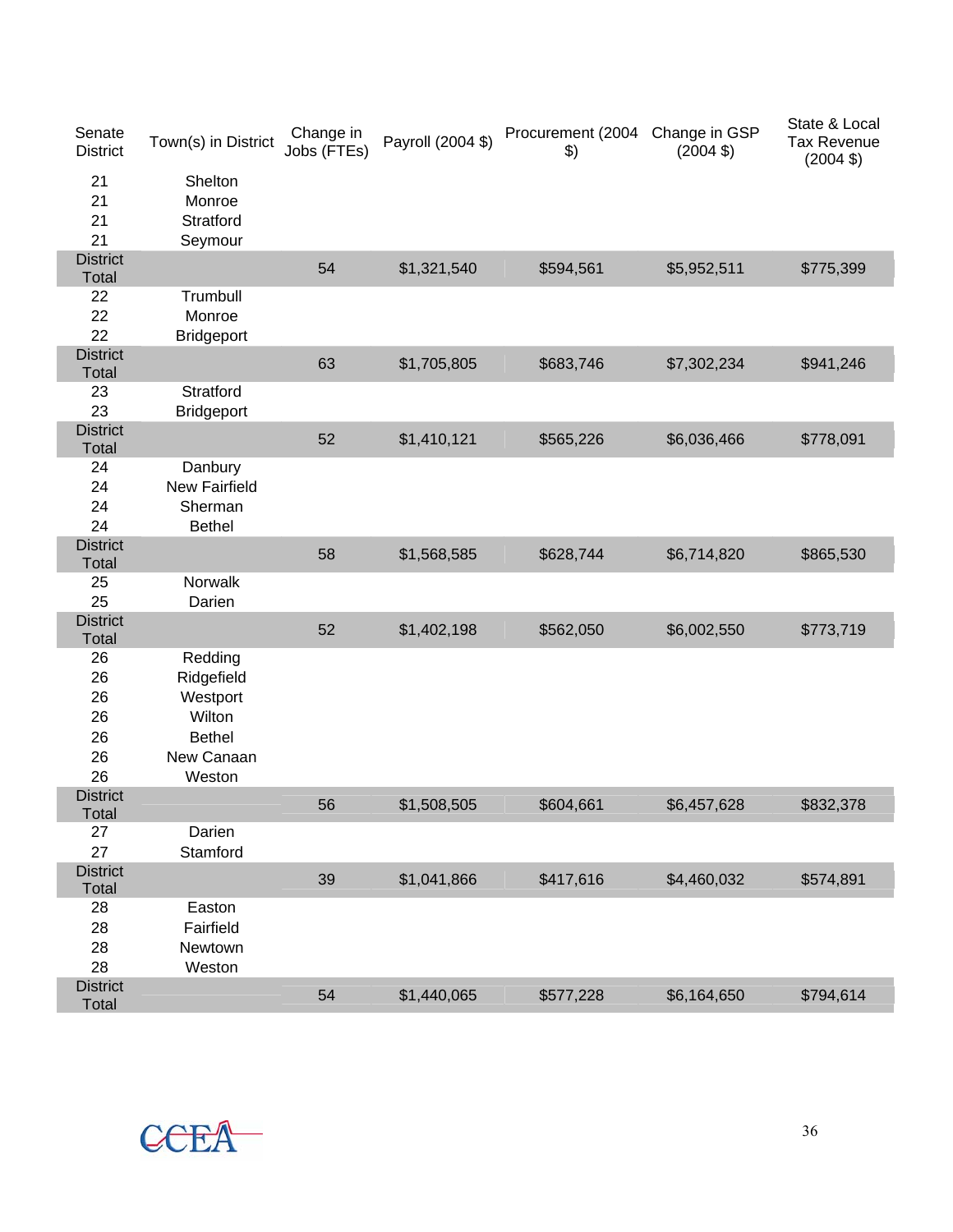| Senate<br><b>District</b>       | Town(s) in District | Change in<br>Jobs (FTEs) | Payroll (2004 \$) | Procurement (2004<br>\$) | Change in GSP<br>$(2004 \text{ } $)$ | State & Local<br><b>Tax Revenue</b><br>$(2004 \text{ } $)$ |
|---------------------------------|---------------------|--------------------------|-------------------|--------------------------|--------------------------------------|------------------------------------------------------------|
| 29                              | Mansfield           |                          |                   |                          |                                      |                                                            |
| 29                              | Brooklyn            |                          |                   |                          |                                      |                                                            |
| 29                              | Canterbury          |                          |                   |                          |                                      |                                                            |
| 29                              | Killingly           |                          |                   |                          |                                      |                                                            |
| 29                              | Mansfield           |                          |                   |                          |                                      |                                                            |
| 29                              | Putnam              |                          |                   |                          |                                      |                                                            |
| 29                              | Scotland            |                          |                   |                          |                                      |                                                            |
| 29                              | Thompson            |                          |                   |                          |                                      |                                                            |
| 29                              | Windham             |                          |                   |                          |                                      |                                                            |
| <b>District</b>                 |                     | 287                      | \$3,800,938       | \$2,588,884              | \$15,340,588                         | \$3,953,585                                                |
| <b>Total</b>                    |                     |                          |                   |                          |                                      |                                                            |
| 30                              | Canaan              |                          |                   |                          |                                      |                                                            |
| 30                              | Cornwall            |                          |                   |                          |                                      |                                                            |
| 30                              | Goshen              |                          |                   |                          |                                      |                                                            |
| 30                              | Kent                |                          |                   |                          |                                      |                                                            |
| 30                              | Litchfield          |                          |                   |                          |                                      |                                                            |
| 30                              | <b>Morris</b>       |                          |                   |                          |                                      |                                                            |
| 30                              | North Canaan        |                          |                   |                          |                                      |                                                            |
| 30                              | Salisbury           |                          |                   |                          |                                      |                                                            |
| 30                              | Sharon              |                          |                   |                          |                                      |                                                            |
| 30                              | Washington          |                          |                   |                          |                                      |                                                            |
| 30                              | Winchester          |                          |                   |                          |                                      |                                                            |
| 30                              | Torrington          |                          |                   |                          |                                      |                                                            |
| 30                              | <b>Brookfield</b>   |                          |                   |                          |                                      |                                                            |
| <b>District</b><br><b>Total</b> |                     | 212                      | \$4,887,620       | \$2,330,038              | \$13,812,984                         | \$2,048,046                                                |
| 31                              | <b>Bristol</b>      |                          |                   |                          |                                      |                                                            |
| 31                              | Plainville          |                          |                   |                          |                                      |                                                            |
| 31                              | Plymouth            |                          |                   |                          |                                      |                                                            |
| 31                              | Harwinton           |                          |                   |                          |                                      |                                                            |
| <b>District</b>                 |                     |                          |                   |                          |                                      |                                                            |
| <b>Total</b>                    |                     | 646                      | \$17,593,720      | \$14,717,962             | \$54,893,037                         | \$5,072,093                                                |
| 32                              | Bethlehem           |                          |                   |                          |                                      |                                                            |
| 32                              | Bridgewater         |                          |                   |                          |                                      |                                                            |
| 32                              | Roxbury             |                          |                   |                          |                                      |                                                            |
| 32                              | Thomaston           |                          |                   |                          |                                      |                                                            |
| 32                              | Watertown           |                          |                   |                          |                                      |                                                            |
| 32                              | Woodbury            |                          |                   |                          |                                      |                                                            |
| 32                              | Middlebury          |                          |                   |                          |                                      |                                                            |
| 32                              | Oxford              |                          |                   |                          |                                      |                                                            |
| 32                              | Southbury           |                          |                   |                          |                                      |                                                            |
| 32                              | Seymour             |                          |                   |                          |                                      |                                                            |
| <b>District</b>                 |                     | 231                      | \$4,792,348       | \$2,569,264              | \$16,768,095                         | \$2,410,977                                                |
| Total                           |                     |                          |                   |                          |                                      |                                                            |

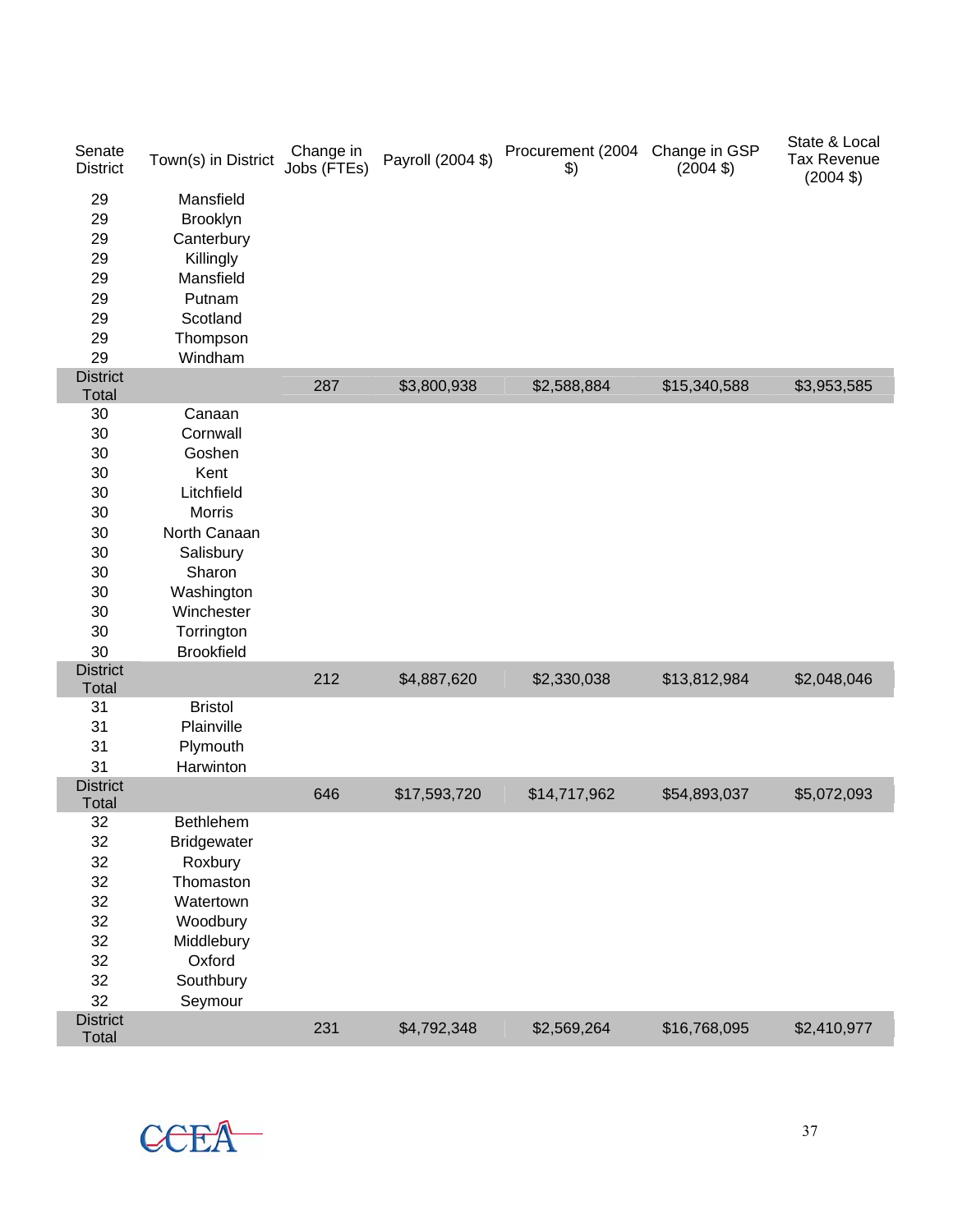| Senate<br><b>District</b> | Town(s) in District                      | Change in<br>Jobs (FTEs) | Payroll (2004 \$) | Procurement (2004<br>$\frac{1}{2}$ | Change in GSP<br>$(2004 \text{ } $)$ | State & Local<br><b>Tax Revenue</b><br>$(2004 \text{ } $)$ |
|---------------------------|------------------------------------------|--------------------------|-------------------|------------------------------------|--------------------------------------|------------------------------------------------------------|
| 33<br>33<br>33<br>33      | Colchester<br>Lyme<br>Chester<br>Clinton |                          |                   |                                    |                                      |                                                            |
| 33                        | East Haddam                              |                          |                   |                                    |                                      |                                                            |
| 33                        | East Hampton                             |                          |                   |                                    |                                      |                                                            |
| 33                        | Essex                                    |                          |                   |                                    |                                      |                                                            |
| 33                        | Deep River                               |                          |                   |                                    |                                      |                                                            |
| 33                        | Haddam                                   |                          |                   |                                    |                                      |                                                            |
| 33                        | Portland                                 |                          |                   |                                    |                                      |                                                            |
| 33                        | Westbrook                                |                          |                   |                                    |                                      |                                                            |
| 33                        | Old Saybrook                             |                          |                   |                                    |                                      |                                                            |
| <b>District</b><br>Total  |                                          | 310                      | \$12,882,188      | \$4,214,916                        | \$22,444,684                         | \$4,133,185                                                |
| 34                        | East Haven                               |                          |                   |                                    |                                      |                                                            |
| 34                        | North Haven                              |                          |                   |                                    |                                      |                                                            |
| 34                        | Wallingford                              |                          |                   |                                    |                                      |                                                            |
| <b>District</b>           |                                          | 164                      | \$2,675,059       | \$1,852,990                        | \$15,006,331                         | \$2,032,174                                                |
| Total                     |                                          |                          |                   |                                    |                                      |                                                            |
| 35                        | Ashford                                  |                          |                   |                                    |                                      |                                                            |
| 35                        | Chaplin                                  |                          |                   |                                    |                                      |                                                            |
| 35                        | Eastford                                 |                          |                   |                                    |                                      |                                                            |
| 35                        | Hampton                                  |                          |                   |                                    |                                      |                                                            |
| 35                        | Pomfret                                  |                          |                   |                                    |                                      |                                                            |
| 35                        | Woodstock                                |                          |                   |                                    |                                      |                                                            |
| 35                        | Coventry                                 |                          |                   |                                    |                                      |                                                            |
| 35                        | Tolland                                  |                          |                   |                                    |                                      |                                                            |
| 35                        | Stafford                                 |                          |                   |                                    |                                      |                                                            |
| 35                        | Union<br>Vernon                          |                          |                   |                                    |                                      |                                                            |
| 35<br>35                  |                                          |                          |                   |                                    |                                      |                                                            |
| 35                        | Willington                               |                          |                   |                                    |                                      |                                                            |
| <b>District</b>           | Ellington                                |                          |                   |                                    |                                      |                                                            |
| Total                     |                                          | 513                      | \$6,573,136       | \$5,289,566                        | \$24,898,462                         | \$6,980,661                                                |
| 36                        | Greenwich                                |                          |                   |                                    |                                      |                                                            |
| 36                        | New Canaan                               |                          |                   |                                    |                                      |                                                            |
| 36                        | Stamford                                 |                          |                   |                                    |                                      |                                                            |
| <b>District</b><br>Total  |                                          | 73                       | \$1,960,409       | \$785,800                          | \$8,392,146                          | \$1,081,734                                                |

Note: state totals do not necessarily sum to the results reported above because there is overlap across districts.



ſ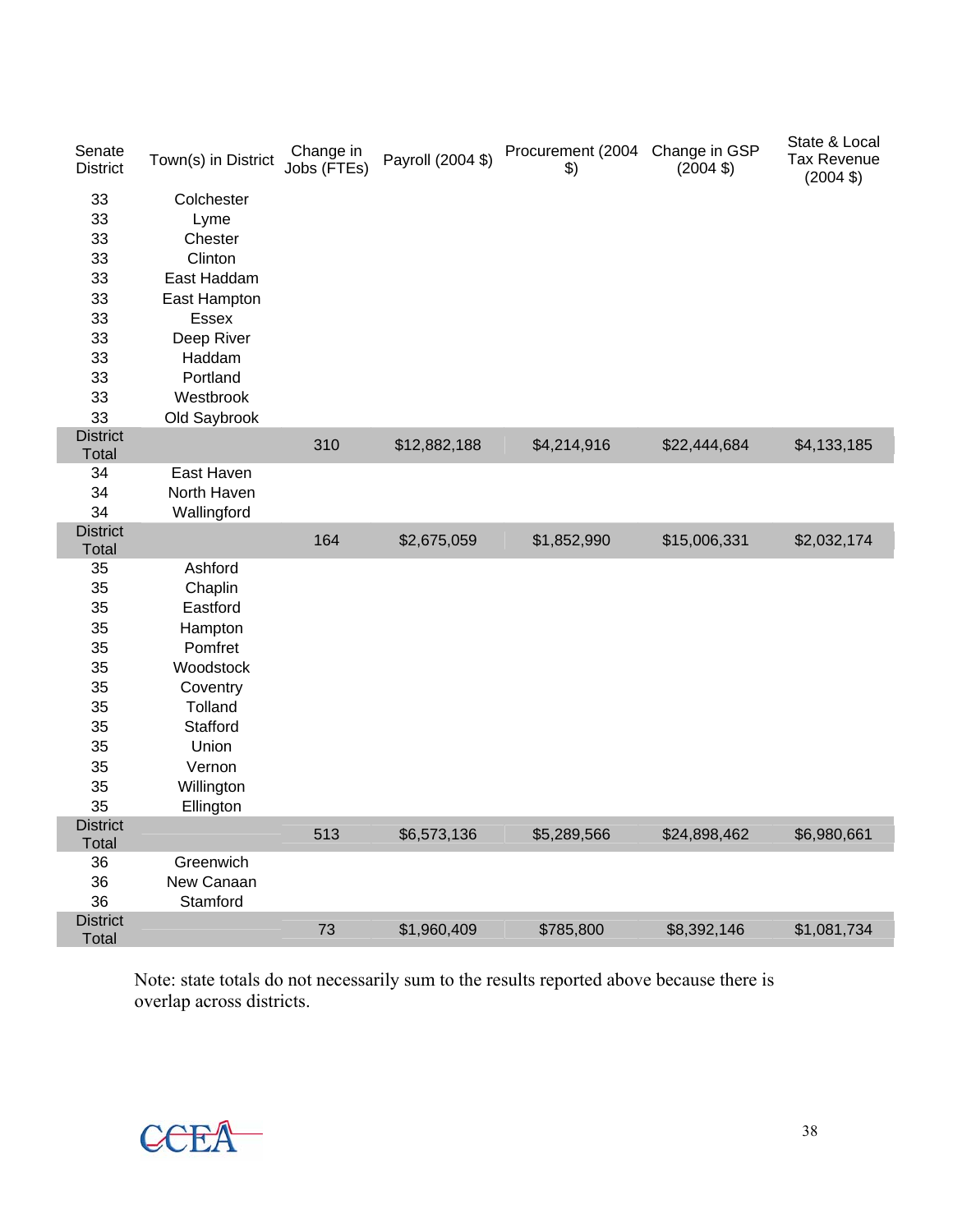**Appendix III: Economic Impact at the Congressional District Level** 

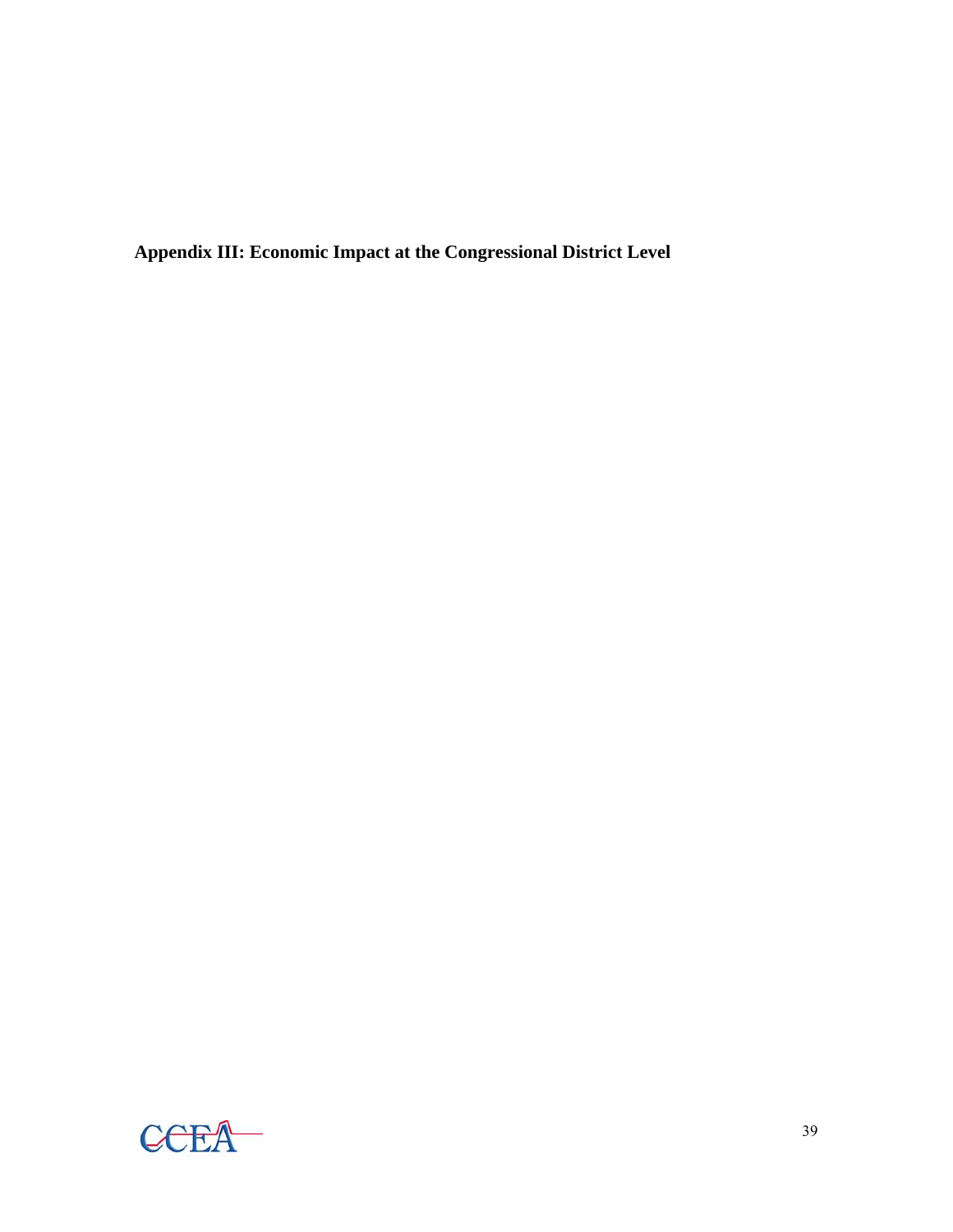| Congressional<br><b>District</b> | Town(s) in District  | Change in<br>Jobs<br>(FTEs) | Payroll (2004 \$) | Procurement<br>$(2004 \text{ } $)$ | Change in GSP<br>$(2004 \text{ } $)$ | State & Local<br><b>Tax Revenue</b><br>$(2004 \text{ } $)$ |
|----------------------------------|----------------------|-----------------------------|-------------------|------------------------------------|--------------------------------------|------------------------------------------------------------|
| 1                                | <b>Berlin</b>        |                             |                   |                                    |                                      |                                                            |
| 1                                | Bloomfield           |                             |                   |                                    |                                      |                                                            |
| 1                                | <b>Bristol</b>       |                             |                   |                                    |                                      |                                                            |
| 1                                | East Granby          |                             |                   |                                    |                                      |                                                            |
| 1                                | <b>East Hartford</b> |                             |                   |                                    |                                      |                                                            |
| 1                                | East Windsor         |                             |                   |                                    |                                      |                                                            |
| 1                                | Glastonbury          |                             |                   |                                    |                                      |                                                            |
| 1                                | Granby               |                             |                   |                                    |                                      |                                                            |
| 1                                | Hartford             |                             |                   |                                    |                                      |                                                            |
| 1                                | Hartland             |                             |                   |                                    |                                      |                                                            |
|                                  | Manchester           |                             |                   |                                    |                                      |                                                            |
| 1                                |                      |                             |                   |                                    |                                      |                                                            |
| 1                                | Newington            |                             |                   |                                    |                                      |                                                            |
| 1                                | Rocky Hill           |                             |                   |                                    |                                      |                                                            |
| 1                                | South Windsor        |                             |                   |                                    |                                      |                                                            |
| 1                                | Southington          |                             |                   |                                    |                                      |                                                            |
| 1                                | <b>West Hartford</b> |                             |                   |                                    |                                      |                                                            |
| 1                                | Wethersfield         |                             |                   |                                    |                                      |                                                            |
| 1                                | <b>Windsor Locks</b> |                             |                   |                                    |                                      |                                                            |
| 1                                | Windsor              |                             |                   |                                    |                                      |                                                            |
| 1                                | Barkhamsted          |                             |                   |                                    |                                      |                                                            |
| 1                                | Colebrook            |                             |                   |                                    |                                      |                                                            |
| 1                                | New Hartford         |                             |                   |                                    |                                      |                                                            |
| 1                                | Torrington           |                             |                   |                                    |                                      |                                                            |
| 1                                | Winchester           |                             |                   |                                    |                                      |                                                            |
| 1                                | Cromwell             |                             |                   |                                    |                                      |                                                            |
|                                  | Portland             |                             |                   |                                    |                                      |                                                            |
|                                  | Middletown           |                             |                   |                                    |                                      |                                                            |
| <b>District Total</b>            |                      | 5,020                       | \$140,664,783     | \$115,850,461                      | \$430,242,041                        | \$39,717,676                                               |
| $\overline{c}$                   | Andover              |                             |                   |                                    |                                      |                                                            |
| $\sqrt{2}$                       | <b>Bolton</b>        |                             |                   |                                    |                                      |                                                            |
| $\boldsymbol{2}$                 | Columbia             |                             |                   |                                    |                                      |                                                            |
| $\overline{2}$                   | Coventry             |                             |                   |                                    |                                      |                                                            |
| $\overline{\mathbf{c}}$          | Ellington            |                             |                   |                                    |                                      |                                                            |
| $\sqrt{2}$                       | Hebron               |                             |                   |                                    |                                      |                                                            |
| $\overline{c}$                   | Mansfield            |                             |                   |                                    |                                      |                                                            |
| $\overline{c}$                   | Somers               |                             |                   |                                    |                                      |                                                            |
| $\boldsymbol{2}$                 | Stafford             |                             |                   |                                    |                                      |                                                            |
| $\sqrt{2}$                       | Tolland              |                             |                   |                                    |                                      |                                                            |
| $\sqrt{2}$                       | Union                |                             |                   |                                    |                                      |                                                            |
| $\boldsymbol{2}$                 | Vernon               |                             |                   |                                    |                                      |                                                            |
| $\boldsymbol{2}$                 | Willington           |                             |                   |                                    |                                      |                                                            |
| $\overline{\mathbf{c}}$          | Ashford              |                             |                   |                                    |                                      |                                                            |
| $\overline{c}$                   | Brooklyn             |                             |                   |                                    |                                      |                                                            |
| $\sqrt{2}$                       | Canterbury           |                             |                   |                                    |                                      |                                                            |
| $\overline{2}$                   | Chaplin              |                             |                   |                                    |                                      |                                                            |
|                                  |                      |                             |                   |                                    |                                      | $40\,$                                                     |
|                                  |                      |                             |                   |                                    |                                      |                                                            |

# **UConn Health Center FY 2006 Economic Impact by Congressional District**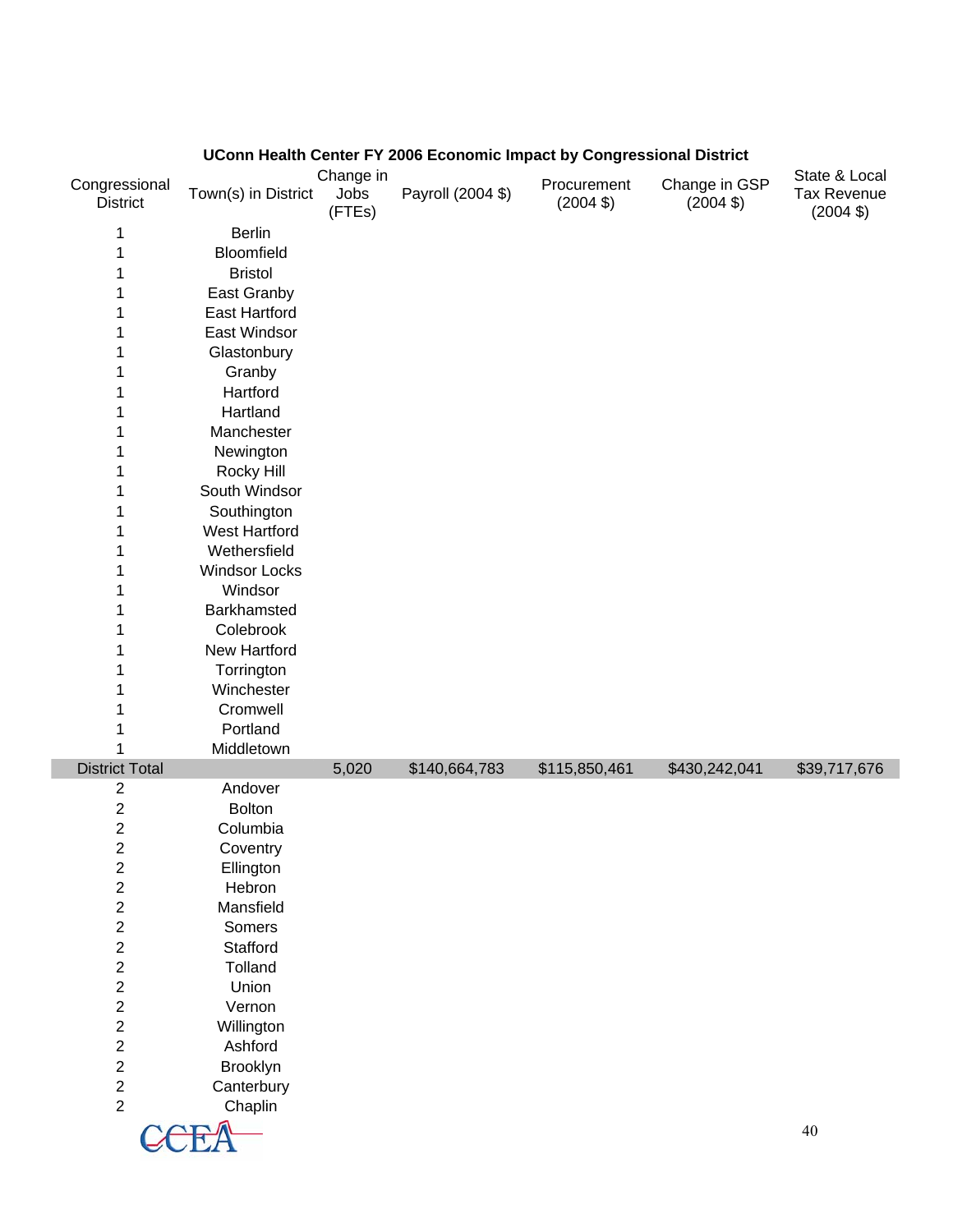| <b>District Total</b>   |                  | 2,549 | \$55,495,845 | \$38,302,107 | \$171,366,945 | \$35,762,165 |
|-------------------------|------------------|-------|--------------|--------------|---------------|--------------|
| $\overline{2}$          | Suffield         |       |              |              |               |              |
| $\boldsymbol{2}$        | Marlborough      |       |              |              |               |              |
| $\boldsymbol{2}$        | Glastonbury      |       |              |              |               |              |
| $\boldsymbol{2}$        | Enfield          |       |              |              |               |              |
| $\overline{c}$          | Waterford        |       |              |              |               |              |
| $\overline{2}$          | Voluntown        |       |              |              |               |              |
| $\overline{c}$          | Stonington       |       |              |              |               |              |
| $\boldsymbol{2}$        | Sprague          |       |              |              |               |              |
| $\boldsymbol{2}$        | Salem            |       |              |              |               |              |
| $\overline{\mathbf{c}}$ | Preston          |       |              |              |               |              |
| $\boldsymbol{2}$        | Old Lyme         |       |              |              |               |              |
| $\boldsymbol{2}$        | Norwich          |       |              |              |               |              |
| $\sqrt{2}$              | Montville        |       |              |              |               |              |
|                         | North Stonington |       |              |              |               |              |
| $\overline{2}$          |                  |       |              |              |               |              |
| $\boldsymbol{2}$        | New London       |       |              |              |               |              |
| $\boldsymbol{2}$        | Groton           |       |              |              |               |              |
| $\boldsymbol{2}$        | Griswold         |       |              |              |               |              |
| $\sqrt{2}$              | Lyme             |       |              |              |               |              |
| $\mathbf 2$             | Lisbon           |       |              |              |               |              |
| $\boldsymbol{2}$        | Ledyard          |       |              |              |               |              |
| $\boldsymbol{2}$        | Lebanon          |       |              |              |               |              |
| $\boldsymbol{2}$        | East Lyme        |       |              |              |               |              |
| $\boldsymbol{2}$        | Franklin         |       |              |              |               |              |
| $\sqrt{2}$              | Colchester       |       |              |              |               |              |
| $\boldsymbol{2}$        | Bozrah           |       |              |              |               |              |
| $\boldsymbol{2}$        | Madison          |       |              |              |               |              |
| $\boldsymbol{2}$        | Westbrook        |       |              |              |               |              |
| $\overline{2}$          | Old Saybrook     |       |              |              |               |              |
| $\overline{c}$          | Killingworth     |       |              |              |               |              |
| $\boldsymbol{2}$        | Haddam           |       |              |              |               |              |
| $\boldsymbol{2}$        | Essex            |       |              |              |               |              |
| $\sqrt{2}$              | East Haddam      |       |              |              |               |              |
| $\boldsymbol{2}$        | East Hampton     |       |              |              |               |              |
| $\mathbf 2$             | Durham           |       |              |              |               |              |
| $\sqrt{2}$              | Deep River       |       |              |              |               |              |
| $\boldsymbol{2}$        | Clinton          |       |              |              |               |              |
| $\boldsymbol{2}$        | Chester          |       |              |              |               |              |
| $\boldsymbol{2}$        | Woodstock        |       |              |              |               |              |
| $\boldsymbol{2}$        | Windham          |       |              |              |               |              |
| $\boldsymbol{2}$        | Thompson         |       |              |              |               |              |
| $\boldsymbol{2}$        | Sterling         |       |              |              |               |              |
| $\boldsymbol{2}$        | Scotland         |       |              |              |               |              |
| $\boldsymbol{2}$        | Putnam           |       |              |              |               |              |
| $\boldsymbol{2}$        | Pomfret          |       |              |              |               |              |
| $\boldsymbol{2}$        | Plainfield       |       |              |              |               |              |
| $\boldsymbol{2}$        | Killingly        |       |              |              |               |              |
| $\boldsymbol{2}$        | Hampton          |       |              |              |               |              |
| $\overline{c}$          | Eastford         |       |              |              |               |              |
|                         |                  |       |              |              |               |              |

 $CCEA$  (41)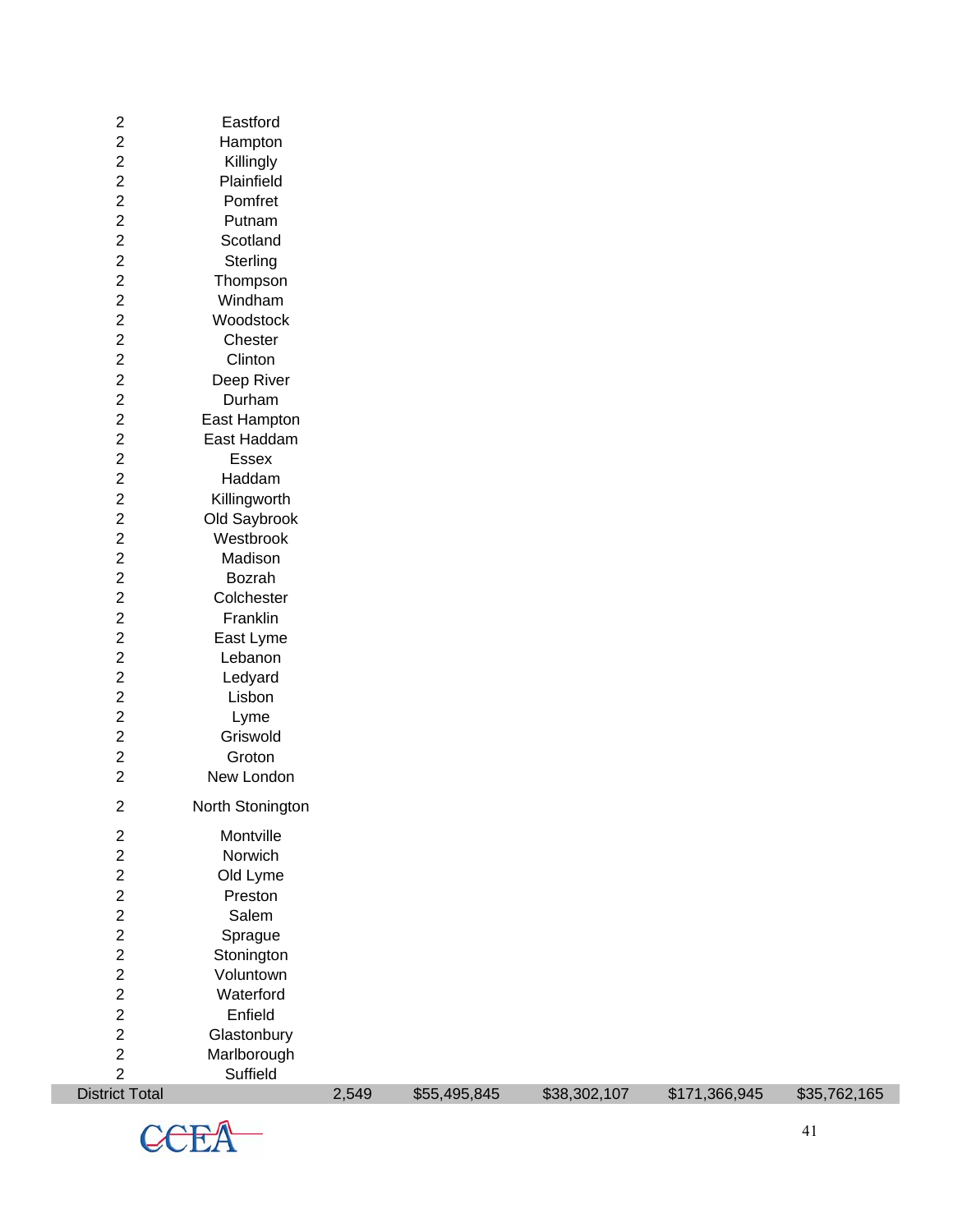| Congressional<br><b>District</b> | Town(s) in District | Change in<br>Jobs<br>(FTEs) | Payroll (2004 \$) | Procurement<br>$(2004 \text{ } $)$ | Change in GSP<br>$(2004 \text{ } $)$ | State & Local<br><b>Tax Revenue</b><br>$(2004 \text{ } $)$ |
|----------------------------------|---------------------|-----------------------------|-------------------|------------------------------------|--------------------------------------|------------------------------------------------------------|
| 3                                | Ansonia             |                             |                   |                                    |                                      |                                                            |
| 3                                | <b>Beacon Falls</b> |                             |                   |                                    |                                      |                                                            |
| 3                                | Bethany             |                             |                   |                                    |                                      |                                                            |
| 3                                | <b>Branford</b>     |                             |                   |                                    |                                      |                                                            |
| $\mathbf{3}$                     | Derby               |                             |                   |                                    |                                      |                                                            |
| 3                                | East Haven          |                             |                   |                                    |                                      |                                                            |
| 3                                | Guilford            |                             |                   |                                    |                                      |                                                            |
| 3                                | Hamden              |                             |                   |                                    |                                      |                                                            |
| 3                                | Milford             |                             |                   |                                    |                                      |                                                            |
| $\ensuremath{\mathsf{3}}$        | Naugatuck           |                             |                   |                                    |                                      |                                                            |
| 3                                | New Haven           |                             |                   |                                    |                                      |                                                            |
| 3                                | North Branford      |                             |                   |                                    |                                      |                                                            |
| 3                                | North Haven         |                             |                   |                                    |                                      |                                                            |
| 3                                | Orange              |                             |                   |                                    |                                      |                                                            |
| 3                                | Prospect            |                             |                   |                                    |                                      |                                                            |
| 3                                | Seymour             |                             |                   |                                    |                                      |                                                            |
| 3                                | Wallingford         |                             |                   |                                    |                                      |                                                            |
| $\ensuremath{\mathsf{3}}$        | Waterbury           |                             |                   |                                    |                                      |                                                            |
| 3                                | West Haven          |                             |                   |                                    |                                      |                                                            |
| 3                                | Woodbridge          |                             |                   |                                    |                                      |                                                            |
| 3                                | Durham              |                             |                   |                                    |                                      |                                                            |
| $\ensuremath{\mathsf{3}}$        | Middlefield         |                             |                   |                                    |                                      |                                                            |
| 3                                | Middletown          |                             |                   |                                    |                                      |                                                            |
| 3                                | Shelton             |                             |                   |                                    |                                      |                                                            |
| 3                                | Stratford           |                             |                   |                                    |                                      |                                                            |
| <b>District Total</b>            |                     | 1,213                       | \$23,276,175      | \$13,907,222                       | \$109,780,823                        | \$15,084,675                                               |
| 4                                | <b>Bridgeport</b>   |                             |                   |                                    |                                      |                                                            |
| 4                                | Darien              |                             |                   |                                    |                                      |                                                            |
| 4                                | Easton              |                             |                   |                                    |                                      |                                                            |
| 4                                | Fairfield           |                             |                   |                                    |                                      |                                                            |
| 4<br>4                           | Greenwich<br>Monroe |                             |                   |                                    |                                      |                                                            |
|                                  | New Canaan          |                             |                   |                                    |                                      |                                                            |
| 4<br>4                           | Norwalk             |                             |                   |                                    |                                      |                                                            |
| 4                                | Redding             |                             |                   |                                    |                                      |                                                            |
| 4                                | Ridgefield          |                             |                   |                                    |                                      |                                                            |
| 4                                | Shelton             |                             |                   |                                    |                                      |                                                            |
| 4                                | Stamford            |                             |                   |                                    |                                      |                                                            |
| 4                                | Trumbull            |                             |                   |                                    |                                      |                                                            |
| 4                                | Weston              |                             |                   |                                    |                                      |                                                            |
| 4                                | Westport            |                             |                   |                                    |                                      |                                                            |
| 4                                | Wilton              |                             |                   |                                    |                                      |                                                            |
| 4                                | Oxford              |                             |                   |                                    |                                      |                                                            |
| <b>District Total</b>            |                     | 390                         | \$10,303,613      | \$4,219,370                        | \$44,514,559                         | \$5,749,055                                                |

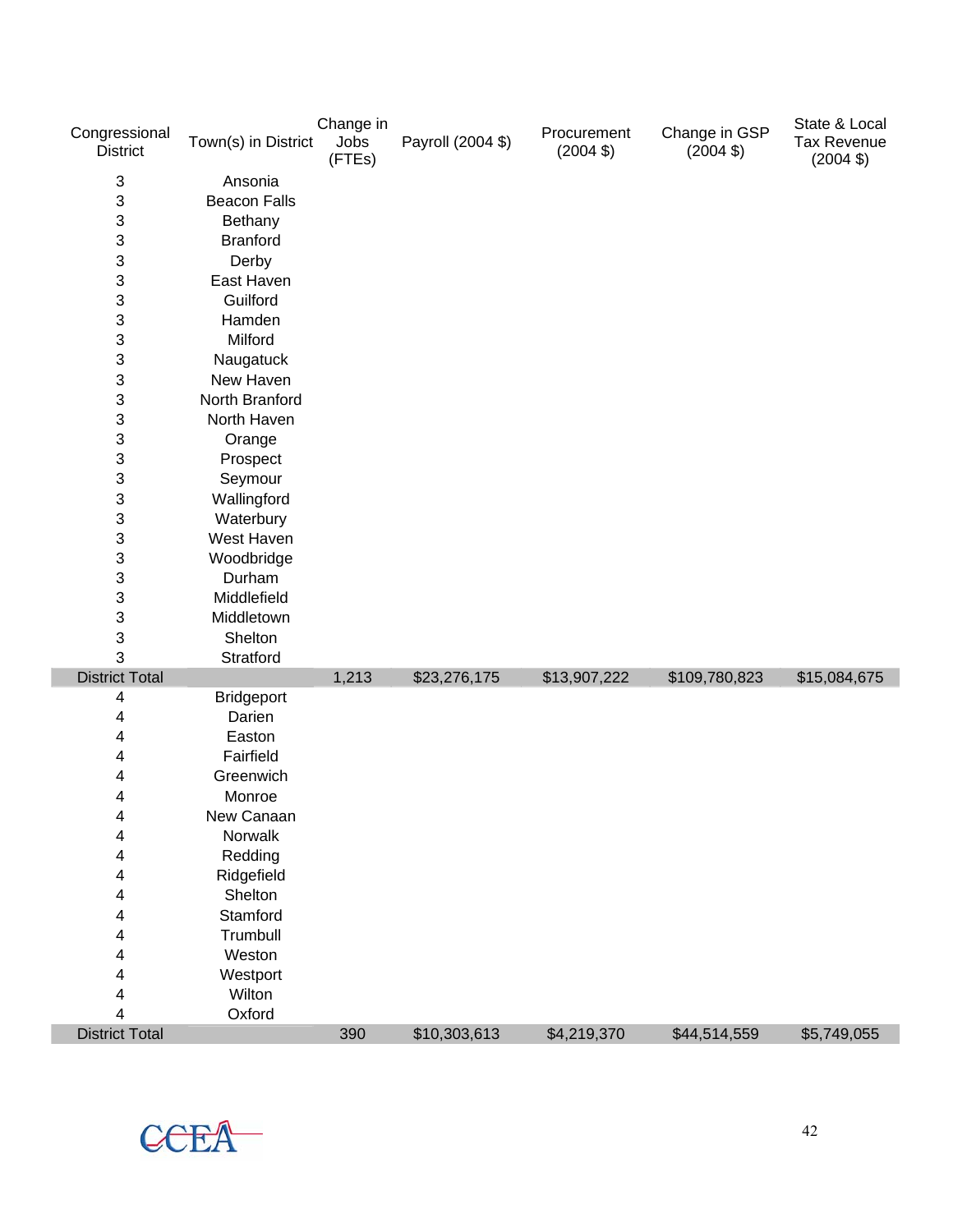| Congressional<br><b>District</b> | Town(s) in<br><b>District</b> | Change in<br>Jobs (FTEs) | Payroll (2004 \$) | Procurement<br>$(2004 \text{ } $)$ | Change in GSP<br>$(2004 \text{ } $)$ | State & Local<br><b>Tax Revenue</b><br>$(2004 \text{ } $)$ |
|----------------------------------|-------------------------------|--------------------------|-------------------|------------------------------------|--------------------------------------|------------------------------------------------------------|
| $\sqrt{5}$                       | Avon                          |                          |                   |                                    |                                      |                                                            |
| 5                                | <b>Burlington</b>             |                          |                   |                                    |                                      |                                                            |
| 5                                | Canton                        |                          |                   |                                    |                                      |                                                            |
| 5                                | Farmington                    |                          |                   |                                    |                                      |                                                            |
| 5                                | New Britain                   |                          |                   |                                    |                                      |                                                            |
| 5                                | Plainville                    |                          |                   |                                    |                                      |                                                            |
| 5                                | Simsbury                      |                          |                   |                                    |                                      |                                                            |
| 5                                | <b>Bethel</b>                 |                          |                   |                                    |                                      |                                                            |
| 5                                | <b>Brookfield</b>             |                          |                   |                                    |                                      |                                                            |
| 5                                | Danbury                       |                          |                   |                                    |                                      |                                                            |
| 5                                | <b>New Fairfield</b>          |                          |                   |                                    |                                      |                                                            |
| 5                                | Newtown                       |                          |                   |                                    |                                      |                                                            |
| 5                                | Sherman                       |                          |                   |                                    |                                      |                                                            |
| 5                                | Bethlehem                     |                          |                   |                                    |                                      |                                                            |
| 5                                | Bridgewater                   |                          |                   |                                    |                                      |                                                            |
| 5                                | Canaan                        |                          |                   |                                    |                                      |                                                            |
| 5                                | Cornwall                      |                          |                   |                                    |                                      |                                                            |
| 5                                | Goshen                        |                          |                   |                                    |                                      |                                                            |
| 5                                | Harwinton                     |                          |                   |                                    |                                      |                                                            |
| 5                                | Kent                          |                          |                   |                                    |                                      |                                                            |
| 5                                | Litchfield                    |                          |                   |                                    |                                      |                                                            |
| 5                                | Morris                        |                          |                   |                                    |                                      |                                                            |
| 5                                | <b>New Milford</b>            |                          |                   |                                    |                                      |                                                            |
| 5                                | Norfolk                       |                          |                   |                                    |                                      |                                                            |
| 5                                | North Canaan                  |                          |                   |                                    |                                      |                                                            |
| 5                                | Plymouth                      |                          |                   |                                    |                                      |                                                            |
| 5                                | Roxbury                       |                          |                   |                                    |                                      |                                                            |
| 5                                | Salisbury                     |                          |                   |                                    |                                      |                                                            |
| 5                                | Sharon                        |                          |                   |                                    |                                      |                                                            |
| 5                                | Torrington                    |                          |                   |                                    |                                      |                                                            |
| 5                                | Warren                        |                          |                   |                                    |                                      |                                                            |
| 5                                | Washington                    |                          |                   |                                    |                                      |                                                            |
| 5                                | Watertown                     |                          |                   |                                    |                                      |                                                            |
| 5                                | Cheshire                      |                          |                   |                                    |                                      |                                                            |
| 5                                | Meriden                       |                          |                   |                                    |                                      |                                                            |
| 5                                | Middlebury                    |                          |                   |                                    |                                      |                                                            |
| 5                                | Southbury                     |                          |                   |                                    |                                      |                                                            |
| 5                                | Waterbury                     |                          |                   |                                    |                                      |                                                            |
| 5                                | Wolcott                       |                          |                   |                                    |                                      |                                                            |
| 5                                | Woodbury                      |                          |                   |                                    |                                      |                                                            |
| 5                                | Thomaston                     |                          |                   |                                    |                                      |                                                            |
| <b>District Total</b>            |                               | 2,199                    | \$54,850,594      | \$41,072,866                       | \$183,386,063                        | \$19,899,088                                               |

Note: state totals do not necessarily sum to the results reported above because there is overlap across districts.



T.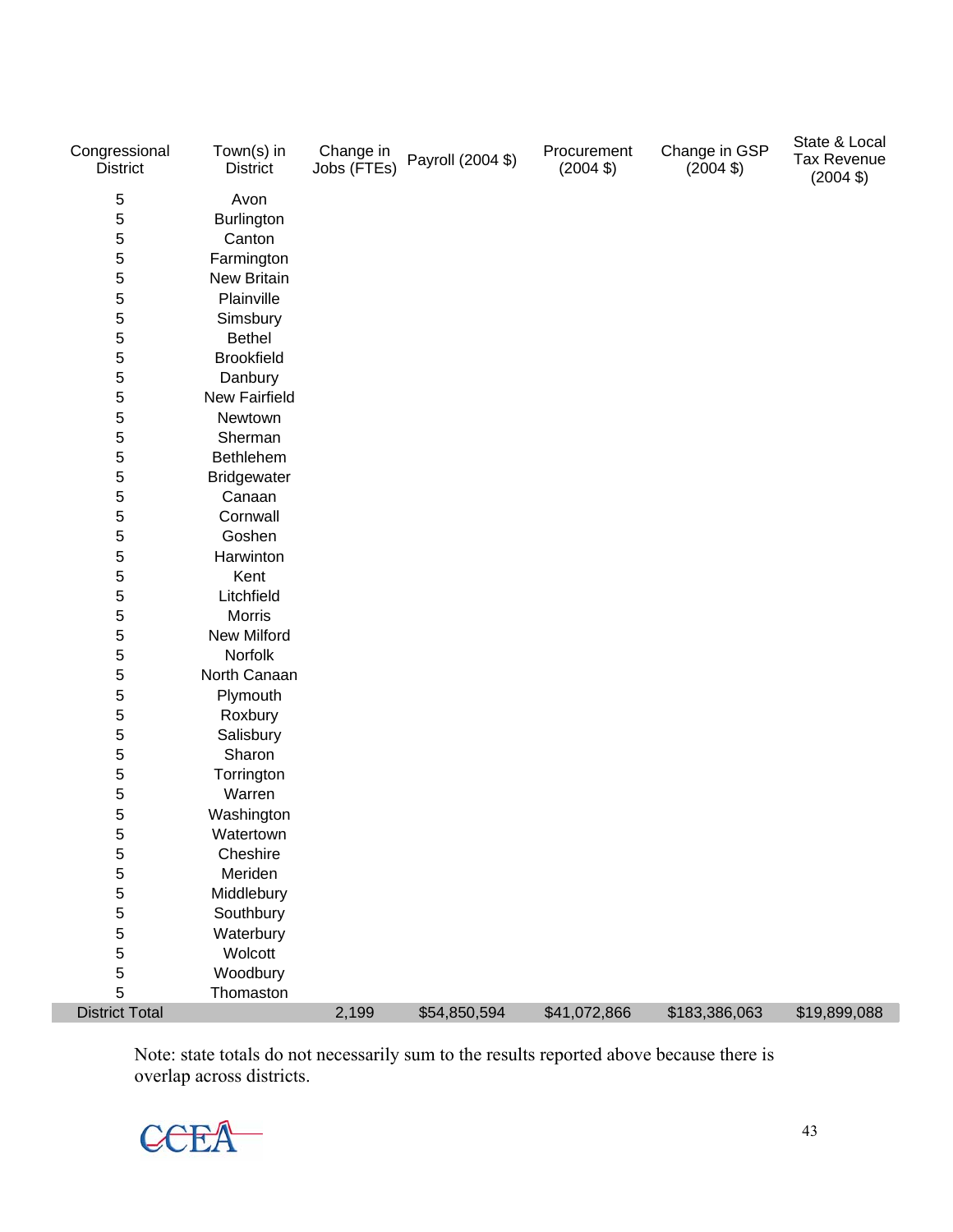# **Appendix III: The REMI Model**

The Connecticut REMI model is a dynamic, multi-sector, regional model developed and maintained for the Connecticut Center for Economic Analysis by Regional Economic Models, Inc. of Amherst, Massachusetts. This model provides detail on all eight counties in the State of Connecticut and any combination of these counties. The REMI model includes all of the major inter-industry linkages among 466 private industries, aggregated into 67 major industrial sectors. With the addition of farming and three public sectors (state and local government, civilian federal government, and military), there are 70 sectors represented in the model for the eight counties.

The REMI model is based on a national *input-output* (I/O) model that the U.S. Department of Commerce (DoC) developed and continues to maintain. Modern inputoutput models are largely the result of groundbreaking research by Nobel laureate Wassily Leontief. Such models focus on the inter-relationships between industries and provide information about how changes in specific variables—whether economic variable such as employment or prices in a certain industry or other variables like population affect factor markets, intermediate goods production, and final goods production and consumption.

The REMI Connecticut model takes the U.S. I/O "table" results and scales them according to traditional regional relationships and current conditions, allowing the relationships to adapt at reasonable rates to changing conditions. Listed below are some salient structural characteristics of the REMI model:

- REMI determines consumption on an industry-by-industry basis, and models real disposable income in Keynesian fashion, that is, with prices fixed in the short run and GDP (Gross Domestic Product) determined solely by aggregate demand.
- The demand for labor, capital, fuel, and intermediate inputs per unit of output depends on relative prices of inputs. Changes in relative prices cause producers to substitute cheaper inputs for relatively more expensive inputs.

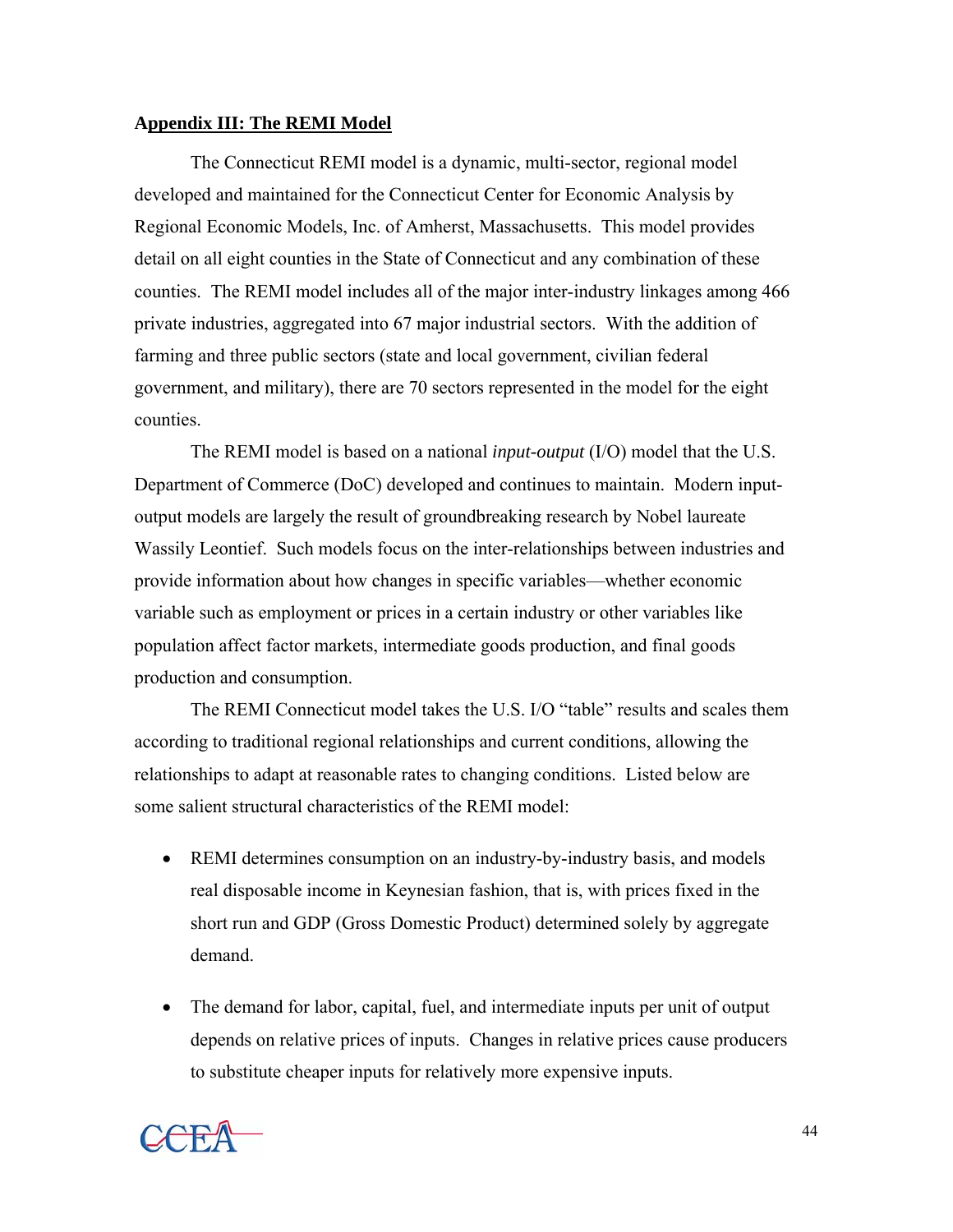- Supply of and demand for labor in a sector determine the wage level, and these characteristics are factored by regional differences. The supply of labor depends on the size of the population and the size of the workforce.
- Migration—that affects population size—depends on real after-tax wages as well as employment opportunities and amenity value in a region relative to other areas.
- Wages and other measures of prices and productivity determine the cost of doing business. Changes in the cost of doing business will affect profits and/or prices in a given industry. When the change in the cost of doing business is specific to a region, the share of the local and U.S. market supplied by local firms is also affected. Market shares and demand determine local output.
- "Imports" and "exports between states are related to relative prices and relative production costs.
- Property income depends only on population and its distribution adjusted for traditional regional differences, *not* on market conditions or building rates relative to business activity.
- Estimates of transfer payments depend on unemployment details of the previous period, and total government expenditures are proportional to population size.
- Federal military and civilian employment is exogenous and maintained at a *fixed* share of the corresponding total U.S. values, unless specifically altered in the analysis.

Because the each variable in the REMI model is related, a change in one variable affects many others. For example, if wages in a certain sector rise, the relative prices of inputs change and may cause the producer to substitute capital for labor. This changes demand for inputs, which affects employment, wages, and other variables in those industries. Changes in employment and wages affect migration and the population level that in turn affect other employment variables. Such chain-reactions continue in time

$$
\mathbf{CCEA} \qquad \qquad ^{45}
$$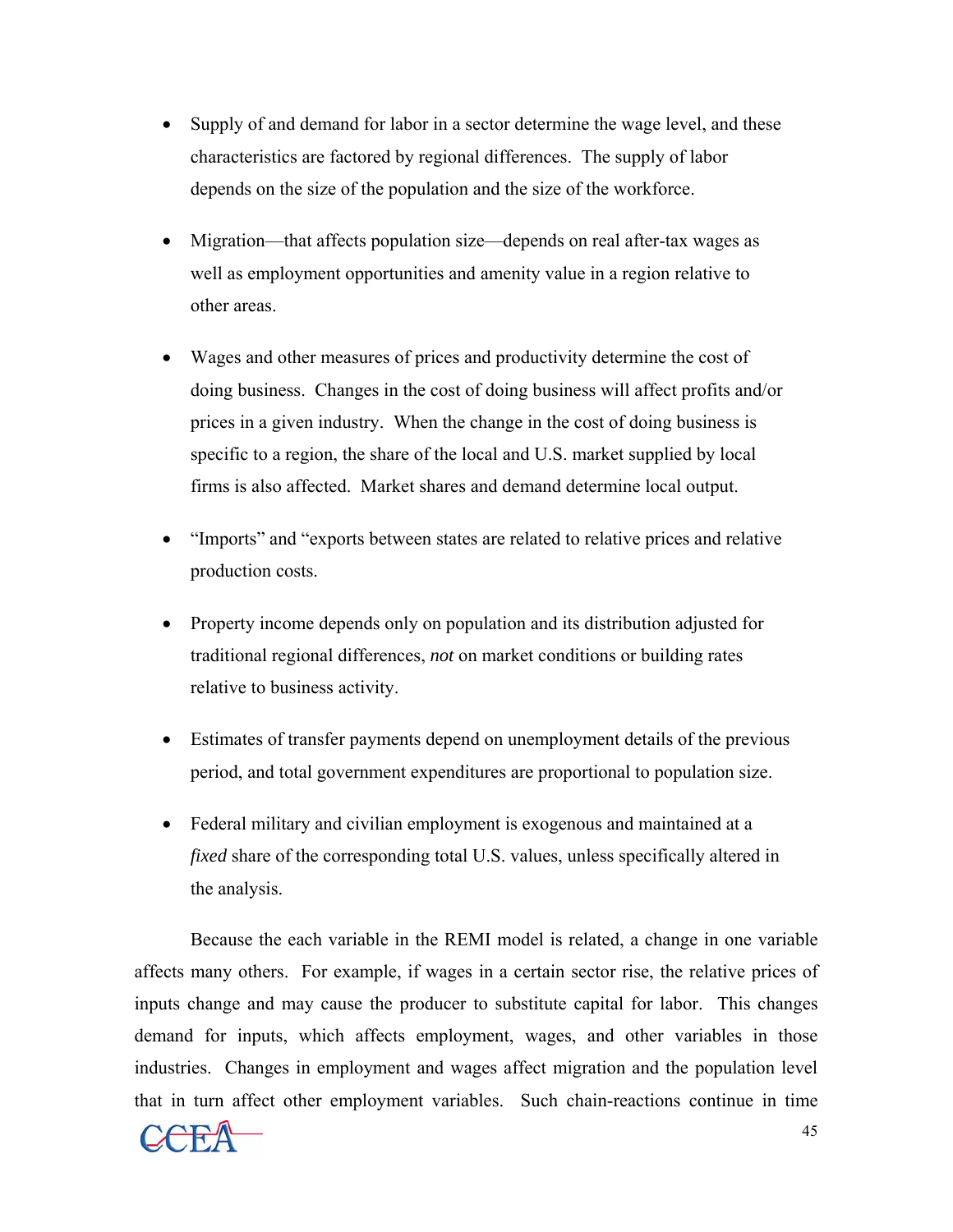across all sectors in the model. Depending on the analysis performed, the nature of the chain of events cascading through the model economy can be as informative for the policymaker as the final aggregate results. Because REMI generates extensive sectoral detail, it is possible for experienced economists in this field to discern the dominant causal linkages involved in the results.

The REMI model is a structural model, meaning that it clearly includes cause-andeffect relationships. The model shares two key underlying assumptions with mainstream economic theory: *households maximize utility* and *producers maximize profits*. In the model, businesses produce goods to sell to other firms, consumers, investors, governments and purchasers outside the region. The output is produced using labor, capital, fuel and intermediate inputs. The demand for labor, capital and fuel per unit output depends on their relative costs, because an increase in the price of one of these inputs leads to substitution away from that input to other inputs. The supply of labor in the model depends on the number of people in the population and the proportion of those people who participate in the labor force. Economic migration affects population size and its growth rate. People move into an area if the real after-tax wage rates or the likelihood of being employed increases in a region.

Supply of and demand for labor in the model determine the real wage rate. These wage rates, along with other prices and productivity, determine the cost of doing business for each industry in the model. An increase in the cost of doing business causes either an increase in price or a cut in profits, depending on the market supplied by local firms. This market share combined with the demand described above determines the amount of local output. The model has many other feedbacks. For example, changes in wages and employment impact income and consumption, while economic expansion changes investment and population growth impacts government spending.

#### Model Overview

Figure AV.1 is a pictorial representation of the model. The Output block shows a factory that sells to all the sectors of final demand as well as to other industries. The Labor and Capital Demand block shows how labor and capital requirements depend on both output and their relative costs. Population and Labor Supply are shown as contributing to demand and to wage determination in the product and labor market. The feedback from

$$
\mathbf{CCEA} \qquad \qquad ^{46}
$$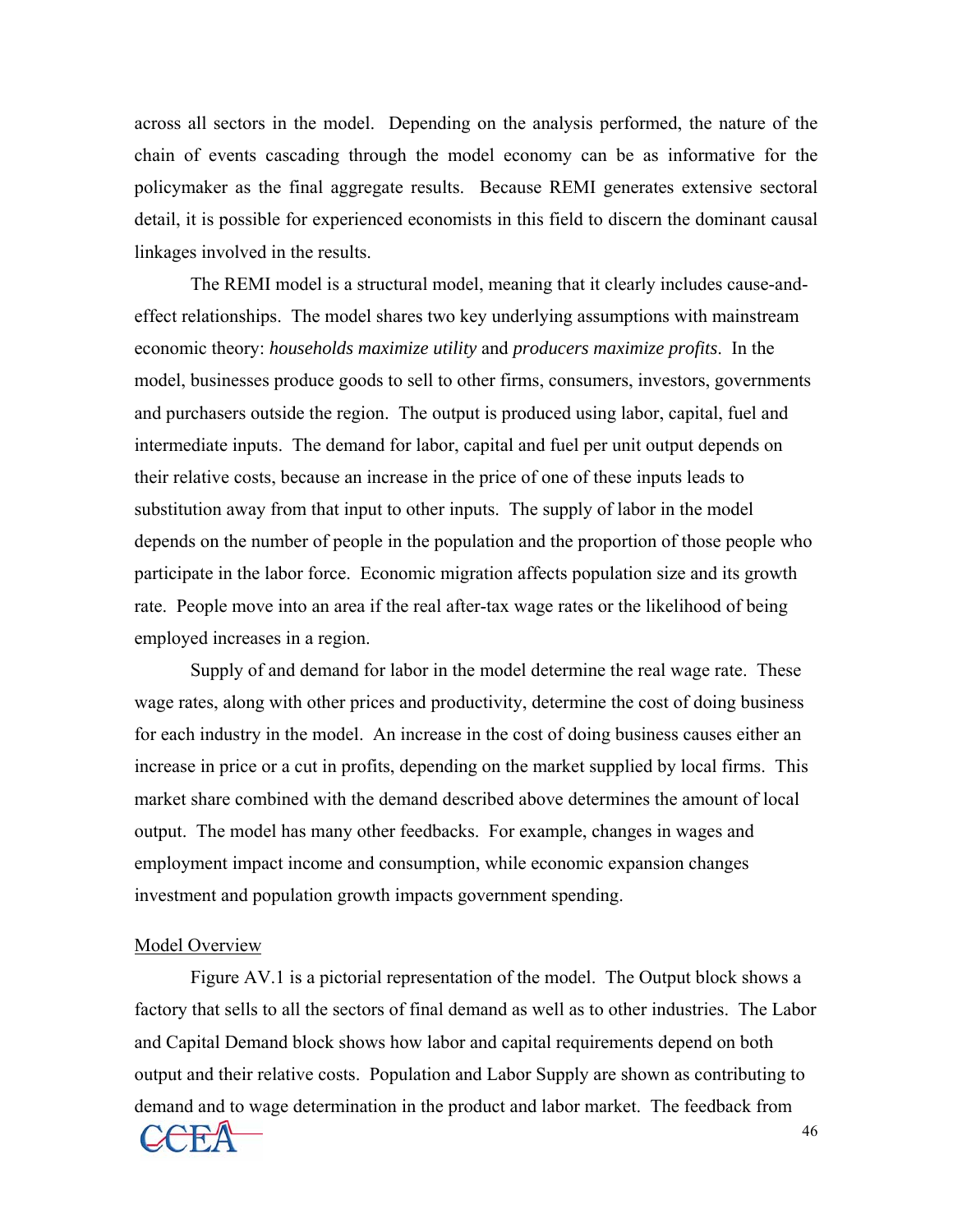this market shows that economic migrants respond to labor market conditions. Demand and supply interact in the Wage, Price and Profit block. Once prices and profits are established, they determine market shares, which along with components of demand, determine output.

The REMI model brings together the above elements to determine the value of each of the variables in the model for each year in the baseline forecasts. The model includes

each inter-industry relationship that is in an inputoutput model in the Output block, but goes well beyond the input-output model by including the relationships in all of the other blocks shown in Figure AV.1. In order to broaden the model in this way, it is necessary to



estimate key relationships econometrically. This is accomplished by using extensive data sets covering all areas of the country. These large data sets and two decades of research effort have enabled REMI to simultaneously maintain a theoretically sound model structure and build a model based on all the relevant data available. The model has strong dynamic properties, which means that it forecasts not only what will happen, but also when it will happen. This results in long-term predictions that have general equilibrium properties. This means that the long-term properties of general equilibrium models are preserved without sacrificing the accuracy of event timing predictions and without simply taking elasticity estimates from secondary sources.

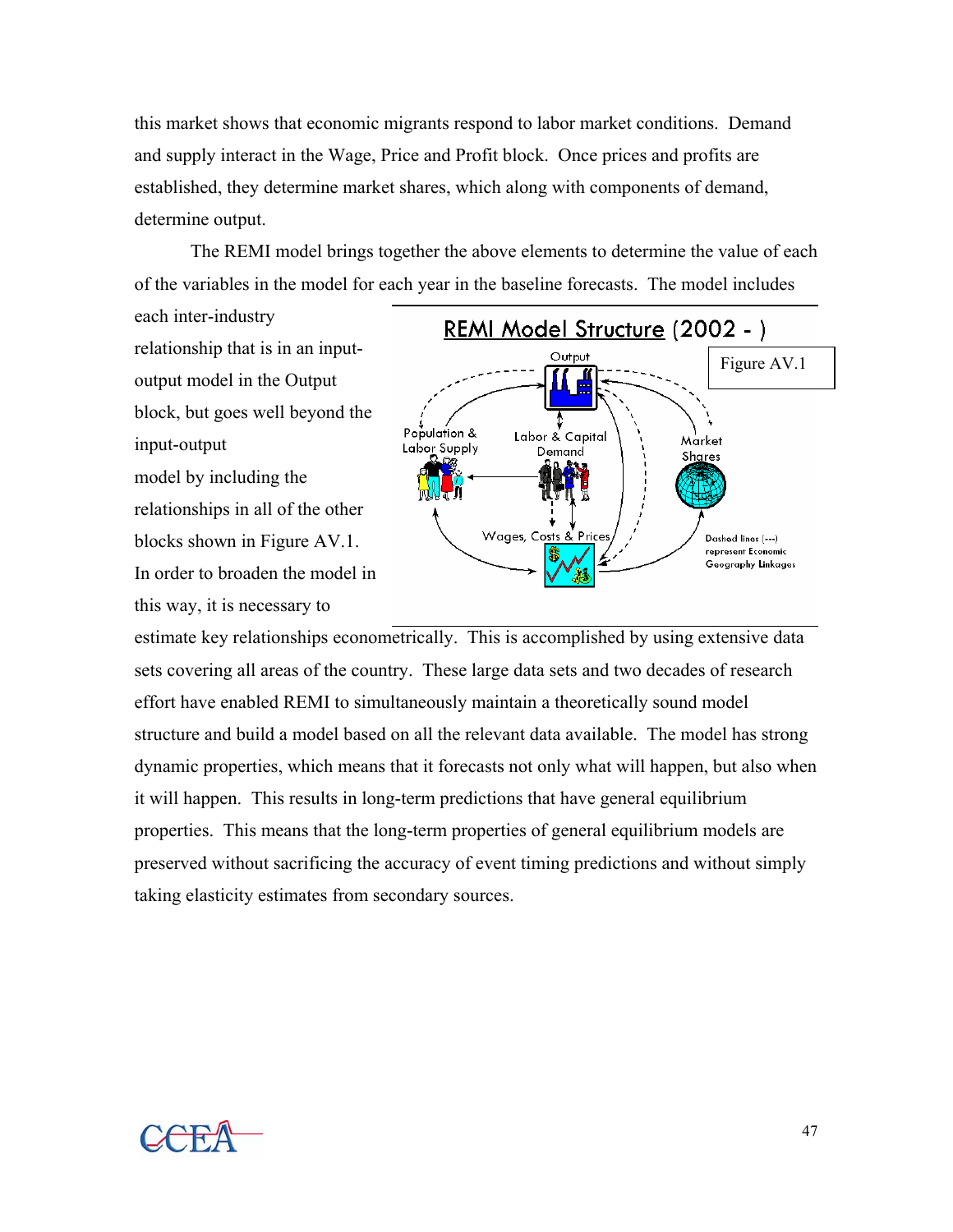### Understanding the Model

In order to understand how the model works, it is critical to know how the key variables in the model interact with one another and how policy changes are introduced into the model. To introduce a policy change, one begins by formulating a policy question. Next, select a baseline forecast that uses the baseline assumptions about the external policy variables and then generate an alternative forecast using an external variable set that includes changes in the external values, which are effected by the policy issue.

Figure AV.2 shows how this process would work for a policy change called Policy X. In order to understand the major elements in the model and their interactions, subsequent sections examine the various blocks and their important variable types, along with their relationships to each other and to other variables in the other blocks. The only variables discussed are those that interact with each other in



the model. Variables determined outside of the model include:

● Variables determined in the U.S. and world economy (e.g., demand for computers).

• Variables that may change and affect the local area, but over which the local area has no control (e.g., an increase in international migration).

• Variables that are under control of local policy (e.g., local tax rates).

 For simplicity, the last two categories are called policy variables. Changes in these variables are automatically entered directly into the appropriate place in the model structure. Therefore, the diagram showing the model structure also serves as a guide to the organization of the policy variables (see Figure 3).

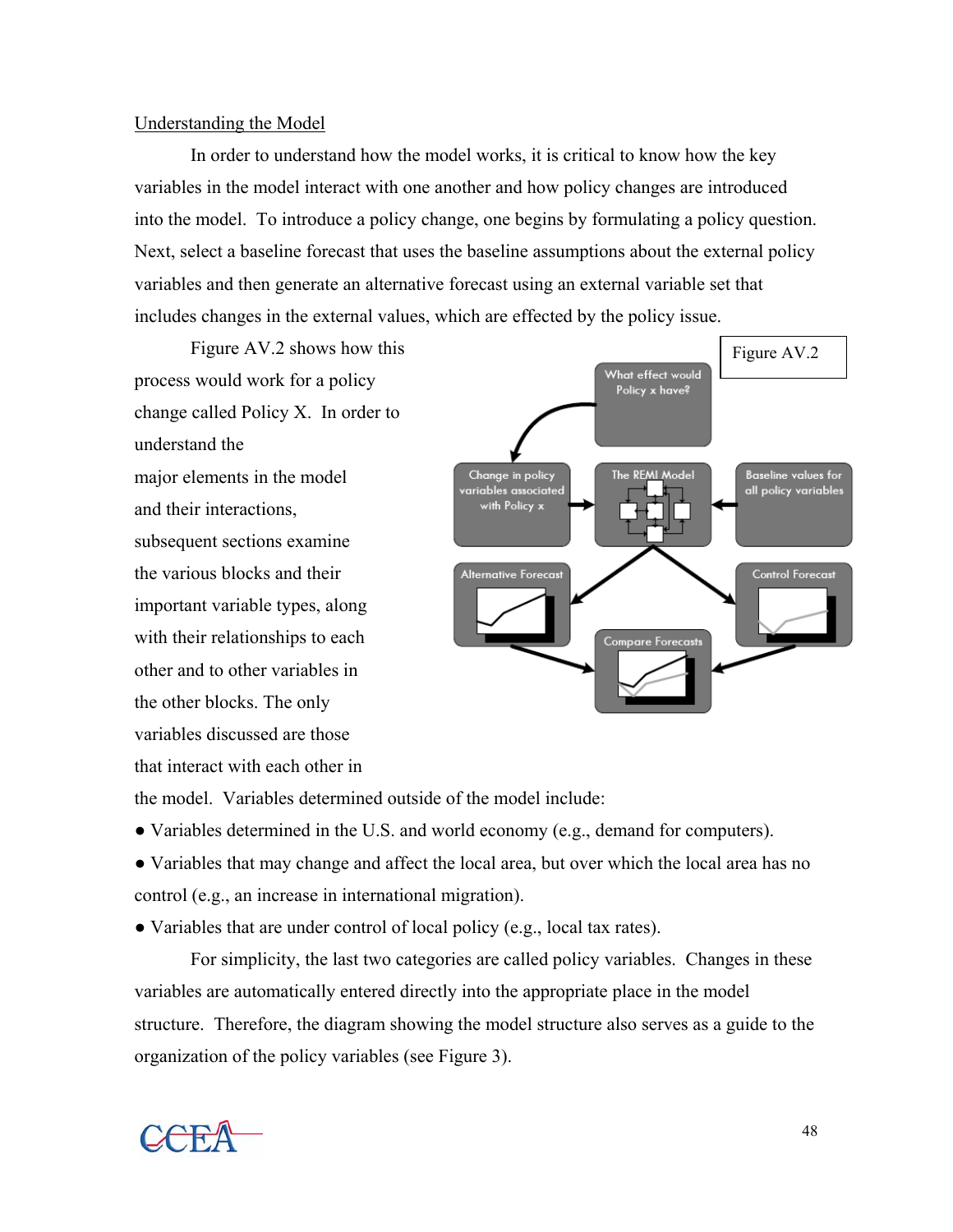# Output Block

The Output Block variables are:

- State and Local Government Spending
- Investment
- Exports
- Consumption
- Real Disposable Income

These variables interact with each other to determine output and depend on variable values determined in other blocks as follows:

| <b>Variables in Output Block</b>    | <b>Variables Outside of the</b><br><b>Output Block that are</b><br><b>Included in its Determinants</b> |
|-------------------------------------|--------------------------------------------------------------------------------------------------------|
| State and Local Government Spending | Population                                                                                             |
| Investment                          | Optimal Capital Stock (also the actual<br>capital stock)                                               |
| Output                              | <b>Share of Local Market</b>                                                                           |
|                                     | (The proportion of local demand)<br>supplied locally, called the Regional<br>Purchase Coefficient)     |
| <b>Exports</b>                      | The Regional Share of Interregional<br>and International Trade                                         |
| Real Disposable Income              | Employment, Wage Rates and the<br>Consumer Expenditure Price Index                                     |

# Labor and Capital Demand Block

The Labor and Capital Demand block has only three types of key variables:

● Employment - determined by the labor/output ratio and the output in each industry, determined in the Output block.

● Optimal Capital Stock - depends on relative labor, capital and fuel costs and the amount of employment.

● Labor/Output Ratio - depends on relative labor, capital and fuel costs.

$$
\mathbf{C}\mathbf{E}\mathbf{A} \tag{49}
$$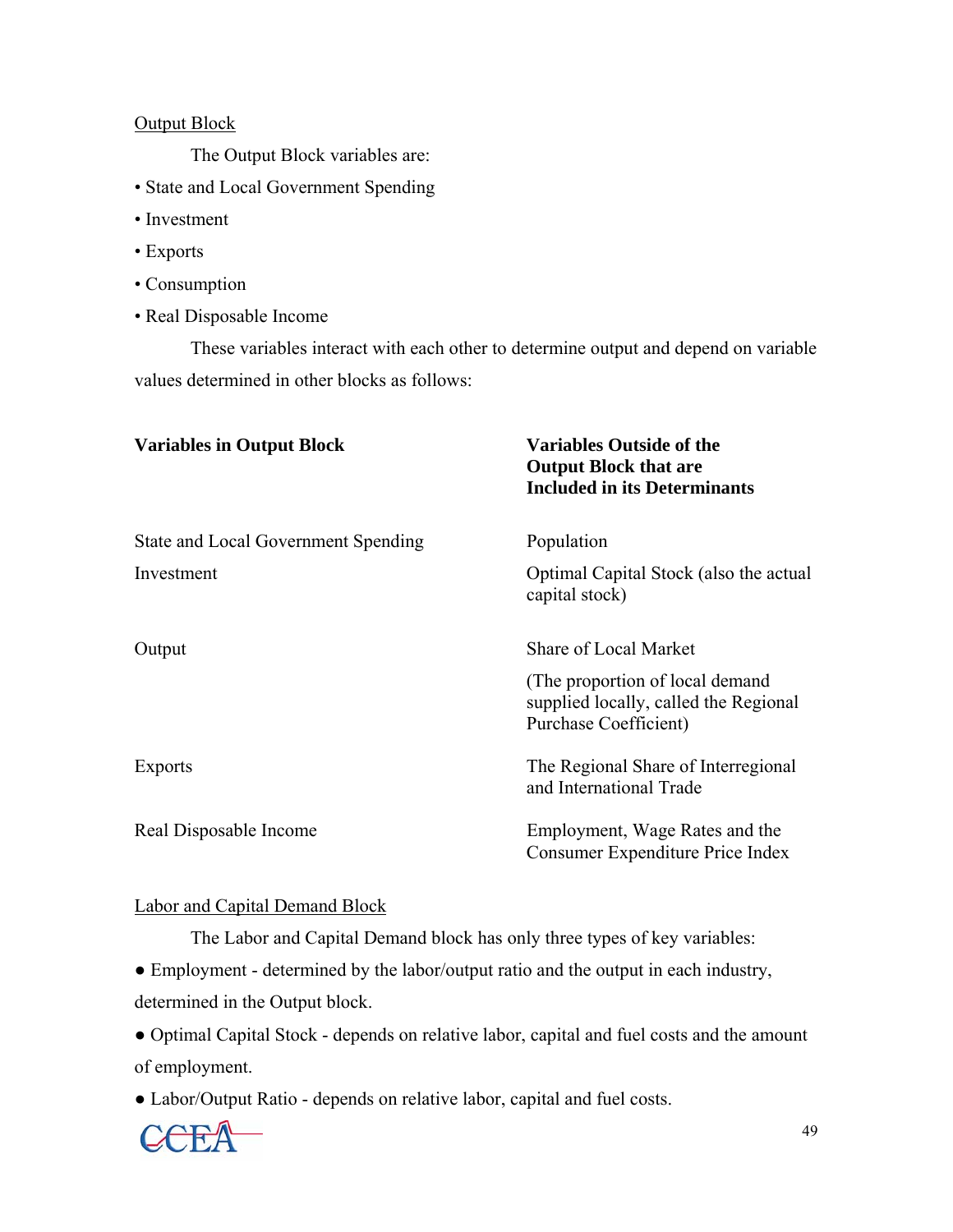Simply put, if the cost of labor increases relative to the cost of capital, the labor per unit of output falls and the capital per unit of labor increases.

# Population and Labor Supply Block

The model predicts population for 600 cohorts segmented by age, ethnicity and gender. This block also calculates the demographic processes - births, deaths and aging. The models deal with different population sectors as follows:

- Retired Migrants are based on past patterns for each age cohort 65 and over.
- International migrants follow past regional distributions by country of origin.
- Military and college populations are treated as special populations that do not follow normal demographic processes.

● Economic migrants are those who are sensitive to changes in quality of life and relative economic conditions in the regional economies. The economic variables that change economic migration are employment opportunity and real after-tax wage rates.

This block allows the determination of the size of the labor force by predicting the labor force participation rates for age, ethnicity and gender cohorts, which are then applied to their respective cohorts and summed. The key variables that change participation rates within the model are the ratio of employment to the relevant population (labor market tightness) and the real after-tax wage rates.

## Wage, Price and Profit Block

Variables contained within the Wage, Price and Profit block are:

- Employment Opportunity
- Wage Rate
- Production Costs
- Housing Price
- Consumer Price Deflator
- Real Wage Rate
- Industry Sales Price
- Profitability

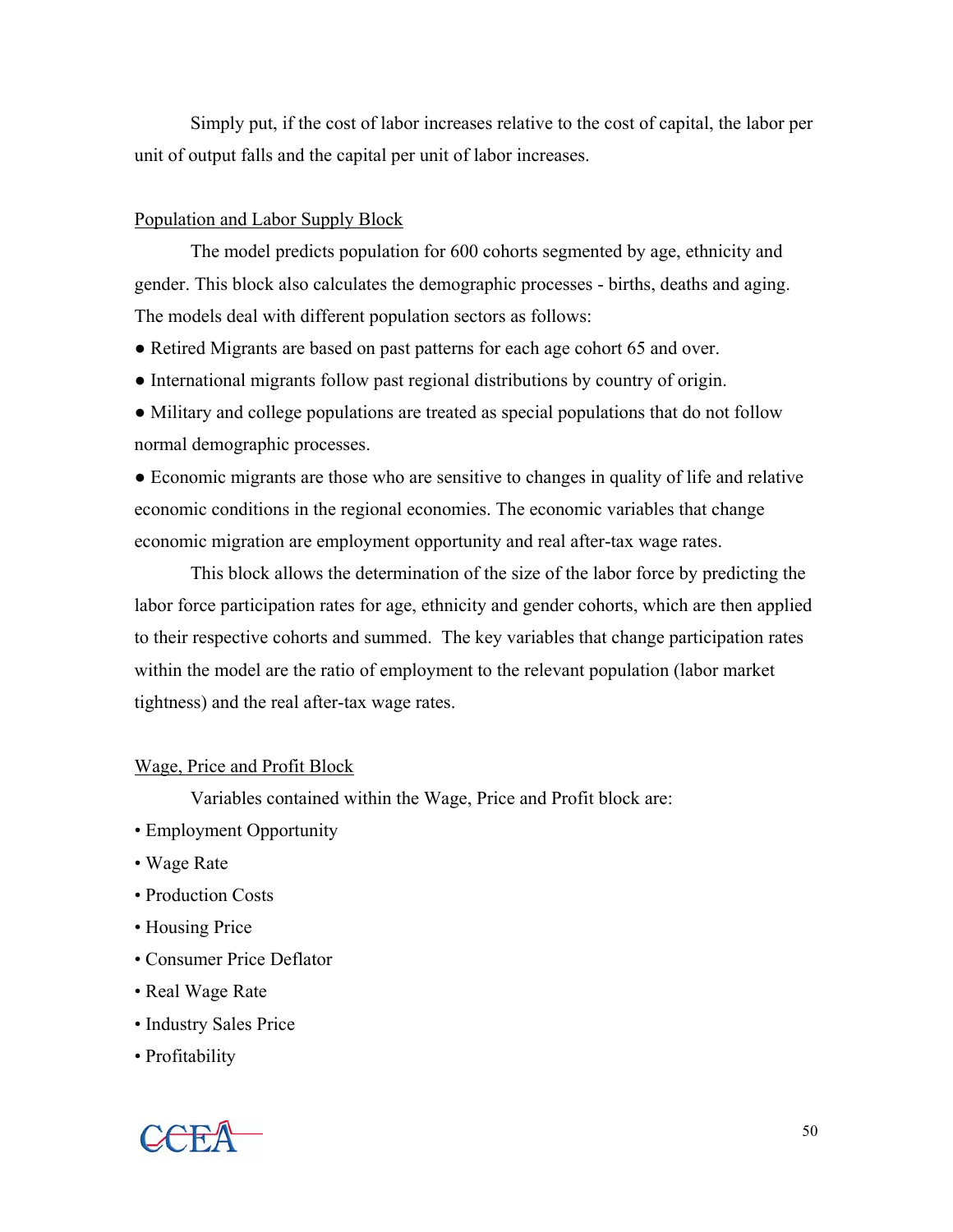The wage rate is determined by employment opportunity and changes in employment demand by occupation for occupations that require lengthy training. The housing price increases when population density increases. The Consumer Expenditure Price Index is based on relative commodity prices, weighted by their share of U.S. nominal personal consumption expenditures. The model uses the price index to calculate the real after-tax wage rate for potential migrants that includes housing price directly, while the price index used to deflate local income uses the local sales price of construction. Wage rates affect production costs, as well as other costs, and they in turn determine profitability or sales prices, depending on whether the type of industry involved serves mainly local or external markets. For example, a cost increase for all local grocery stores results in an increase in their prices, while an increase in costs for a motor vehicle factory reduces its profitability of production at that facility but may not increase their prices worldwide.

#### Market Shares Block

The Market Shares Block consists of:

- Share of Local Market
- Share of External Market

An increase in prices leads to some substitution away from local suppliers toward external suppliers. In addition, a reduction in profitability for local factories leads to less expansion of these factories relative to those located in areas where profits have not decreased. These responses occur because the U.S. is a relatively open economy where firms can move to the area that is most advantageous for their business.

#### The Complete Model

Figure AV.3 illustrates the entire model and its components and linkages. This diagram is helpful in understanding the complex relationships shared by variables within the various blocks discussed above, as well as their relationships to variables in other blocks.